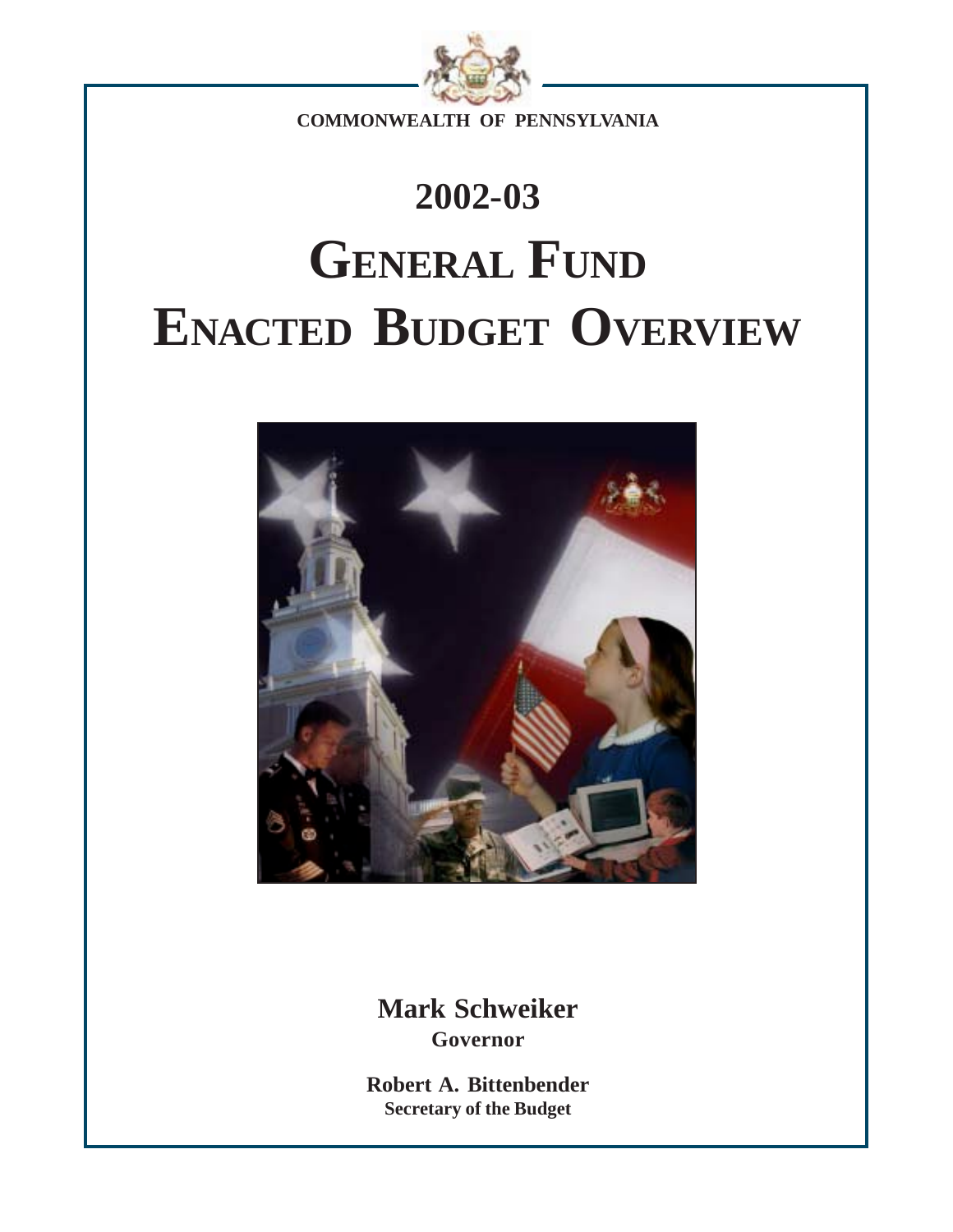### **OVERVIEW OF THE 2002-03 ENACTED BUDGET - ACT 7-A of 2002**

### **TABLE OF CONTENTS**

#### NOTE

*This presentation is based primarily upon Senate Bill 5, Printer's No. 2172 signed by Governor Mark Schweiker. In addition, in order to make a complete presentation of the 2002-03 General Fund Budget, it also assumes enactment of additional legislation pending in the General Assembly and/or with the Governor at the time this booklet went to press.*

> *Prepared by the* **Office of the Budget** *For additional copies: phone, fax or write:* **Office of the Budget, 7th Floor Bell Tower, Harrisburg, PA 17101-1808 (717) 787-2542 – FAX (717) 783-3368** *For more PA information you can visit our web site:* **http://www.state.pa.us/ PA Keyword: Budget**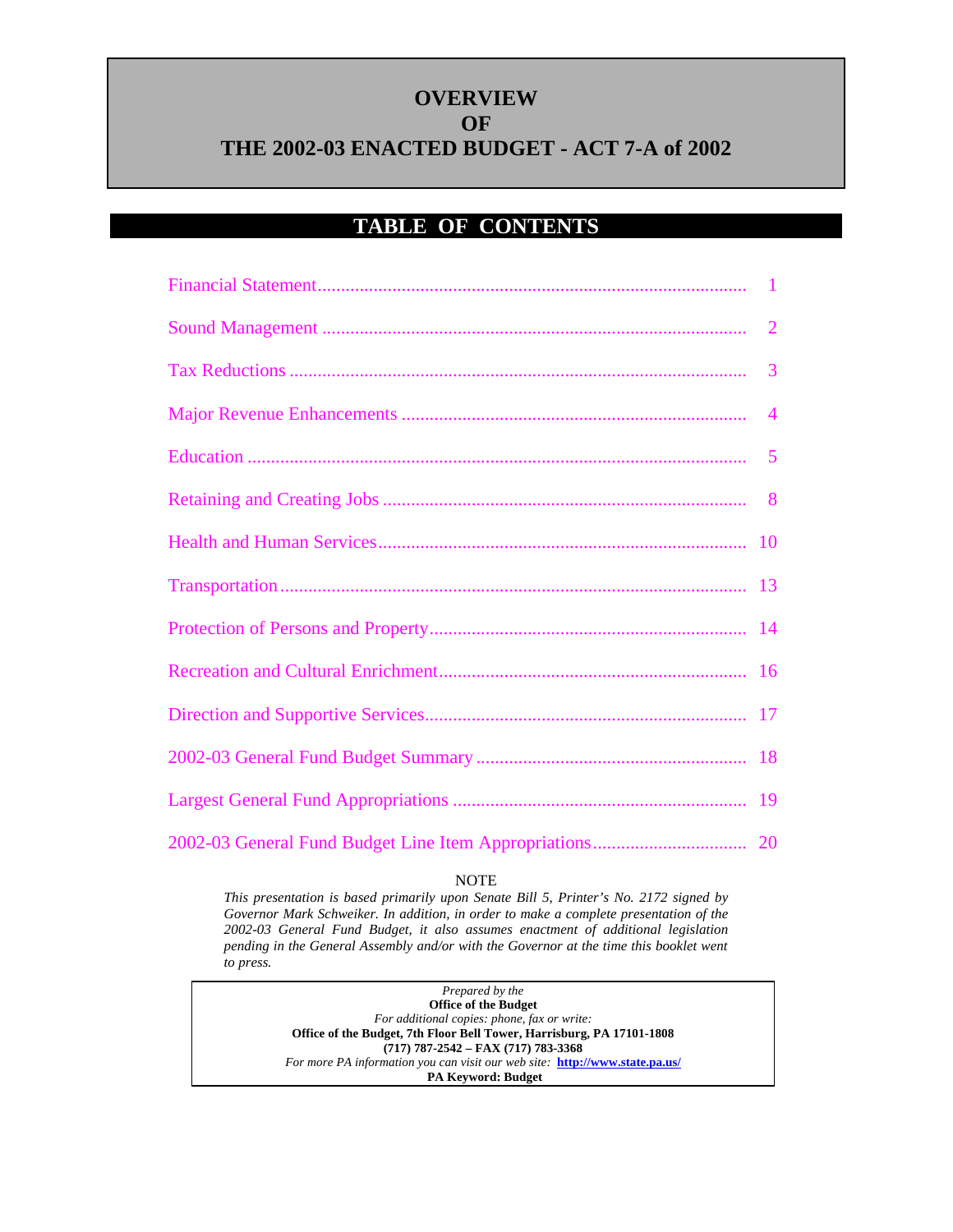### <span id="page-2-0"></span>**GENERAL FUND FINANCIAL STATEMENT**

#### *(Dollar Amounts in Thousands)*

|                                               | 2001-02<br><b>Available</b> | 2002-03<br><b>Enacted</b><br><b>Budget</b> |
|-----------------------------------------------|-----------------------------|--------------------------------------------|
|                                               | \$336,467                   | \$136,766                                  |
| Revenue:                                      |                             |                                            |
|                                               | \$20,059,967                | \$21,803,300                               |
|                                               | (967, 200)                  | (934, 800)                                 |
|                                               | \$19,092,767                | \$20,868,500                               |
|                                               | 105,000                     |                                            |
|                                               | \$19,534,234                | \$21,005,266                               |
| Expenditures:                                 |                             |                                            |
|                                               | \$20,693,451                | \$20,695,750                               |
|                                               | 88,817                      |                                            |
|                                               | (347,000)                   |                                            |
|                                               | \$20,435,268                | \$20,695,750                               |
|                                               | (\$901,034)                 | \$309,516                                  |
| Transfer to Budget Stabilization Reserve Fund |                             | (300,000)                                  |
| Transfer from Tax Stabilization Reserve Fund  | 1,037,800                   |                                            |
| 25% Transfer to Budget Stabilization Reserve  |                             | (2,379)                                    |
|                                               | \$136,766                   | \$7,137<br>===========                     |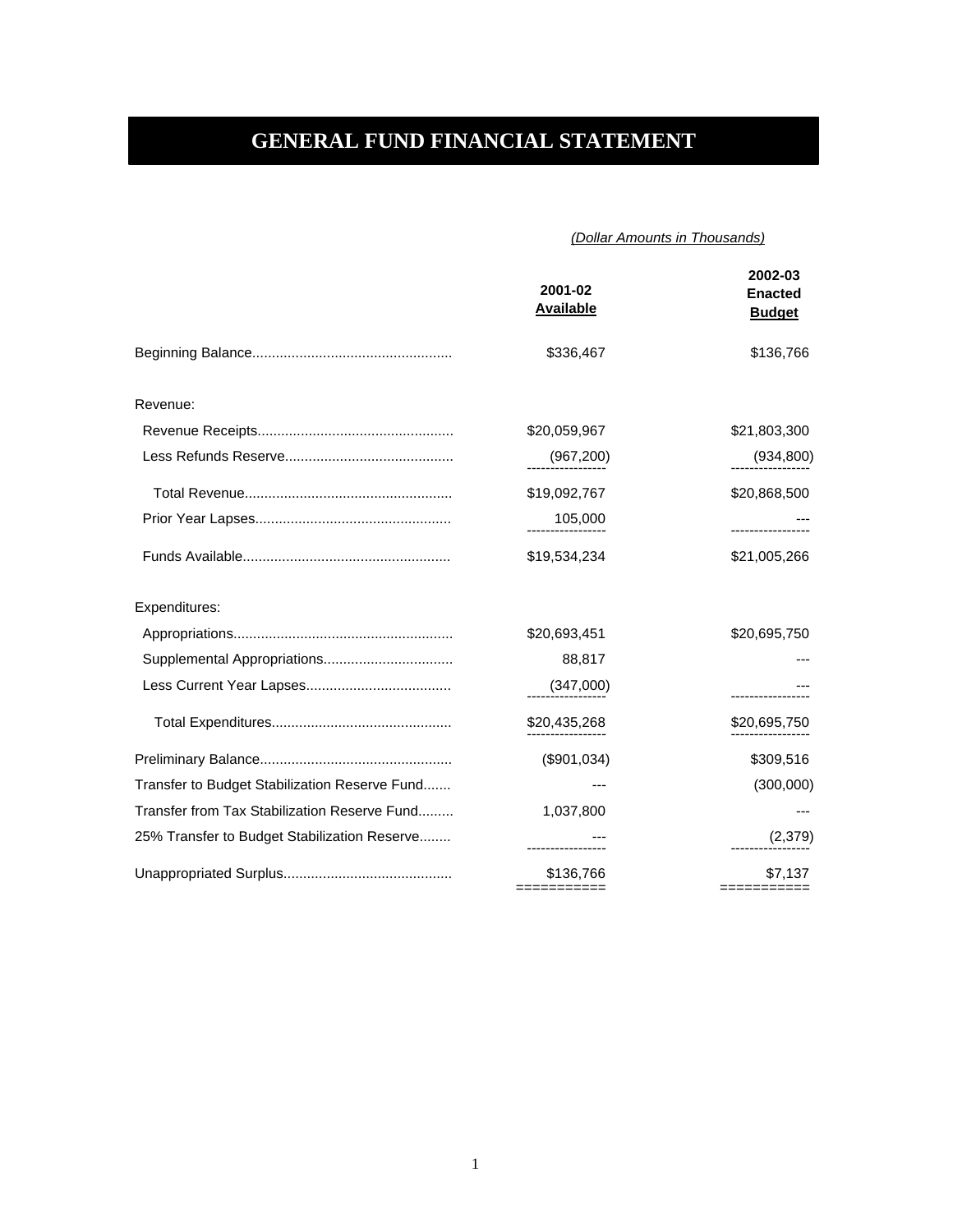### **SOUND MANAGEMENT**

<span id="page-3-0"></span>*The 2002-03 Enacted Budget is based on sustaining fiscal discipline to meet the challenges of the national economic downturn while continuing to provide targeted tax cuts for working families and employers.*

- The enacted 2002-03 General Fund Budget is nearly \$20.7 billion, a decrease of \$86.5 million or 0.4 percent from the 2001-02 fiscal year. The Administration's eight enacted budgets have had an average spending growth of 2.6 percent. The average growth in the enacted budgets during the previous ten-year period was 5.44 percent.
- Combined with cuts made in the 2000-01 and 2001-02 budgets, the growth in the cost of operating state government has been reduced by 5 percent.
- The enacted budget utilizes the Rainy Day Fund as it was intended -- to replace a large portion of revenue shortfalls during an economic downturn. A substantial portion of the Rainy Day Fund is utilized in the enacted budget.
- Reserves of \$300 million are retained in the new Budget Stabilization Reserve Fund.
- \$57.9 million in tax reductions are included in the 2002-03 enacted budget. Tax forgiveness for working families will be expanded and the Capital Stock and Franchise Tax will continue to be phased out by one-quarter of a mill in 2002 and 2003, and one mill per year thereafter.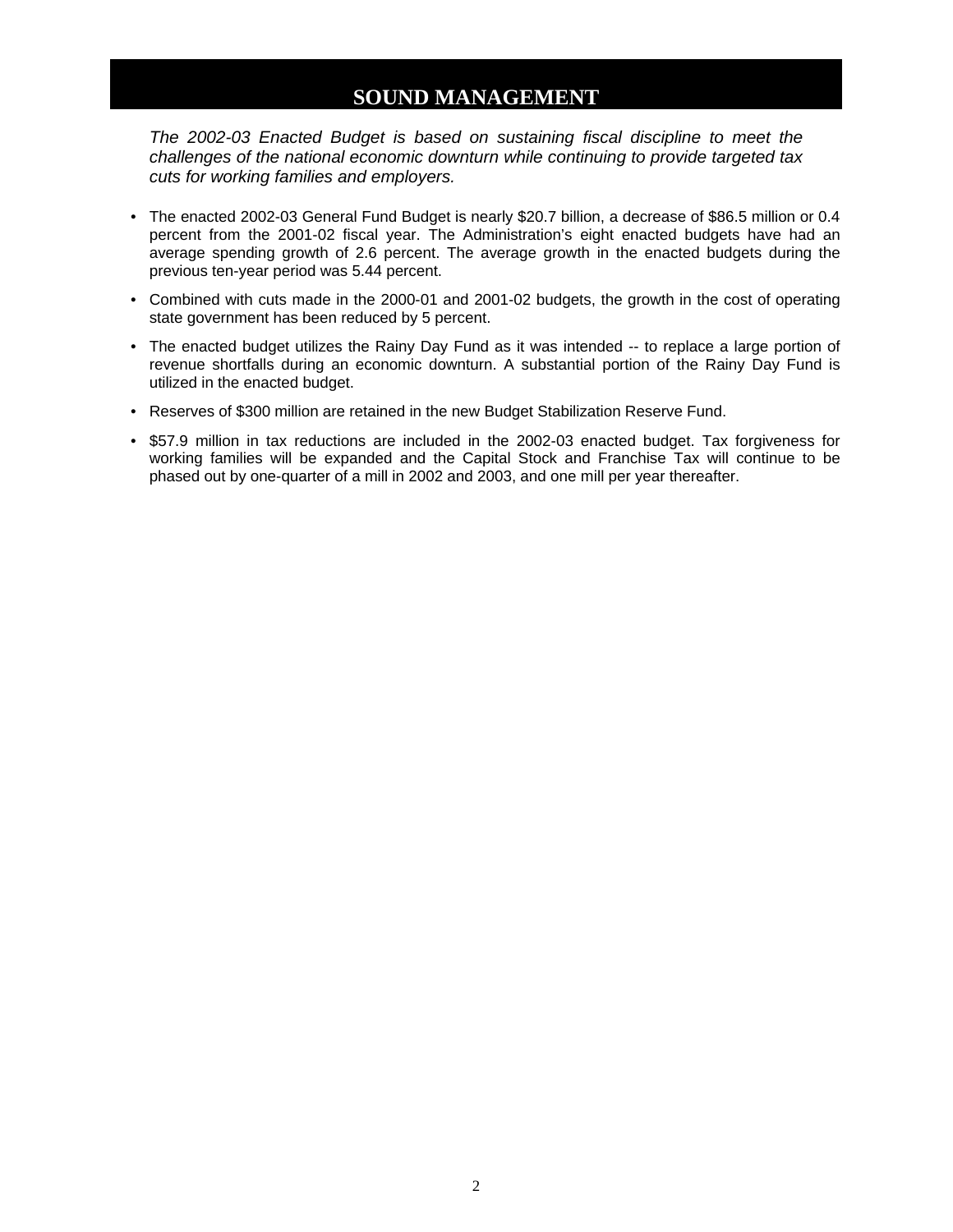### **TAX REDUCTIONS**

<span id="page-4-0"></span>*The 2002-03 Enacted Budget includes the following tax reductions:*

|                                                                                                                                                                                                                                                                                                                                                                                                                                                                                                                                  |   | In Thousands |
|----------------------------------------------------------------------------------------------------------------------------------------------------------------------------------------------------------------------------------------------------------------------------------------------------------------------------------------------------------------------------------------------------------------------------------------------------------------------------------------------------------------------------------|---|--------------|
| <b>Personal Income Tax:</b><br>A claimant's eligibility income limit to qualify for full tax forgiveness under the special<br>tax provisions is increased from \$8,500 to \$9,000 for each dependent, effective<br>January 1, 2002. A qualifying family of four with two claimants and two dependents will<br>owe no tax on taxable income up to \$31,000, for a savings of \$868.                                                                                                                                               | S | $-12,400$    |
| <b>Capital Stock and Franchise Tax:</b><br><b>Phase-Out Tax </b><br>The tax will continue to be phased out although at a temporarily modified rate.<br>Beginning January 1, 2002, the tax rate will be reduced by one-quarter mill per year<br>through the end of 2003. For 2002, the rate will be 7.24 mills and in 2003 the rate will<br>be 6.99 mills. Beginning January 1, 2004, the tax rate will be reduced by one mill each<br>year thereafter until the tax is eliminated. The estimated 2002-03 cost is \$45.5 million. |   | $-45,500$    |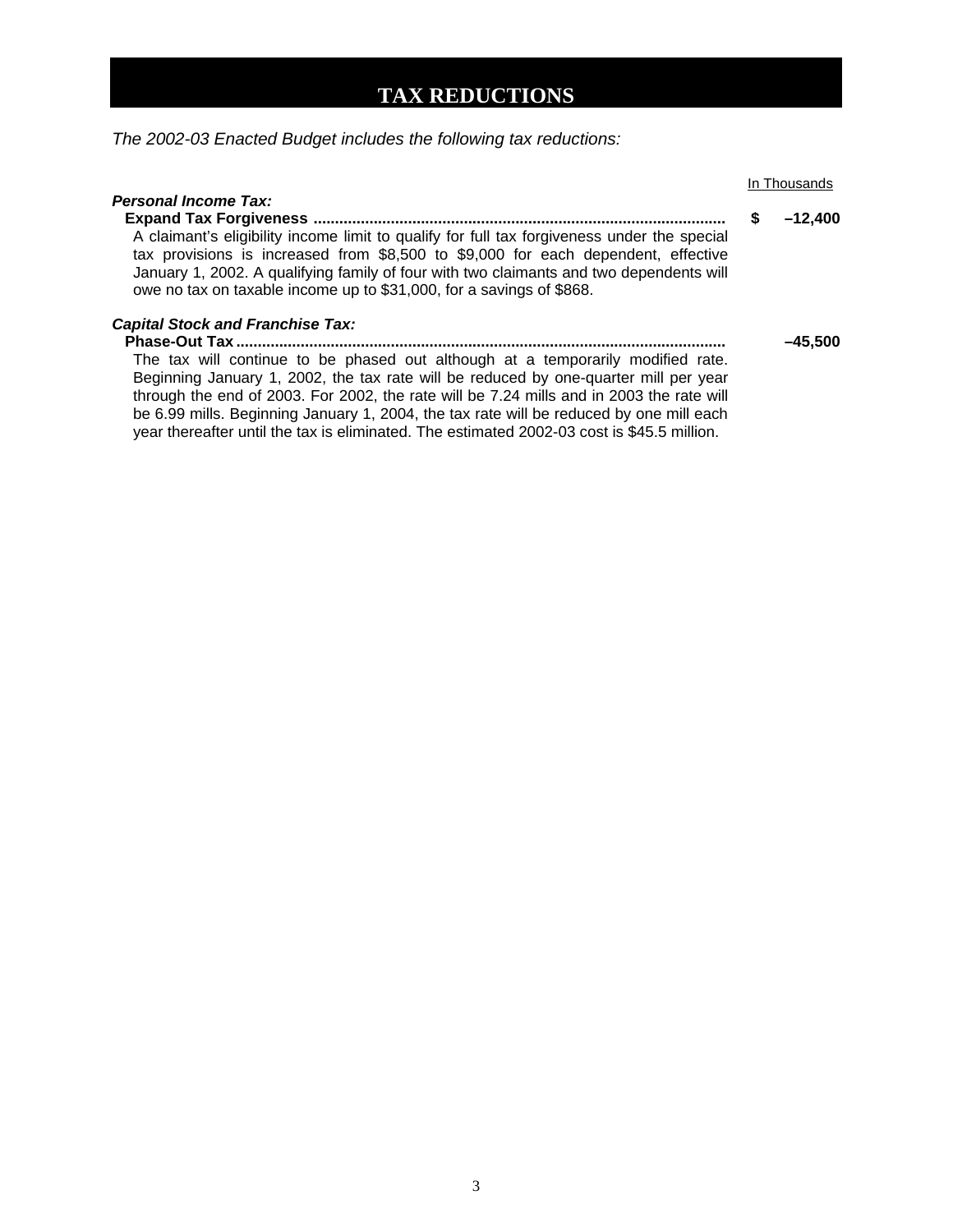### **MAJOR REVENUE ENHANCEMENTS**

#### **In Thousands**

<span id="page-5-0"></span>

| <b>Cigarette Tax:</b><br>The current rate of 31 cents per pack is increased by 69 cents for a total tax rate of<br>\$1.00 per pack.                                                                                                                                                 | \$<br>585,000 |
|-------------------------------------------------------------------------------------------------------------------------------------------------------------------------------------------------------------------------------------------------------------------------------------|---------------|
| <b>Other Revenue Enhancements</b>                                                                                                                                                                                                                                                   | 750,000       |
| A 30 percent bonus depreciation utilized in the calculation of a corporation or<br>business' federal tax liability is disallowed in the calculation of its Pennsylvania tax<br>liability.                                                                                           | 350,100       |
| Changes to the Escheats (Unclaimed Property) program including a reduction in the<br>dormancy period from 7 to 5 years, a liquidation of stocks currently held by the<br>Department of Treasury and the escheating of uncashed and/or undelivered<br>paychecks after three years.   | 197,600       |
| Transfer from the Underground Storage Tank Indemnification Fund<br>Transfer to the General Fund with a ten-year repayment period beginning in 2004-05.                                                                                                                              | 100,000       |
| The current rate of \$2 per ton of waste deposited in a Pennsylvania municipal waste<br>landfill is increased by \$4 per ton for a total Municipal Waste Disposal Fee rate of \$6<br>per ton. An amount of \$50 million will be deposited in the Environmental Stewardship<br>Fund. | 92,000        |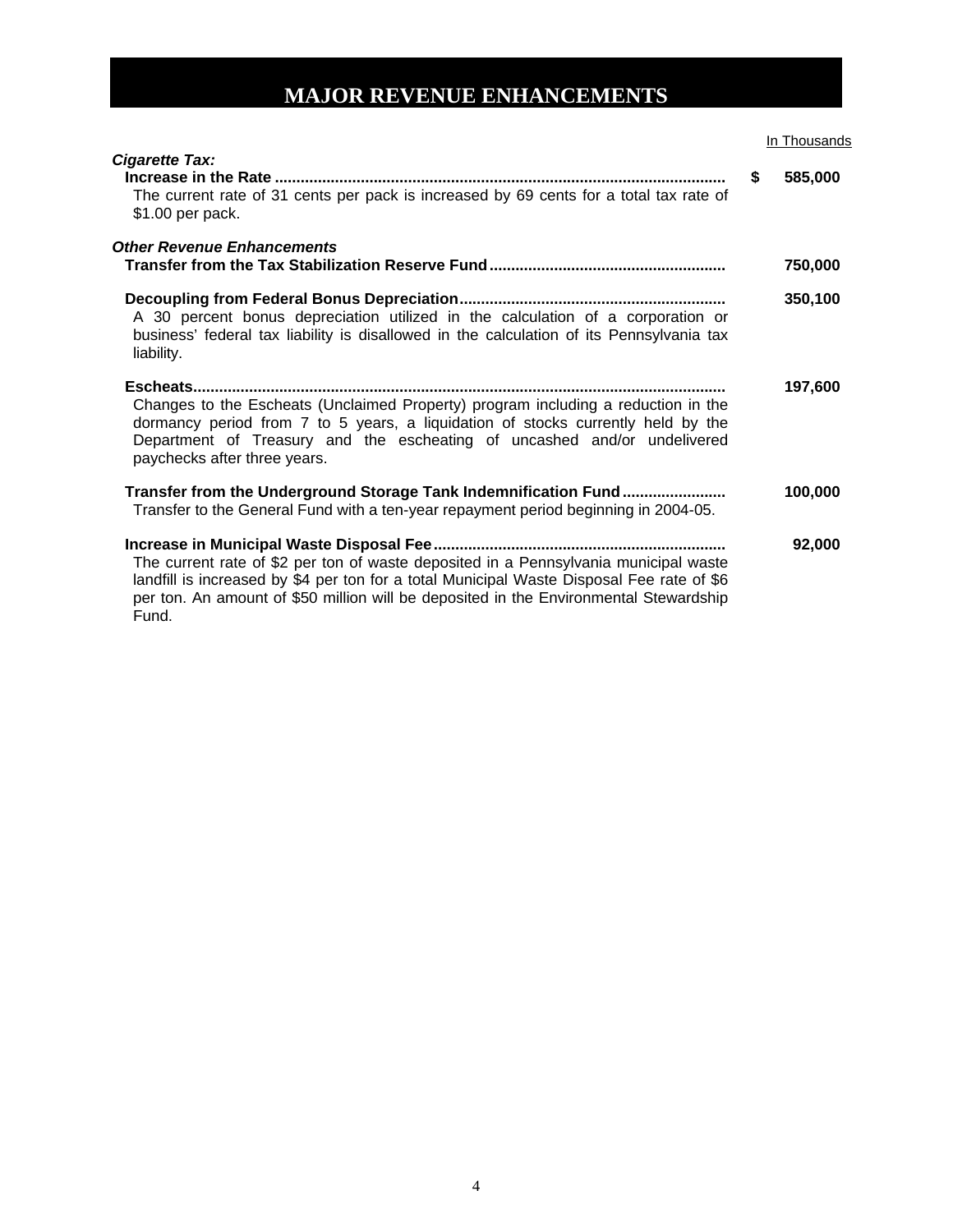### **EDUCATION**

<span id="page-6-0"></span>*The goal of this program is to provide a system of learning experiences and opportunities that will permit all Pennsylvanians to achieve their potential.*

*The 2002-03 Enacted Budget includes the following program changes and funding amounts in pursuit of this program's goal.*

#### **Basic Education**

- \$6.7 billion in State support provided to the 501 local school districts. Since 1994-95, Commonwealth appropriations in direct support of local school districts have increased by nearly \$2 billion.
- \$241.7 million in increased support for Pennsylvania's public schools, which includes an historic commitment to the Philadelphia School District.
- \$126.4 million, or 3.2 percent, increase for Basic Education Funding.
- \$52.9 million for a new program to provide school districts up to 30% reimbursement for the costs associated with students who transfer to charter schools.
- \$23.6 million in funding for Education Support Services to purchase after-school assistance for elementary students who are not performing at grade level in reading and math.
- \$23.1 million increase for Pupil Transportation services.
- \$21.2 million increase in the State's share of local education costs for School Employees' Social Security.
- \$19.3 million increase to provide Nonpublic and Charter School Pupil Transportation services.
- \$15 million for the fourth year of the \$100 million Read-to-Succeed initiative to help ensure Pennsylvania's school children learn to read by grade 3.
- \$12.9 million increase for Special Education.
- \$7 million increase in the Authority Rentals and Sinking Fund Program for school infrastructure reimbursement.
- \$2 million increase for Tuition for Orphans and Children placed in Private Homes program.
- \$850,000 in Federal funds to create Charter School Regional Support Centers that will provide dayto-day communication, on-site monitoring, technical assistance, and conduct workshops on topics specific to charter school operations.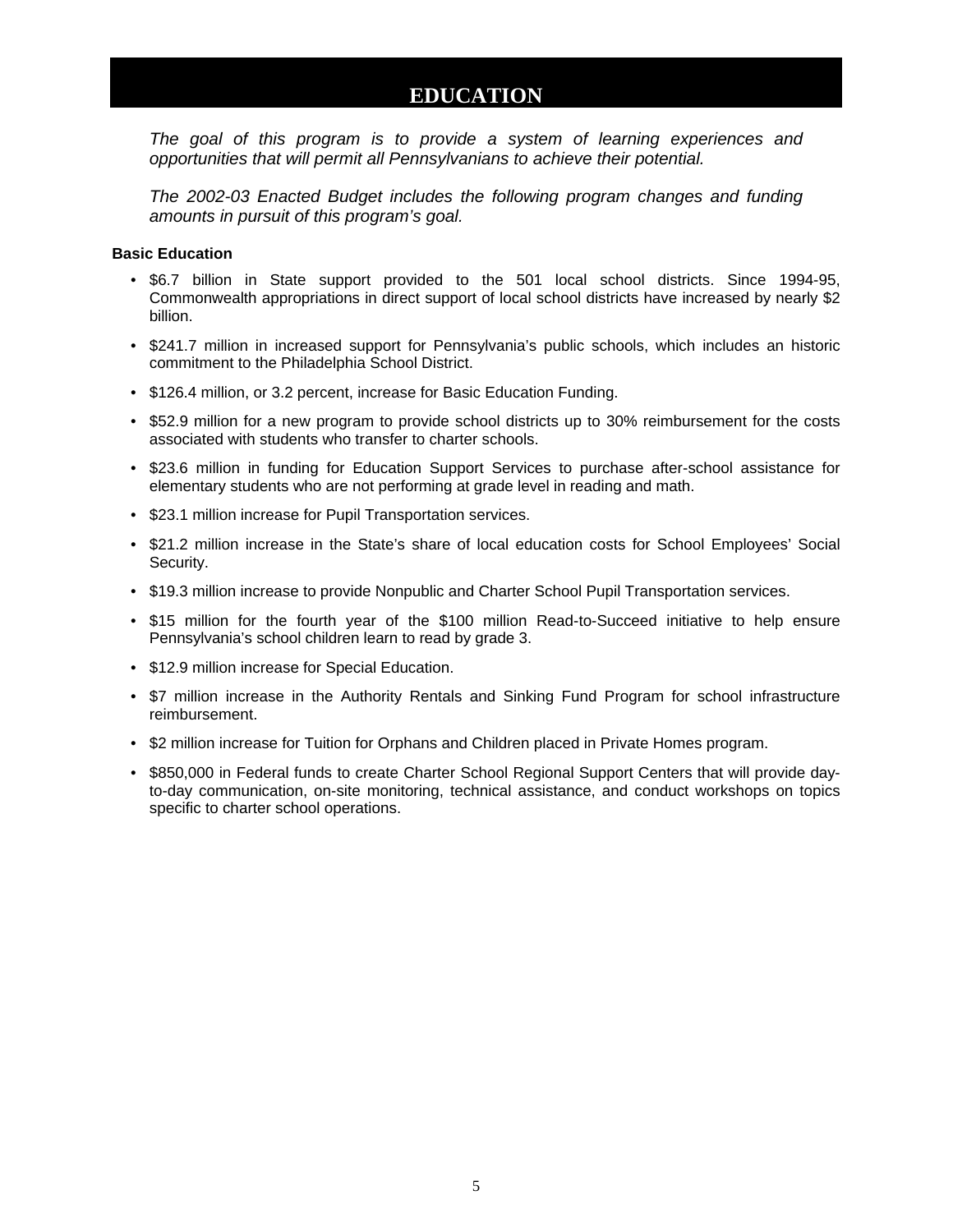### *Commonwealth Appropriations in Direct Support of Local School Districts\**

|                                                   | 2000-01<br><b>Actual</b> | 2001-02<br><b>Available</b> | 2002-03<br>Enacted<br><b>Budget</b> |
|---------------------------------------------------|--------------------------|-----------------------------|-------------------------------------|
| Basic Education Funding<br>\$                     | 3,791,813                | 3,959,885<br>\$             | 4,086,326<br>\$                     |
|                                                   | 783,089                  | 861,398                     | 874,319                             |
|                                                   | 433,792                  | 415,744                     | 438,882                             |
| School Employees' Social Security                 | 378,820                  | 397,009                     | 418,244                             |
| Authority Rentals and Sinking Fund                |                          |                             |                                     |
|                                                   | 267,451                  | 276,061                     | 283,078                             |
|                                                   | 93,503                   | 102,435                     | 102,819                             |
| Nonpublic and Charter School Pupil                |                          |                             |                                     |
|                                                   | 55,392                   | 56,055                      | 75,339                              |
| Special Education - Approved Private Schools      | 61,602                   | 63,450                      | 63,450                              |
|                                                   | 53,068                   | 55,378                      | 55,378                              |
| Charter School Reimbursement                      | 0                        | 0                           | 52,940                              |
| Tuition for Orphans and Children Placed in        |                          |                             |                                     |
|                                                   | 42,960                   | 43,498                      | 45,528                              |
| Safe and Alternative Schools                      | 35,119                   | 36,256                      | 30,000                              |
| School Improvement Grants                         | 25,000                   | 26,661                      | 26,661                              |
| PA Charter Schools for the Deaf and Blind         | 24,999                   | 25,749                      | 25,749                              |
| Performance Incentives                            | 33,538                   | 36,892                      | 25,000                              |
| Philadelphia School District                      | 0                        | 0                           | 25,000                              |
|                                                   | 24,186                   | 24,433                      | 24,687                              |
|                                                   | 24,994                   | 25,000                      | 15,000                              |
| <b>Alternative Education Demonstration Grants</b> | 1,000                    | 0                           | 7,200                               |
|                                                   | 6,127                    | 6,311                       | 6,311                               |
|                                                   | 21,450                   | 26,600                      | 5,070                               |
| School District Demonstration Projects            | 6,700                    | 4,000                       | 4,000                               |
| Teen Pregnancy and Parenthood                     | 1,500                    | 1,725                       | 1,725                               |
|                                                   | 1,198                    | 1,200                       | 1,200                               |
|                                                   | 662                      | 746                         | 840                                 |
| Education of Migrant Laborers' Children           | 727                      | 751                         | 751                                 |
| Comprehensive Reading                             | 300                      | 300                         | 300                                 |
|                                                   | 182                      | 180                         | 180                                 |
| Education of Indigent Children                    | 116                      | 116                         | 100                                 |
| Vocational Education Equipment Grants             | 9,998                    | 5,000                       | 0                                   |
| Administrative/Instructional Consolidation        | 1,475                    | 1,500                       | O                                   |
| School-to-Work Opportunities                      | 500                      | 0                           | O                                   |
| \$                                                | 6,181,261                | 6,454,333<br>\$             | 6,696,077<br>\$                     |

Dollar Amounts in Thousands

<sup>\*</sup> Includes appropriations, which are distributed to school districts, intermediate units, area vocational-technical schools and special schools.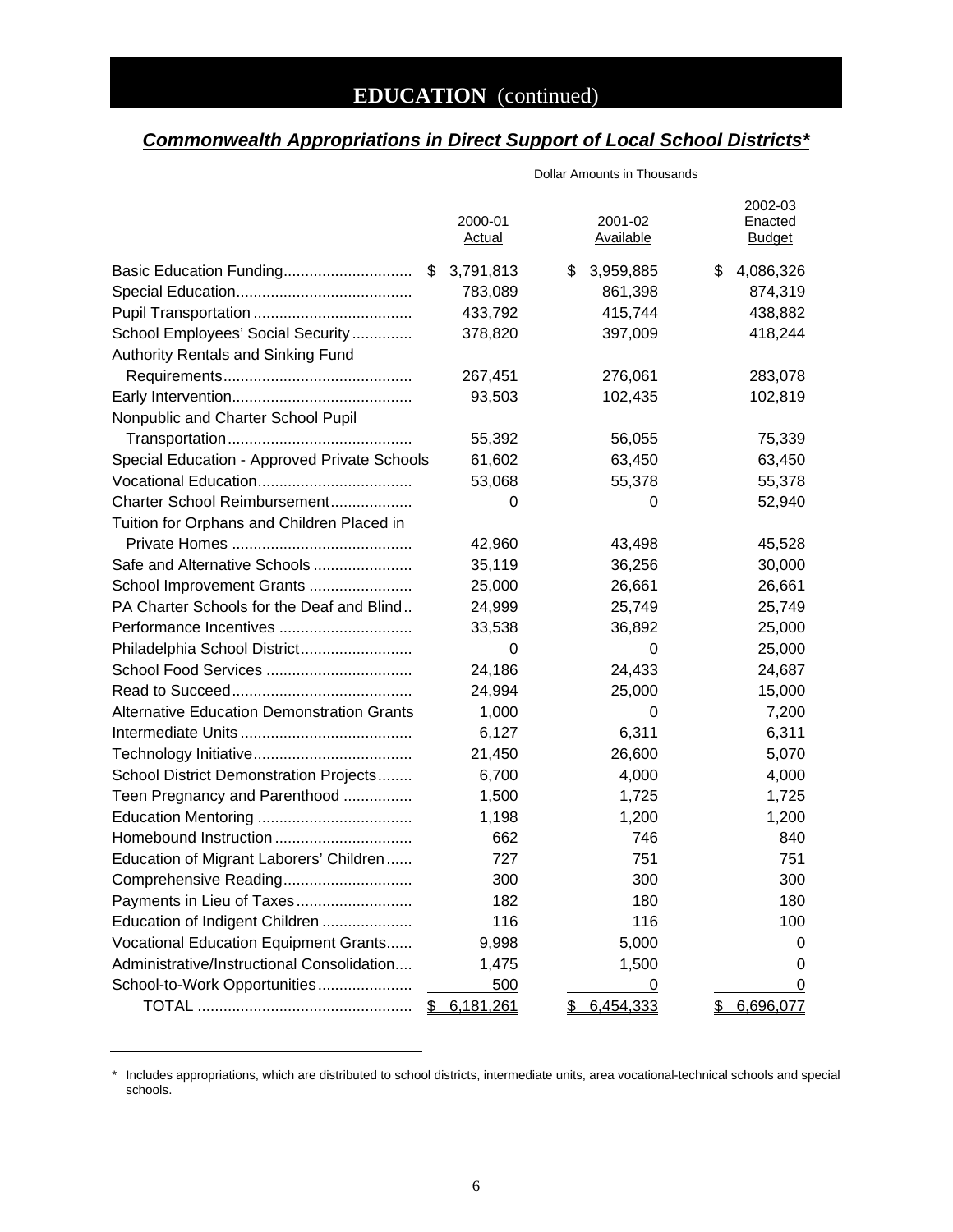### **EDUCATION** (continued)

#### **Early Childhood Initiative**

- \$1.5 million in Federal funds to purchase diagnostic testing and screening tools for children in kindergarten through second grade.
- \$400,000 in Federal funds to develop educational tools for younger children and provide implementation standards for family involvement.

#### **Higher Education**

- \$5.9 million, or 3 percent, increase for Pennsylvania's community colleges.
- \$11.8 million, or 3.5 percent, increase for the ongoing Grants to Students Program and a \$525,000 increase for the Keystone Academy at Cheyney University.
- \$1.6 million, a 12.8 percent increase, for Matching Payments for Student Aid Funds.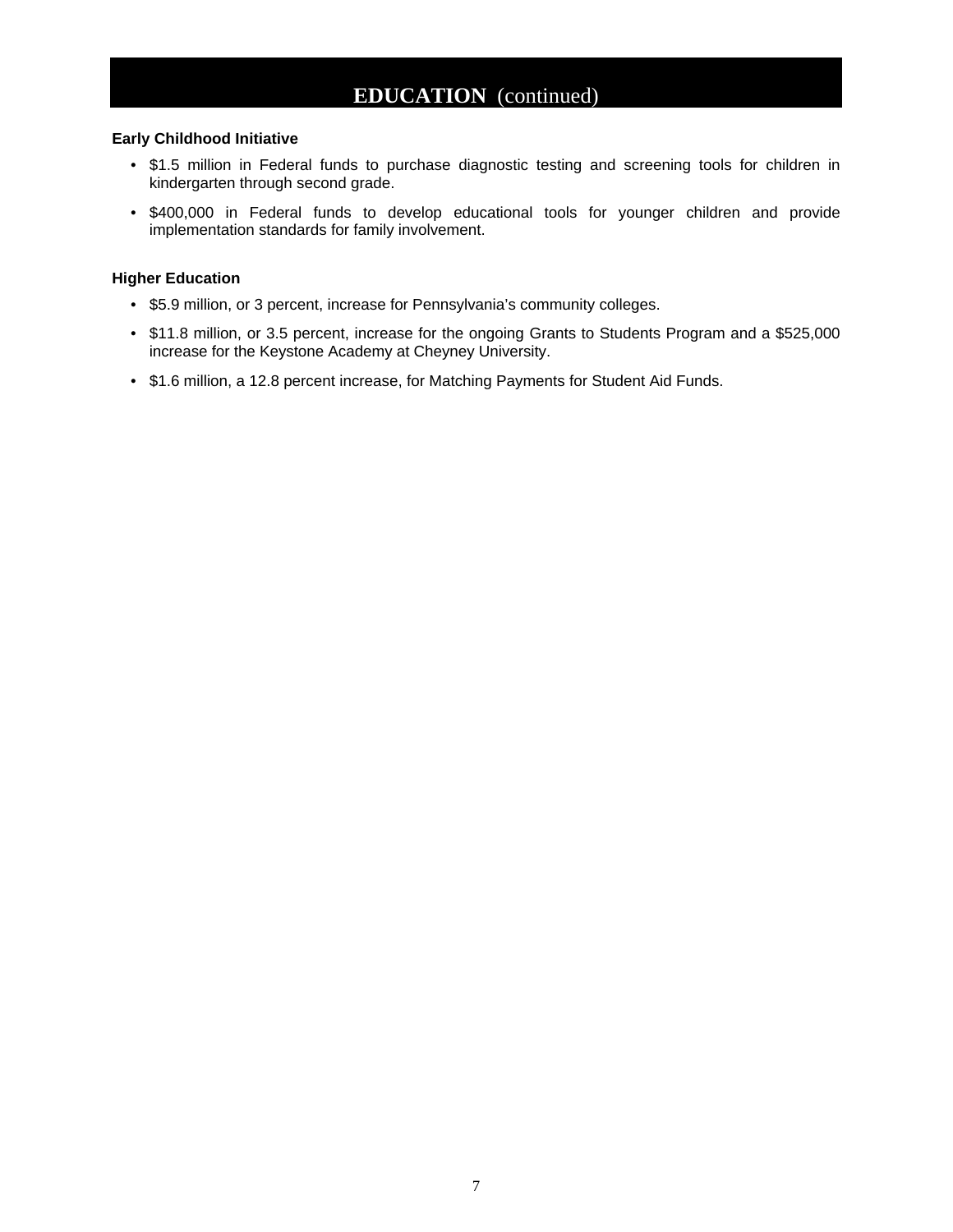### **RETAINING AND CREATING JOBS**

<span id="page-9-0"></span>*The goal of this program is to retain and create family-sustaining jobs through tax cuts; provide capital, technology, marketing and support services to employers; and provide support and guidance to communities for their development and economic growth.*

*The 2002-03 Enacted Budget includes the following program changes and funding amounts in pursuit of this program's goal.*

#### **Attracting High Technology Jobs**

- \$54.4 million in General Fund monies to be provided through the Ben Franklin Technology Development Authority Fund, one of the largest single state technology development programs in the nation. Programs include innovative financing and technology development assistance for smalland medium-sized businesses; outreach and training programs to businesses and local governments focused on stimulating access to broadband technologies in rural and urban areas; and coordinating and expanding university-based research and development in high-tech fields.
- \$6 million for Small Business Development Centers to provide one-on-one business management consulting, information and education programs that build small firms' capacity to compete effectively in domestic and international markets.
- \$5 million for Interactive Marketing to continue internet-based marketing for business attraction and the attraction and retention of students and knowledge workers.
- \$2 million for the Brain Gain initiative to encourage the retention and attraction of young people to Pennsylvania by marketing PA, providing grants to local organizations and facilitating internships.

#### **Workforce Development Strategy**

- \$238 million in Workforce Investment Federal funds for adult, youth and dislocated worker career development.
- \$37.5 million for customized job training to ensure Commonwealth citizens are equipped for employment in new and growing businesses.
- \$12.2 million in targeted State and Federal funds for the new Critical Job Training Program.
- \$6.2 million for SciTech and Technology Scholarships to provide an incentive for Pennsylvania students to pursue education and training in science and technology and stay in Pennsylvania after graduation, thus expanding the Commonwealth's skilled workforce.
- \$5 million for workforce leadership grants to fund responsive programs for meeting the workforce needs of employers.
- \$850,000 in State and \$2 million in Federal funds for the Cyberscholarships Program, which provides Internet-skills training for qualified workers and job seekers.

#### **International Trade/Export**

• \$7.4 million for international trade.

#### **Assistance for Employers**

- \$57.4 million for programs to develop infrastructure and provide incentive grants to employers wishing to expand or relocate in the Commonwealth.
- \$25 million for loans to establish and expand small businesses
- \$17 million in loans from the Machinery and Equipment Loan Fund to support business expansion.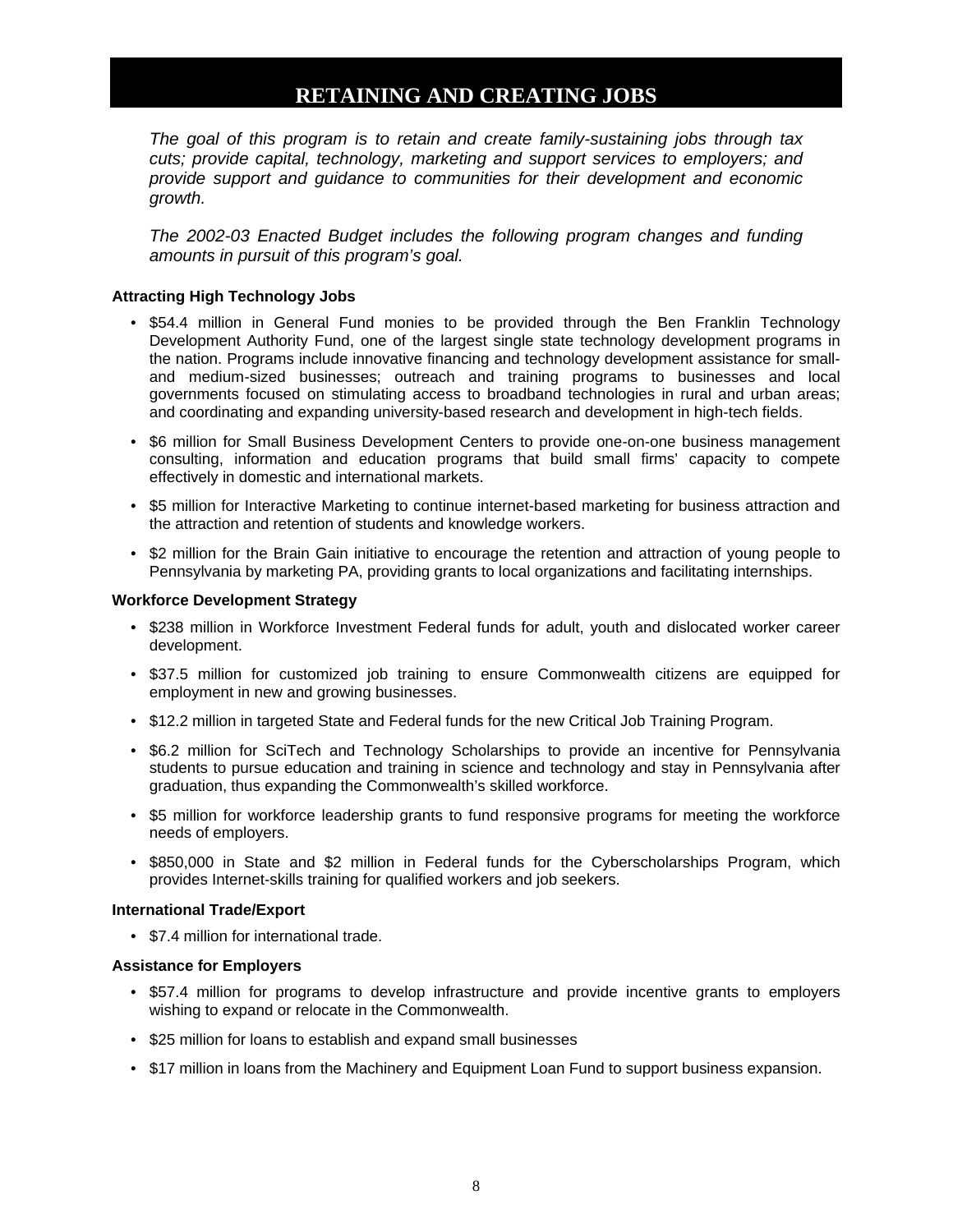### **RETAINING AND CREATING JOBS (continued)**

#### **Aiding and Promoting Agribusiness**

- \$4.8 million for planning and prevention of the discharge of agricultural nutrient pollutants.
- \$4.3 million for the Animal Health Commission to prevent and control animal diseases through research and diagnostic services.
- \$3.5 million for Agricultural Research to enhance the quality and quantity of agricultural products.
- \$2.3 million for Product Promotion Marketing, Education and Exports to develop and expand domestic and international markets for Pennsylvania agricultural products.

#### **Improving Communities for Technology and Living**

- \$10 million for New Communities to redevelop buildings in downtown areas to serve as a central focus of downtown commerce.
- \$4 million for sound land use activities.

#### **Reinforcing Our Commitment To Tourism**

- \$14.2 million for marketing tourism.
- \$11.5 million for Tourist Promotion Assistance matching funds for local tourist promoting agencies for marketing the cultural and historical assets of the Commonwealth.
- \$5.4 million to facilitate regional marketing to attract tourists through coordination of local efforts.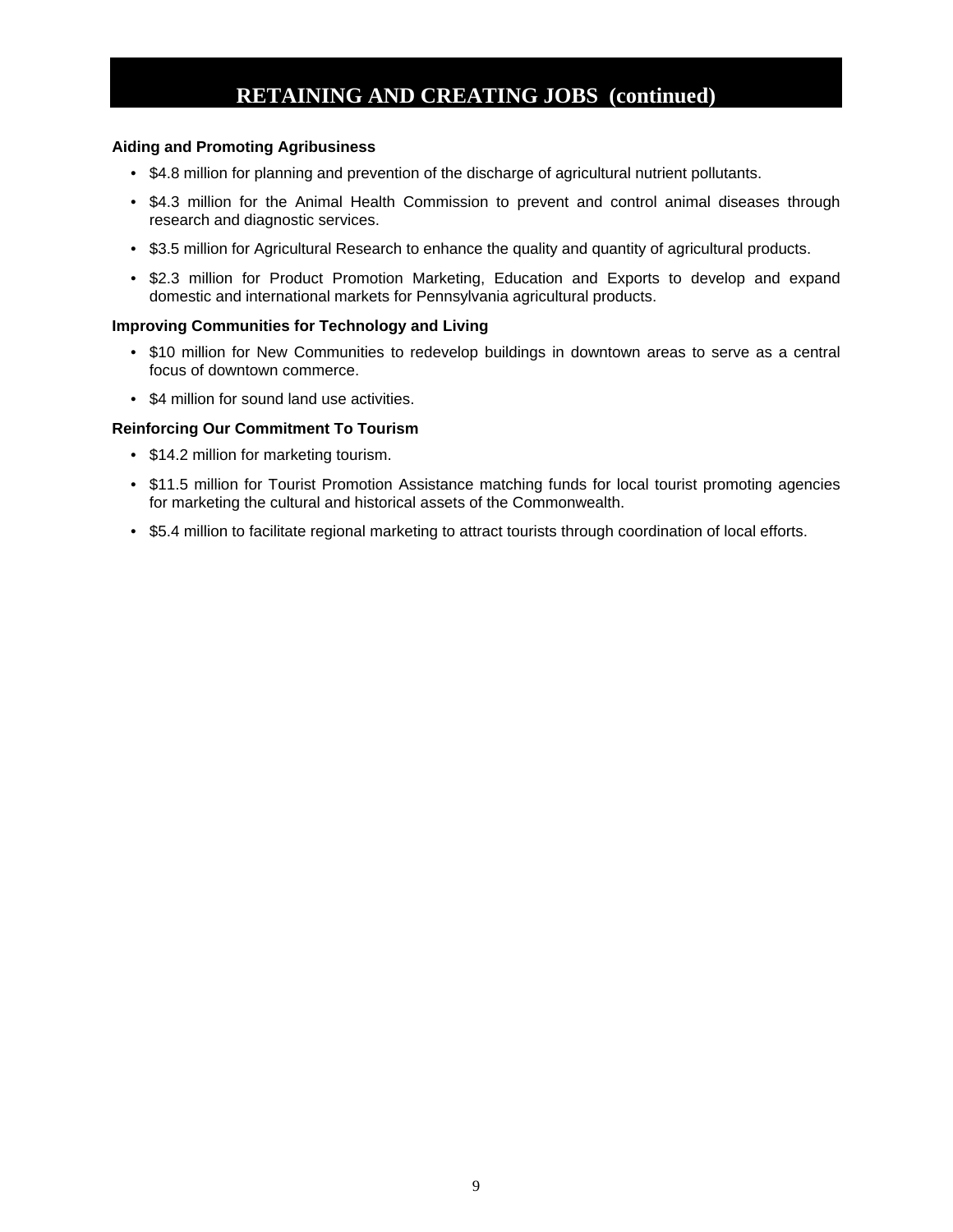### **HEALTH AND HUMAN SERVICES**

<span id="page-11-0"></span>*The goals of this program are to ensure that citizens of the Commonwealth have access to a comprehensive quality medical care system; to help people attain selfsufficiency through employment, training, child care and cash assistance; to provide veterans' assistance; and, to provide a system of services that maximize the capacity of individuals and families to participate in society.*

*The 2002-03 Enacted Budget includes the following program changes and funding amounts in pursuit of this program's goal.*

#### **Children Services**

- \$449.5 million in total funds to provide child care for over 189,000 children of low-income working families and TANF and former TANF families.
- \$179 million in State, Federal and other funds to serve over 133,000 children through the Children's Health Insurance Program.
- \$23 million in Federal funds to continue youth employment and training, pregnancy prevention and before and after-school programs.
- \$10 million in Federal funds to continue to provide challenge grants to increase the capacity of child care centers in areas with unmet need.
- \$10 million in total funds to provide pre-school children in the Commonwealth access to Internetbased learning tools and program content.
- \$9.8 million in State funds to continue adoption efforts.
- \$4.1 million in Federal funds to implement an early childhood cognitive development information campaign.
- \$3 million in Federal funds to increase parent-child interaction, better preparing children to enter school ready to succeed.
- \$2 million in Federal funds to continue development of additional full-day, full-year comprehensive Head Start child care services.

#### **Early Childhood**

- \$6 million in Federal funds to implement a three year demonstration program to improve the quality of care provided to children in regulated child care facilities and to enable parents to assess the quality of care through a new rating system.
- \$4 million in total funds to provide Early Intervention services for an additional 1,132 children under age three.
- \$3 million in Federal funds to promote comprehensive local planning regarding early childhood program need.

#### **Tobacco Settlement Funds**

- \$198.5 million in Tobacco Settlement Funds to provide long-term care services to older Pennsylvanians.
- \$130.1 million in Tobacco Settlement funds for adult health insurance and to extend Medical Assistance to disabled workers.
- \$82.4 million in Tobacco Settlement funds for health-related research proposals from Pennsylvaniabased researchers and institutions.
- \$56.4 million in Tobacco Settlement funds for the Departments of Aging and Public Welfare to provide home and community-based care opportunities for 4,393 older Pennsylvanians.
- \$52 million in Tobacco Settlement funds to significantly expand the program to encourage prevention and cessation of tobacco use.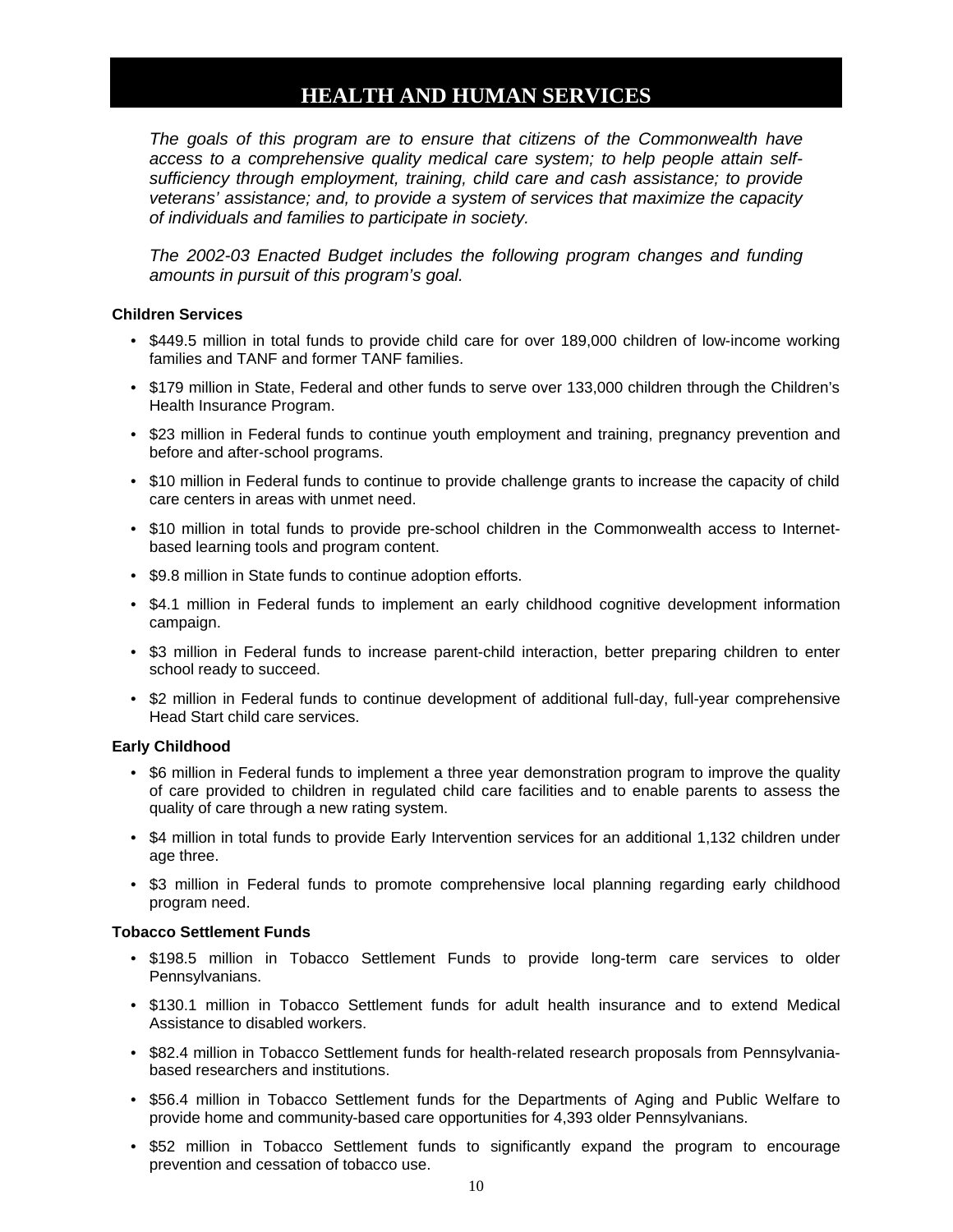### **HEALTH AND HUMAN SERVICES** (continued)

- \$43.4 million in Tobacco Settlement funds and \$52.5 in Federal funds to reimburse hospitals for uncompensated care costs incurred on behalf of uninsured individuals.
- \$34.7 million in Tobacco Settlement funds to support pharmaceutical purchases under the PACE and PACENET programs.

#### **Helping People Help Themselves**

- \$74 million in Federal funds to provide enhanced employment and training opportunities, including services for individuals with significant barriers to employment, of which \$43.8 million provides the Maximizing Participation Project (MPP) to assist families who have reached the 60-month limit for Temporary Assistance to Needy Families (TANF).
- \$38.9 million in total funds to expand the availability of affordable housing opportunities for lowincome families.
- \$4 million in Federal funds to provide services to persons whose primary language is not English.

#### **Helping Pennsylvanians With Disabilities**

- \$169.1 million in total funds for vocational rehabilitation services.
- \$18.1 million increase in total funds to provide home- and community-based services for 1,175 additional persons with mental retardation.
- \$13.4 million in total funds to provide home and community-based services to 479 persons with disabilities.
- \$7.1 million in State funds for community oversight of mental retardation services.
- \$4 million in State funds to provide vocational rehabilitation services to individuals who are not eligible to receive services through the Federal program.
- \$1.6 million for the Centers for Independent Living to provide referral services, peer counseling, and independent living training.
- \$1.5 million in total funds to improve the administrative structure of home- and community-based services for persons with disabilities.
- \$1.4 million increase in State funds to provide home and community-based services to 33 individuals currently residing in State mental hospitals.
- \$1.3 million in total funds to increase fees paid to providers of home health care services provided through the Medical Assistance Program.
- \$1.2 million for supported employment which provides job placement in the community with on-site intensive training.
- \$1.1 million for the Independence Capital Access Network Program to provide grants to businesses to support the purchase of specialized or adaptive equipment for employees with disabilities.

#### **Health Care for Low-Income Pennsylvanians**

- \$3.2 billion in State funds to maintain comprehensive medical coverage for 1.5 million children, pregnant women, older Pennsylvanians and people with disabilities meeting current income eligibility guidelines.
- \$1.9 billion in State funds to provide comprehensive medical coverage to approximately 68% of medical assistance recipients through the HealthChoices and voluntary Health Maintenance Organization programs.
- \$22.3 million in total funds to provide tobacco cessation products and counseling for Medical Assistance recipients.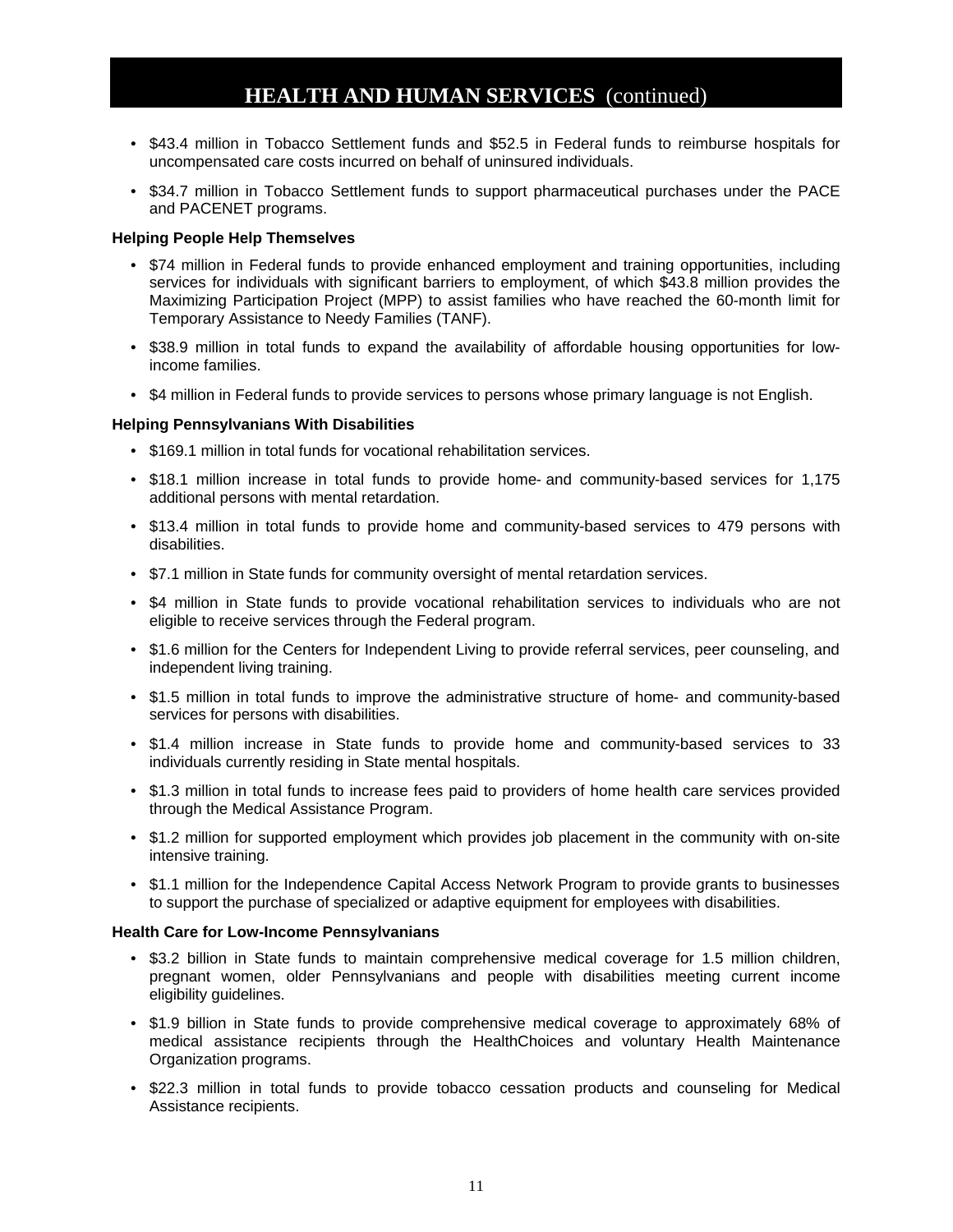### **HEALTH AND HUMAN SERVICES** (continued)

- \$20 million in State funds to provide for rate increases for hospitals providing Medical Assistance services.
- \$12 million in State funds savings as a result of Medical Assistance cost containment initiatives designed to maintain eligibility for individuals most in need.
- \$9.1 million in total funds to provide treatment for women diagnosed with breast or cervical cancer.
- \$4.2 million in total funds to begin the expansion of the HealthChoices program into the nine county Northeast region.
- \$568,000 in State funds to improve the oversight of hospital and ambulatory care facilities.
- \$386,000 in State funds to provide sexually transmitted disease services to additional individuals and to reimburse increased service costs.

#### **Human Services**

- \$46.4 million increase in State funds to continue the County Child Welfare needs-based program.
- \$4 million in Federal funds to provide low-income families access to computers in community-based settings.
- \$4 million in Federal funds to continue enhanced services for victims of domestic violence.
- \$2.1 million in total funds to enhance county child welfare program's Federal reporting capacity.
- \$2 million in Federal funds to improve access to legal services for low-income families.
- \$1.5 million in Federal funds to improve access to community drug and alcohol assessment and treatment services for criminal offenders.

#### **Services to Older Pennsylvanians**

- \$165 million from the General Fund and Lottery Fund to maintain transportation programs that will provide over 46 million free and 6.5 million shared rides.
- \$65.6 million for Veterans Homes including \$8.4 million for the opening of the 170 bed Delaware Valley Veterans Home.
- \$1.96 million increase in State funds to provide services to an additional 112 persons in the PENNCARE Attendant Care Program.

#### **Technology for Human Services**

- \$3.4 million in total funds to develop an integrated client-based data system for home- and community-based services.
- \$6.5 million in total funds for the existing Medical Assistance management information system to comply with Federal Health Insurance Portability and Accountability Act claims transaction requirements.
- \$1.5 million in State funds to implement an automated case management system for the youth development centers and youth forestry camps.
- \$1.3 million in State funds to develop a centralized database for the administration of cross-system human services licensing programs.
- \$403,000 in total funds to improve information technology resources, electronic reporting and automated survey capabilities.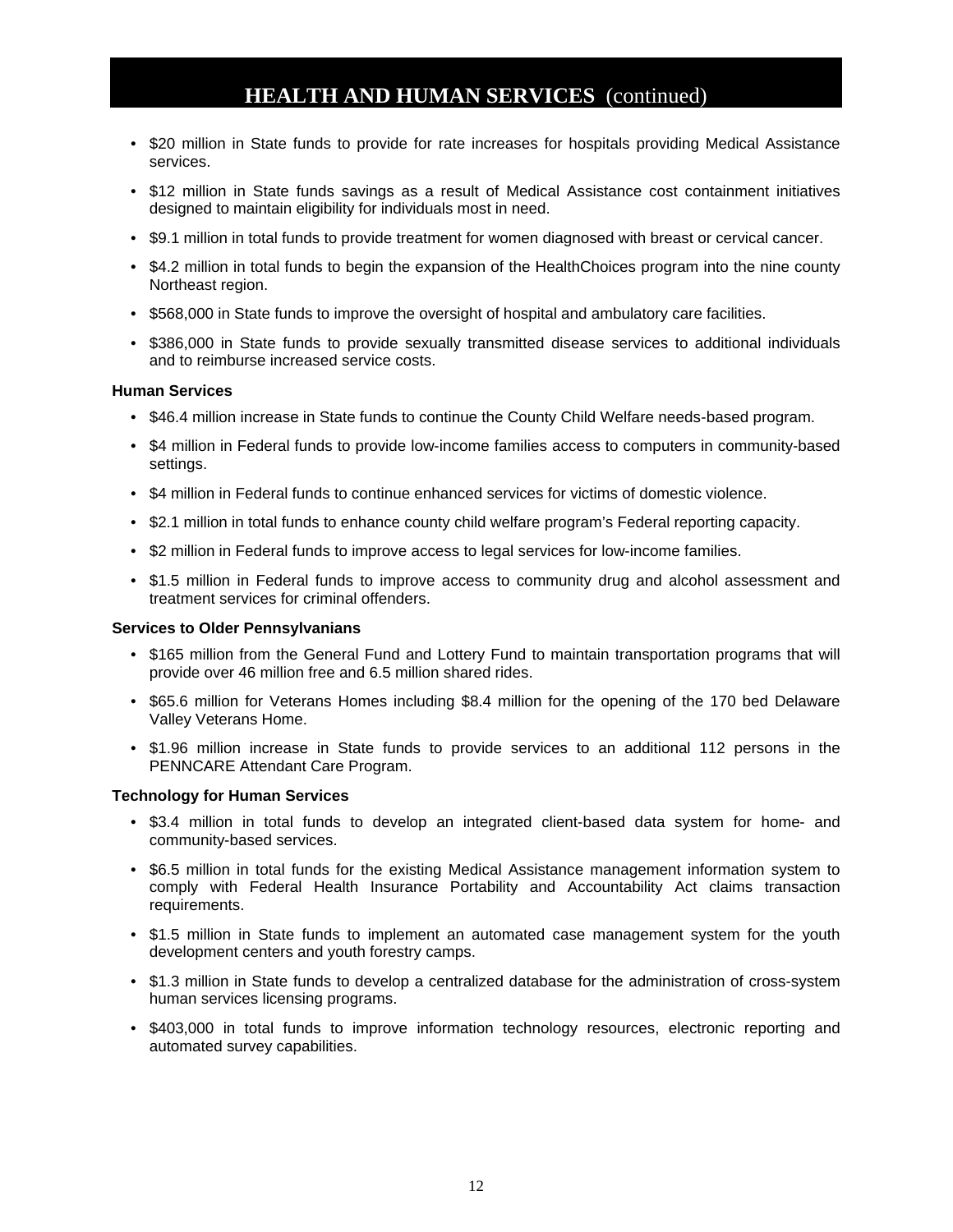### **TRANSPORTATION**

<span id="page-14-0"></span>*The goal of this program is to provide an intermodal system which meets the needs of citizens, commerce and industry for the fast, efficient and safe movement of individuals and cargo within the Commonwealth, and to link them with national and international systems.*

*The 2002-03 Enacted Budget includes the following program changes and funding amounts in pursuit of this program's goal.*

#### **State Highway and Bridge Construction**

• \$2 billion, including \$600 million in State and \$1.4 billion in Federal funds, for new construction and major repairs of highways and bridges.

#### **State Highway and Bridge Maintenance**

• \$1.3 billion, including \$200 million in Federal funds, for the maintenance of the Commonwealth's bridges and highways. Also included is a \$15 million initiative to enhance road safety conditions in all 67 counties in the Commonwealth.

#### **Mass Transportation**

• \$832 million, including \$754 million in State funds and \$77 million in Federal funds, for operating and capital assistance to mass transit agencies.

#### **Local Road Maintenance and Construction Payments**

• \$289 million to municipal governments for local road maintenance and construction.

#### **Transportation Administration**

• \$17.1 million for advanced maintenance technologies and more efficient transportation systems.

#### **Air Transportation**

• \$9.3 million, an increase of \$1.5 million, to improve public airports.

#### **Intercity Transportation**

• \$6.5 million to subsidize intercity transportation

#### **Disability Pilot Project Expansion**

• \$1.8 million to expand transportation services for persons with disabilities living in rural communities.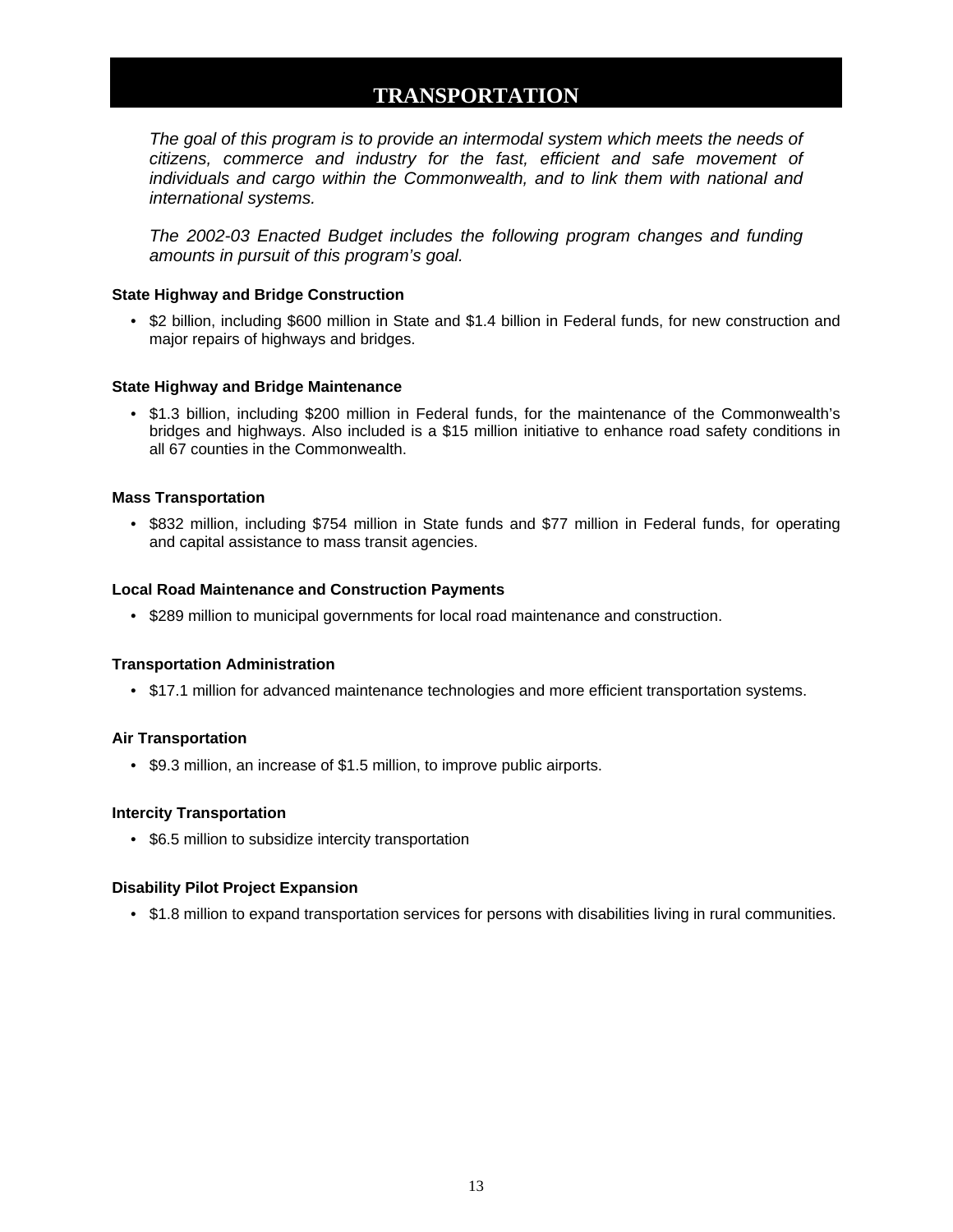### **PROTECTION OF PERSONS AND PROPERTY**

<span id="page-15-0"></span>*The goal of this program is to protect lives and property from crime and natural and man-made disasters.*

*The 2002-03 Enacted Budget includes the following program changes and funding amounts in pursuit of this program's goal.*

#### **Law Enforcement and Protection**

- \$1.3 billion for the operation of the State Correctional Institutions.
- \$45 million for the continued development and implementation of the State Police Incident Information Management System.
- \$26.2 million to the State Police for the Commonwealth Law Enforcement Network including \$5.9 million to redesign the criminal history repository.
- \$24 million to operate the 600 bed State Correctional Institution at Pine Grove for incarcerated young adult offenders that was opened in January 2001.
- \$21.3 million to operate the new 2,034 bed State Correctional Institution in Fayette County that will be opening in 2002-03.
- \$9.8 million to improve the Department of Correction's information technology.
- \$8.1 million for the training, equipping and services of 100 additional State Police troopers.
- \$3.7 million to provide resources for base stations and mobile and portable radio equipment for State Police participation in the Statewide Public Safety Radio System.
- \$2.7 million to redesign and automate existing database applications for the Municipal Police Training Program.
- \$1.4 million to provide enhancements and additional storage capacity for the Automated Fingerprint Identification System.
- \$1.2 million to provide base stations and mobile and portable radio equipment for the Department of Military and Veterans Affairs.
- \$1.2 million to provide hepatitis vaccinations to inmates and staff of the Department of Corrections.

#### **Crime Prevention**

- \$3.2 million increase in State and Federal funds, for a total of \$5.6 million, to build upon the Weed and Seed Program by doubling efforts to expand crime prevention and juvenile violence prevention activities.
- \$1.1 million increase in State funds, for a total of \$13.6 million in State and Federal funds, to enhance the activities of the Governor's Partnership for Safe Children.

#### **Security Initiatives**

- \$37.3 million in the current year and \$47 million in the budget year in Federal funds for public health emergency preparedness and response.
- \$29.9 million for capital projects to enhance security in Commonwealth-owned buildings.
- \$11 million for emergency preparedness training and planning assistance in Pennsylvania's counties, including Statewide security for emergency communication and warning systems.
- \$7 million for expansion of security staffing and equipment for Commonwealth-owned buildings.
- \$4.3 million to establish and equip a second Urban Search and Rescue Team.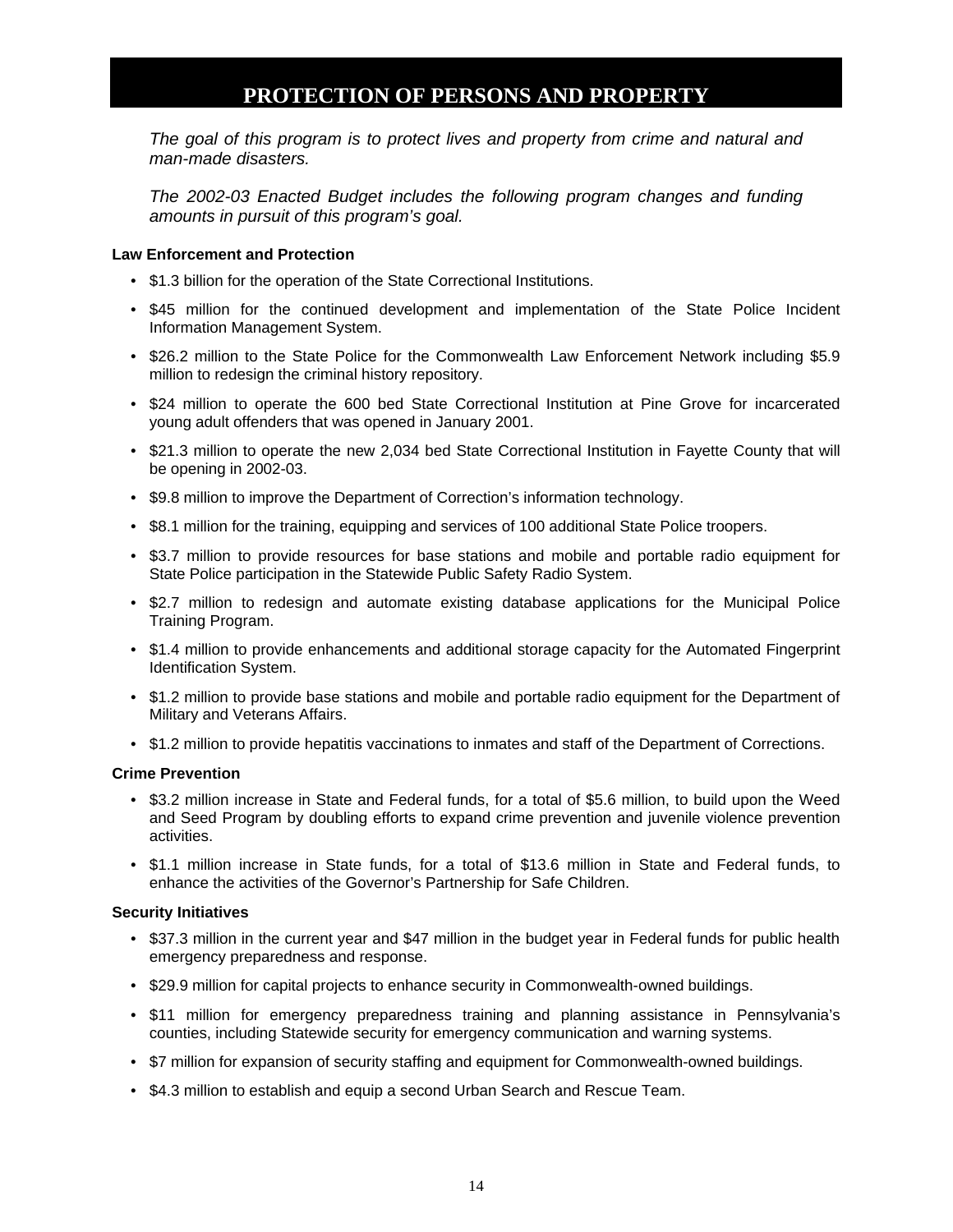### **PROTECTION OF PERSONS AND PROPERTY** (continued)

#### **Growing Greener**

- \$32.5 million for watershed preservation and restoration.
- \$20.6 million for stormwater, water and sewer grants.
- \$12.9 million to rehabilitate, repair and develop State Parks and Forest land facilities.
- \$12.9 million for farmland preservation.
- \$7.5 million in grants to communities for conservation and open space projects.
- \$500,000 for grants to counties and local governments for conserving biological diversity.

#### **Other environmental initiatives include:**

- \$5 million to continue the Household Hazardous Waste Collection Program via a transfer from the Hazardous Sites Cleanup Fund.
- \$4 million to provide grants to municipalities for the remediation of waste tire piles.
- \$3.2 million in Federal funds to provide equipment and materials for rapid response to nuclear and radiological events, expanded monitoring and tracking and other environmental security activities.
- \$1.1 million to enhance the Pennsylvania Natural Diversity Inventory Program.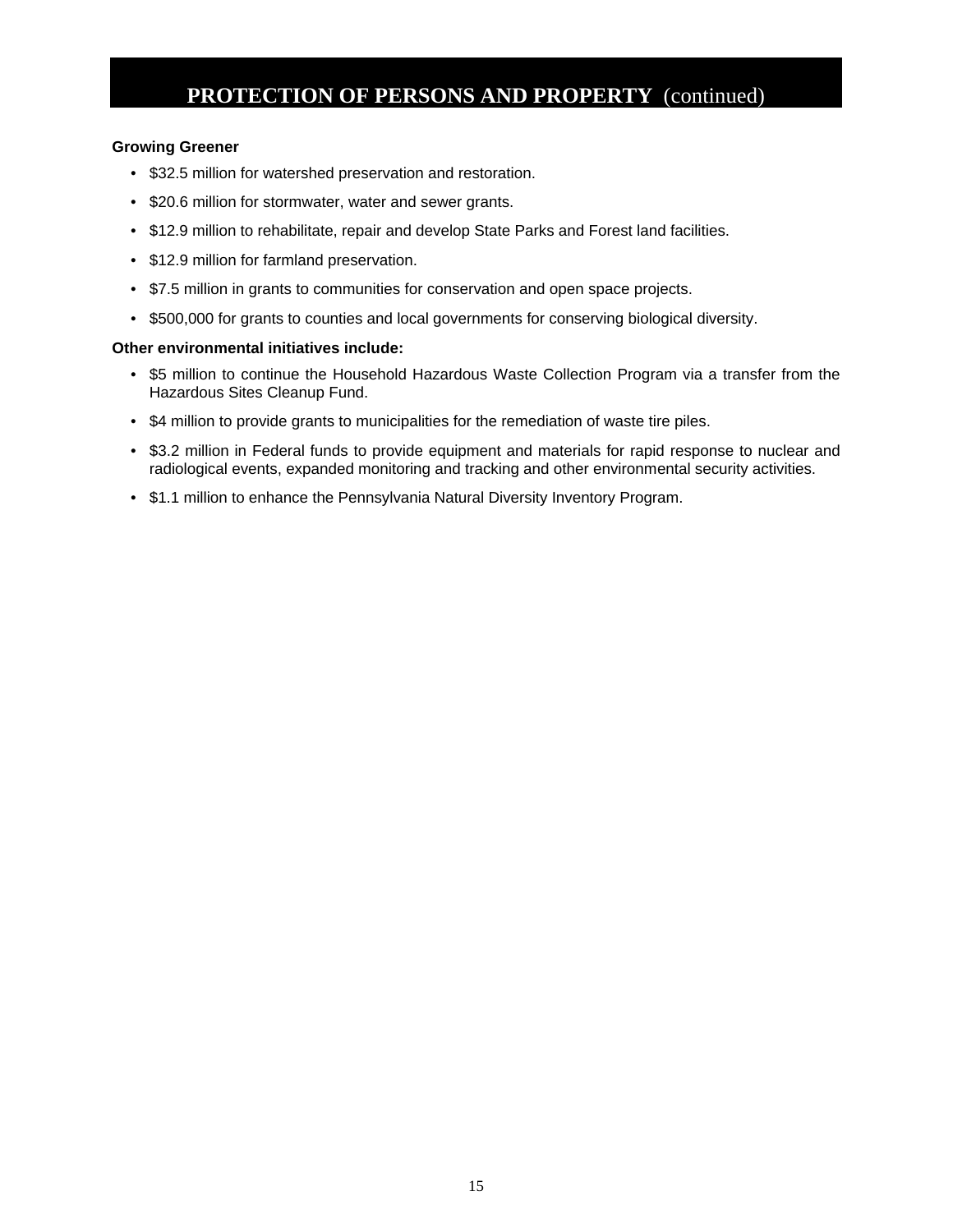### **RECREATION AND CULTURAL ENRICHMENT**

<span id="page-17-0"></span>*The goal of this program is to provide sufficient opportunities for individual and group recreation and cultural growth.*

*The 2002-03 Enacted Budget includes the following program changes and funding amounts in pursuit of this program's goal.*

- \$61.8 million for the operation of the State Parks system.
- \$15.6 million for the management of State forest lands.
- \$265,000 to support expanded operations at the State Museum, Pennsbury Manor and the Pennsylvania Military Museum.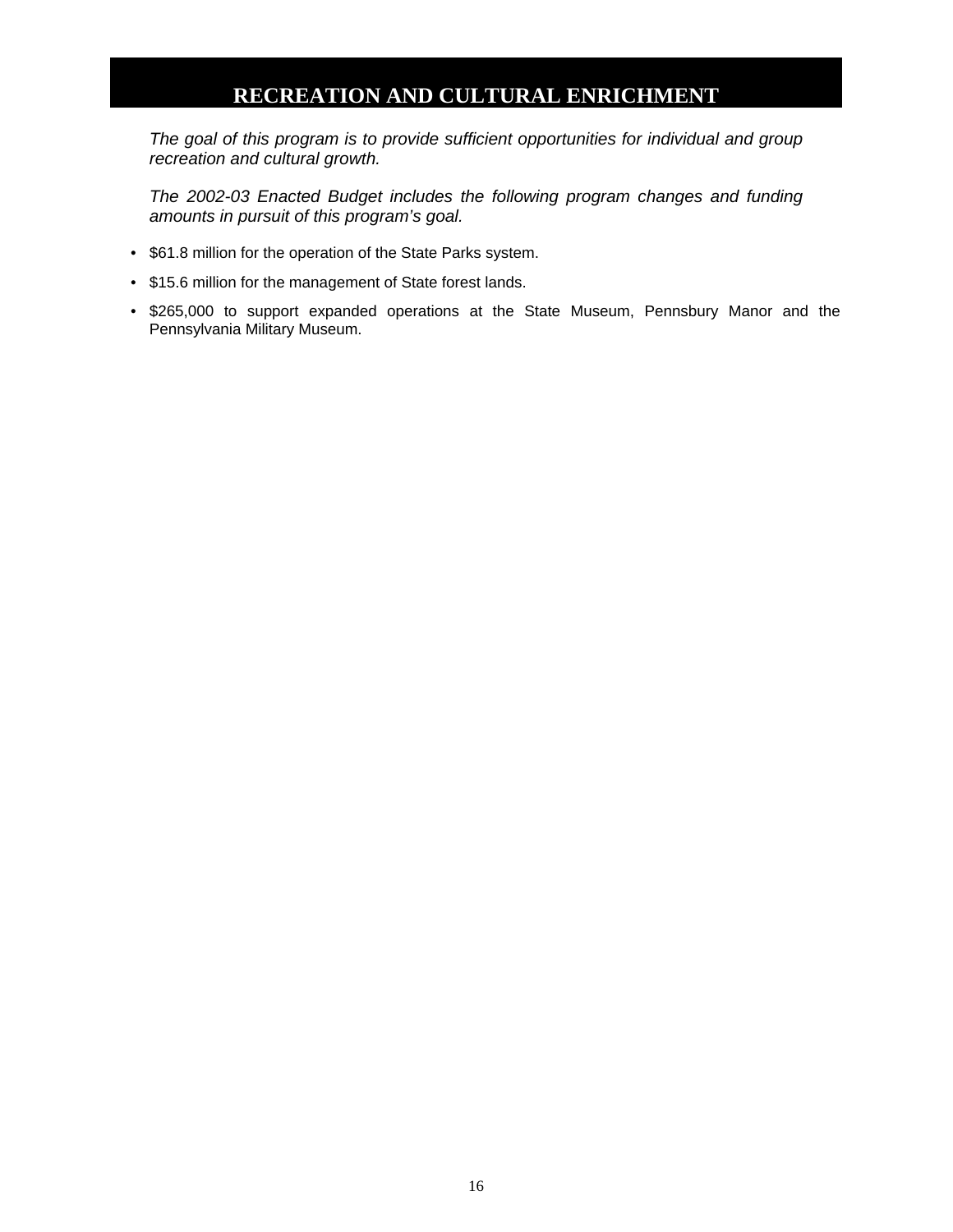### **DIRECTION AND SUPPORTIVE SERVICES**

<span id="page-18-0"></span>*The goal of this Commonwealth program is to provide an effective administrative support system through which the goals and objectives of the Commonwealth programs can be attained.*

*The 2002-03 Enacted Budget includes the following program changes and funding amounts in pursuit of this program's goal.* 

#### **Information Technology to Position State Government as a 21st Century Leader**

- \$68.8 million to complete the redesign and integration of the Commonwealth's budget, accounting, payroll, procurement and human resources systems to improve the efficiency and effectiveness of State Government.
- \$12.5 million to provide initial resources for operational changes to ensure compliance with the Federal Health Insurance Portability and Accountability Act.
- \$12.4 million to continue implementation, enhancement and maintenance of the Integrated Criminal Justice Network (JNET) including \$1 million for the Juvenile Tracking System and \$219,000 to provide connection costs to JNET for up to 18 counties.
- \$6.5 million in General Fund and \$4.7 million in Motor License Fund monies to provide first year support for the implementation of the new Statewide Public Safety Radio System.
- \$2.8 million to complete development and implementation of Internet licensing, reporting, and document management applications for the Department of Banking.
- \$2.7 million to enhance security for the Commonwealth's information technology systems including telecommunications and data centers.
- \$858,000 in augmentations to continue development of a computerized imaging system to electronically process, store and retrieve application materials for the Civil Service Commission.
- \$550,000 to complete the development of a centralized voter registration database.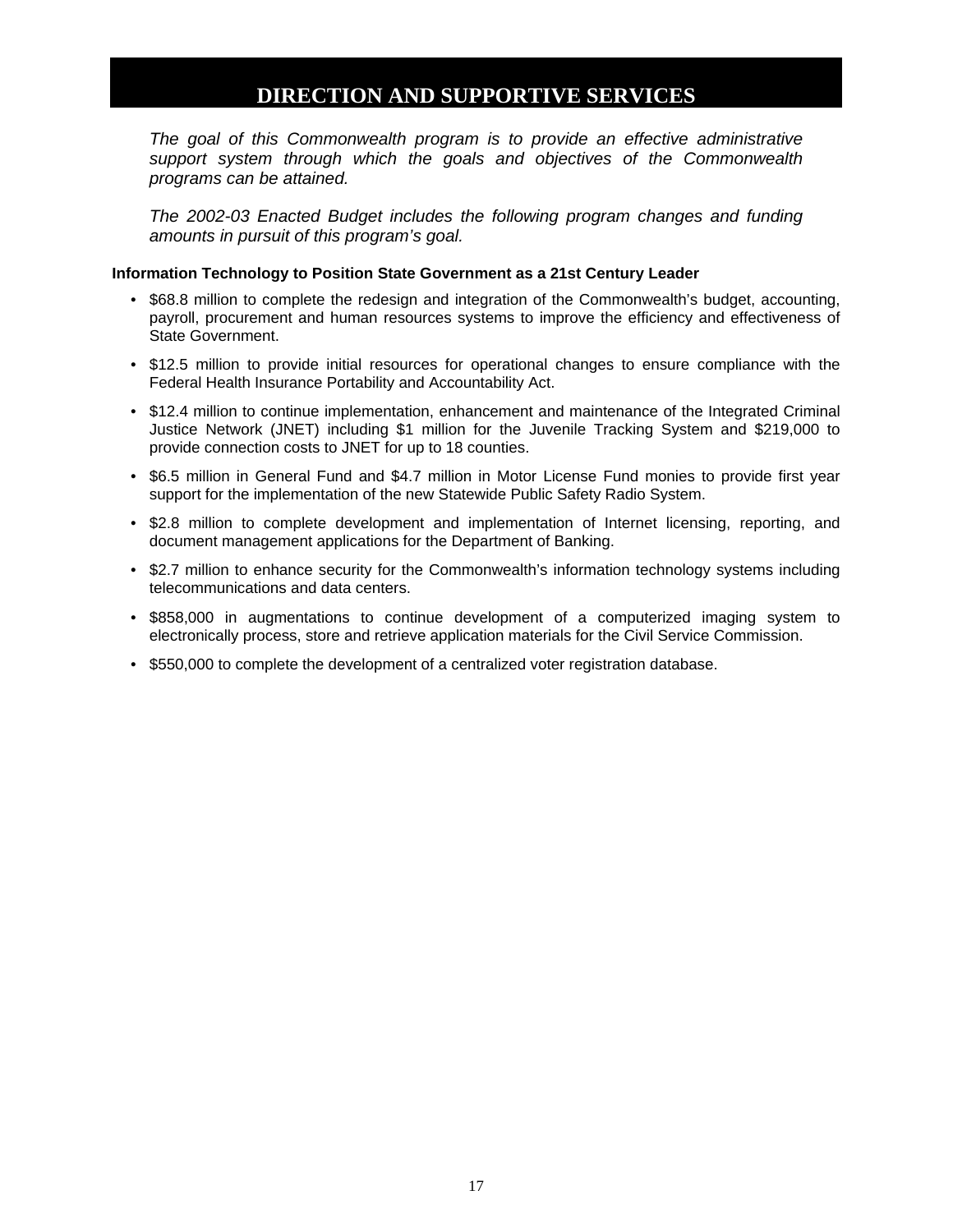### **2002-03 GENERAL FUND BUDGET SUMMARY**

<span id="page-19-0"></span>

|                                    | (Dollar Amounts in Thousands)<br>2002-03 |                  |                |            |               |
|------------------------------------|------------------------------------------|------------------|----------------|------------|---------------|
|                                    |                                          | 2001-02          | <b>Enacted</b> | Inc.       |               |
|                                    |                                          | <b>Available</b> | <b>Budget</b>  | Dec.       | $\frac{9}{6}$ |
|                                    | \$                                       | 8,027 \$         | 8,034 \$       | 7          | 0.09%         |
|                                    |                                          | 321,461          | 341,103        | 19,642     | 5.76%         |
|                                    |                                          | 1,114            | 1,112          | $-2$       | $-0.18%$      |
|                                    |                                          | 75,191           | 75,058         | $-133$     | $-0.18%$      |
|                                    |                                          | 47,513           | 47,691         | 178        | 0.37%         |
|                                    |                                          | 586,210          | 394,659        | $-191,551$ | $-48.54%$     |
|                                    |                                          | 39,449           | 38,880         | $-569$     | $-1.46%$      |
|                                    |                                          | 81,625           | 76,110         | $-5,515$   | $-7.25%$      |
|                                    |                                          | 1                | 1              | 0          | 0.00%         |
| Community and Economic Development |                                          | 461,728          | 403,622        | $-58,106$  | $-14.40%$     |
| Conservation and Natural Resources |                                          | 109,603          | 108,878        | $-725$     | $-0.67%$      |
|                                    |                                          | 1,164,745        | 1,266,336      | 101,591    | 8.02%         |
|                                    |                                          | 8,364,133        | 8,543,914      | 179,781    | 2.10%         |
| Emergency Management Agency        |                                          | 23,664           | 23,969         | 305        | 1.27%         |
|                                    |                                          | 355,877          | 245,636        | $-110,241$ | -44.88%       |
|                                    |                                          | 11               | 12             | 1          | 8.33%         |
|                                    |                                          | 110,939          | 115,896        | 4,957      | 4.28%         |
|                                    |                                          | 278,254          | 256,454        | $-21,800$  | $-8.50%$      |
| Higher Education Assistance Agency |                                          | 403,075          | 412,838        | 9,763      | 2.36%         |
| Historical and Museum Commission   |                                          | 33,963           | 33,454         | $-509$     | $-1.52%$      |
|                                    |                                          | 56,223           | 57,769         | 1,546      | 2.68%         |
|                                    |                                          | 110,860          | 108,639        | $-2,221$   | $-2.04%$      |
|                                    |                                          | 100,461          | 107,061        | 6,600      | 6.16%         |
| Probation and Parole Board         |                                          | 101,670          | 101,708        | 38         | 0.04%         |
|                                    |                                          | 13,063           | 12,153         | $-910$     | $-7.49%$      |
|                                    |                                          | 6,712,393        | 6,683,891      | $-28,502$  | $-0.43%$      |
|                                    |                                          | 239,744          | 229,031        | $-10,713$  | $-4.68%$      |
|                                    |                                          | 2,233            | 2,177          | -56        | $-2.57%$      |
|                                    |                                          | 18,020           | 6,068          | $-11,952$  | $-196.97%$    |
|                                    |                                          | 170,737          | 178,130        | 7,393      | 4.15%         |
|                                    |                                          | 1,388            | 1,366          | $-22$      | $-1.61%$      |
|                                    |                                          | 312,296          | 319,488        | 7,192      | 2.25%         |
|                                    |                                          | 245,386          | 258,100        | 12,714     | 4.93%         |
|                                    |                                          | 231,211          | 236,512        | 5,301      | 2.24%         |
|                                    | \$                                       | 20,782,268 \$    | 20,695,750 \$  | $-86,518$  | $-0.42%$      |

\* Includes State System of Higher Education.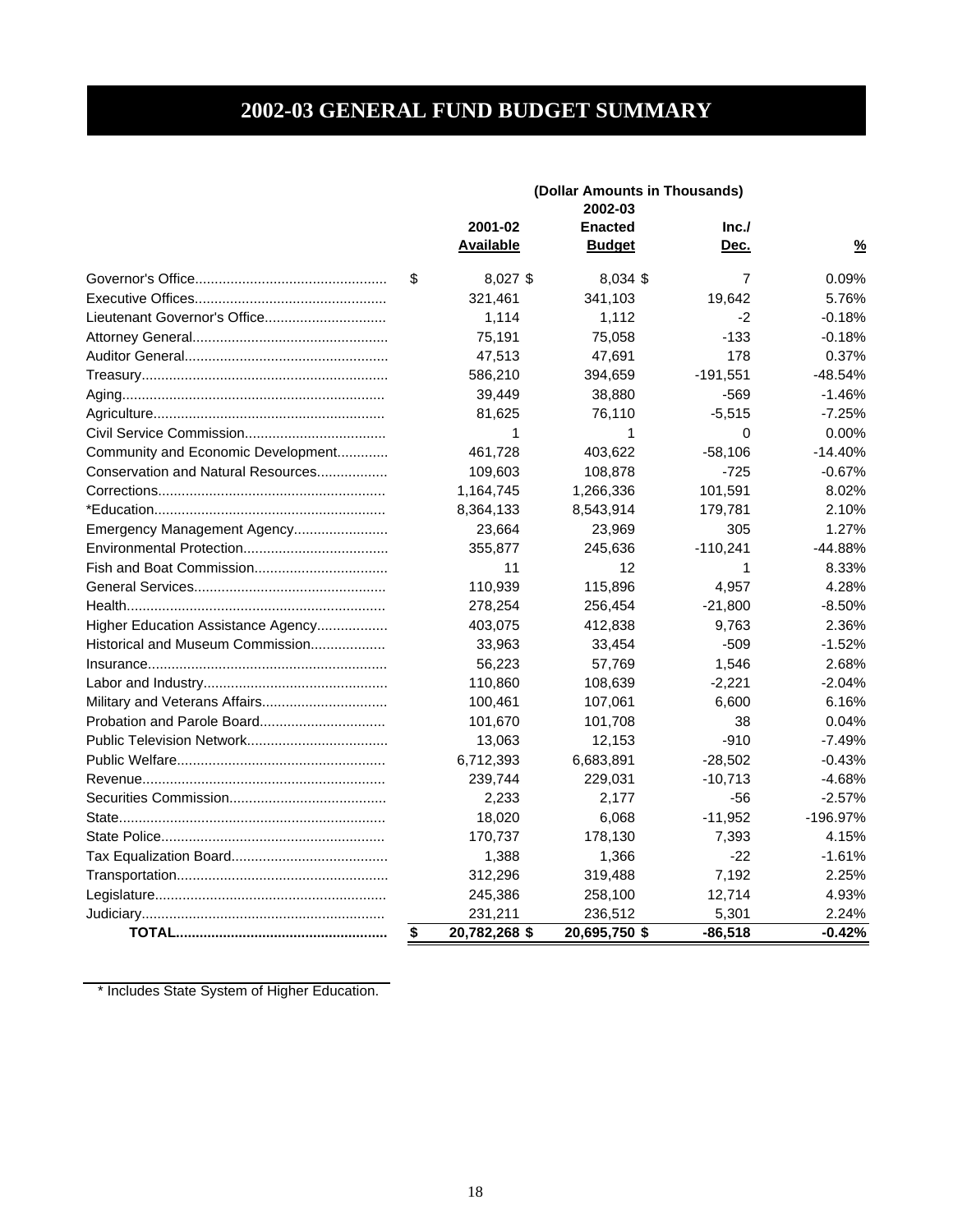### **LARGEST GENERAL FUND APPROPRIATIONS (Appropriations Over \$100 Million)**

#### (Dollar Amounts in Thousands)

<span id="page-20-0"></span>

| <b>Appropriation</b>                             | <b>Department</b>                         | 2002-03<br><b>Enacted</b><br><b>Budget</b> | $%$ of<br>Total | %<br>Cum. |
|--------------------------------------------------|-------------------------------------------|--------------------------------------------|-----------------|-----------|
| <b>Basic Education Funding</b>                   | Education                                 | 4,086,326                                  | 19.74%          | 19.74%    |
| Medical Assistance - Capitation                  | <b>Public Welfare</b>                     | 1,887,376                                  | 9.12%           | 28.86%    |
| <b>State Correctional Institutions</b>           | Corrections                               | 1,045,294                                  | 5.05%           | 33.92%    |
| <b>Special Education</b>                         | Education                                 | 874,319                                    | 4.22%           | 38.14%    |
| <b>Community Mental Retardation Services</b>     | <b>Public Welfare</b>                     | 675,552                                    | 3.26%           | 41.40%    |
| <b>Mental Health Services</b>                    | <b>Public Welfare</b>                     | 625,567                                    | 3.02%           | 44.43%    |
| <b>County Child Welfare</b>                      | <b>Public Welfare</b>                     | 605,187                                    | 2.92%           | 47.35%    |
| Medical Assistance - Outpatient                  | <b>Public Welfare</b>                     | 499,055                                    | 2.41%           | 49.76%    |
| State System of Higher Education                 | Education                                 | 457,667                                    | 2.21%           | 51.97%    |
| <b>Pupil Transportation</b>                      | Education                                 | 438,882                                    | 2.12%           | 54.09%    |
| School Employees' Social Security                | Education                                 | 418,244                                    | 2.02%           | 56.12%    |
| Medical Assistance - Inpatient                   | <b>Public Welfare</b>                     | 396,804                                    | 1.92%           | 58.03%    |
| Long-Term Care                                   | <b>Public Welfare</b>                     | 376,364                                    | 1.82%           | 59.85%    |
| <b>General Obligation Debt Service</b>           | Treasury                                  | 349,063                                    | 1.69%           | 61.54%    |
| <b>Grants to Students</b>                        | <b>Higher Education Assistance Agency</b> | 347,911                                    | 1.68%           | 63.22%    |
| The Pennsylvania State University                | Education                                 | 322,592                                    | 1.56%           | 64.78%    |
| Cash Grants                                      | <b>Public Welfare</b>                     | 301,460                                    | 1.46%           | 66.23%    |
| Authority Rentals and Sinking Fund Requirements  | Education                                 | 283,078                                    | 1.37%           | 67.60%    |
| <b>Mass Transportation Assistance</b>            | Transportation                            | 270,019                                    | 1.30%           | 68.91%    |
| <b>County Assistance Offices</b>                 | <b>Public Welfare</b>                     | 255,806                                    | 1.24%           | 70.14%    |
| <b>Community Colleges</b>                        | Education                                 | 200,926                                    | 0.97%           | 71.11%    |
| * Temple University                              | Education                                 | 173,621                                    | 0.84%           | 71.95%    |
| * University of Pittsburgh                       | Education                                 | 171,932                                    | 0.83%           | 72.78%    |
| <b>Medical Care</b>                              | Corrections                               | 152,249                                    | 0.74%           | 73.52%    |
| Supplemental Grants - Aged, Blind and Disabled   | <b>Public Welfare</b>                     | 147,781                                    | 0.71%           | 74.23%    |
| <b>General Government Operations</b>             | <b>State Police</b>                       | 142,454                                    | 0.69%           | 74.92%    |
| <b>General Government Operations</b>             | Revenue                                   | 140,526                                    | 0.68%           | 75.60%    |
| State Centers for the Mentally Retarded          | <b>Public Welfare</b>                     | 112,005                                    | 0.54%           | 76.14%    |
| Intermediate Care Facilities - Mentally Retarded | <b>Public Welfare</b>                     | 108,633                                    | 0.52%           | 76.67%    |
| Early Intervention                               | Education                                 | 102,819                                    | 0.50%           | 77.16%    |
| Sub-Total:                                       |                                           | 15,969,512                                 | 77.16%          |           |
| <b>All Other</b>                                 |                                           | 4,726,238                                  | 22.84%          | 100.00%   |
| <b>Total General Fund</b>                        |                                           | \$20,695,750                               | 100.00%         |           |

\* The sum of all appropriations to these institutions.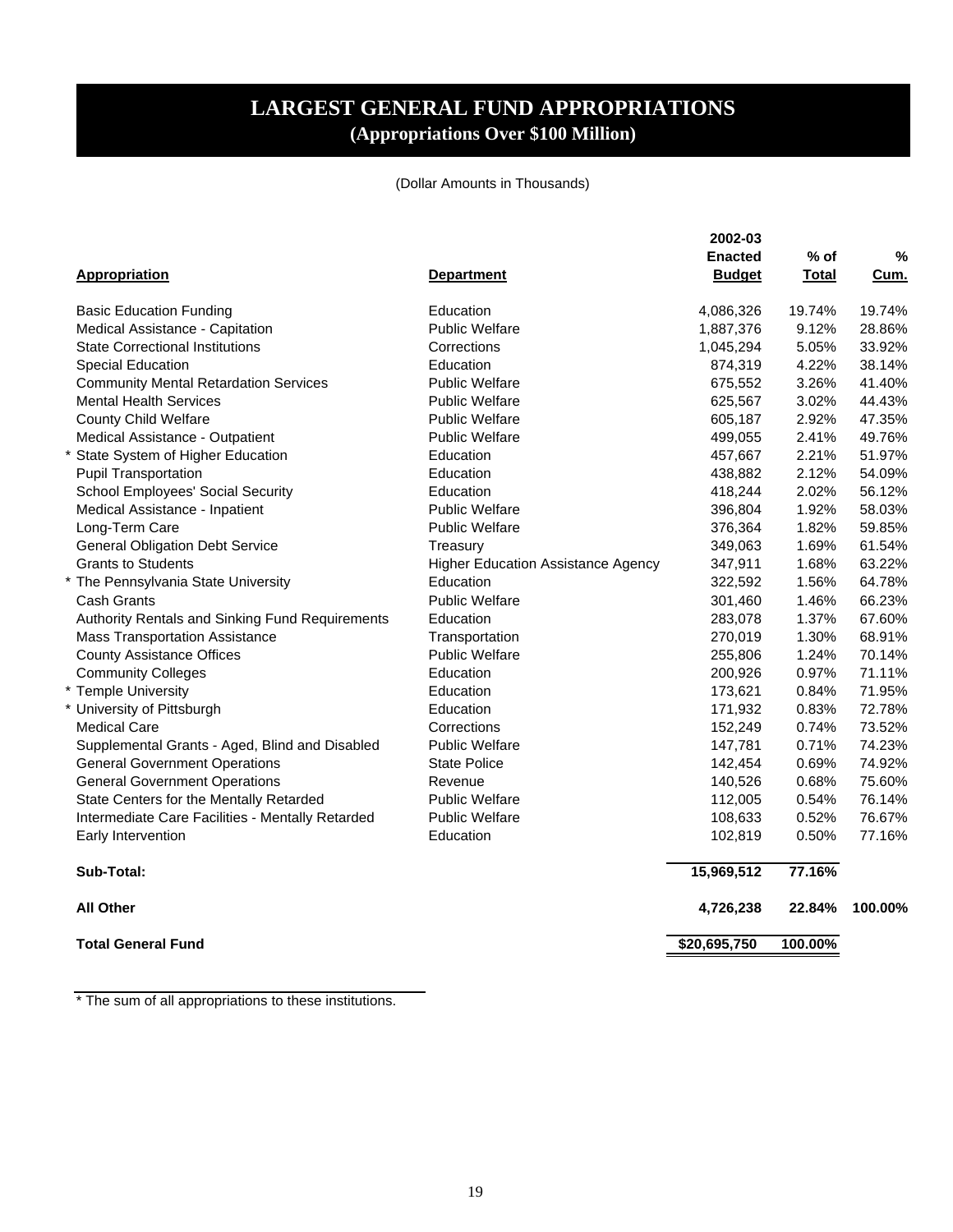<span id="page-21-0"></span>

|                                                     | (Dollar Amounts in thousands) |                                                 |                |
|-----------------------------------------------------|-------------------------------|-------------------------------------------------|----------------|
| Department/Appropriation                            | L<br>2001-02<br>Available     | н<br>2002-03<br><b>Enacted</b><br><b>Budget</b> | Inc.<br>Dec.   |
| <b>Governor's Office</b>                            |                               |                                                 |                |
|                                                     | 8,027                         | 8,027                                           | 0              |
|                                                     | 0                             | 7                                               | 7              |
|                                                     | 8,027                         | 8,034                                           | $\overline{7}$ |
| <b>Executive Offices</b>                            |                               |                                                 |                |
|                                                     | 8,751                         | 8,702                                           | (49)           |
|                                                     | 450                           | 440                                             | (10)           |
|                                                     | 26,248                        | 13,193                                          | (13,055)       |
|                                                     | 25,870                        | 18,874                                          | (6,996)        |
|                                                     | 13,780                        | 33,816                                          | 20,036         |
|                                                     | 10,000                        | 3,500                                           | (6,500)        |
|                                                     | 4,479                         | 5,367                                           | 888            |
|                                                     | 46,470                        | 68,791                                          | 22,321         |
|                                                     | 15,272                        | 12,376                                          | (2,896)        |
|                                                     | 3,225                         | 3,183                                           | (42)           |
|                                                     | 12,061                        | 12,590                                          | 529            |
|                                                     | 31,329                        | 30,824                                          | (505)          |
|                                                     | 0                             | 78                                              | 78             |
| Health Insurance Portability and Accountability Act | 3,000                         | 12,474                                          | 9,474          |
|                                                     | 8,421                         | 6,209                                           | (2,212)        |
|                                                     | 218                           | 213                                             | (5)            |
|                                                     | 12,118                        | 10,725                                          | (1, 393)       |
|                                                     | 228                           | 229                                             | 1              |
|                                                     | 361                           | 355                                             | (6)            |
|                                                     | 1,169                         | 1,152                                           | (17)           |
|                                                     | 282                           | 280                                             | (2)            |
|                                                     | 2,073                         | 2,251                                           | 178            |
|                                                     | 673                           | 665                                             | (8)            |
|                                                     | 4,486                         | 4,901                                           | 415            |
|                                                     | 250                           | 0                                               | (250)          |
|                                                     | 5,170                         | 6,243                                           | 1,073          |
|                                                     | 3,805                         | 3,760                                           | (45)           |
|                                                     | 2,326                         | 3,510                                           | 1,184          |
|                                                     | 859                           | 1,715                                           | 856            |
|                                                     | 5,331                         | 5,331                                           | 0              |
| Intermediate Punishment Drug and Alcohol Treatment  | 13,000                        | 13,000                                          | 0              |
|                                                     | 5,200                         | 5,200                                           | 0              |
|                                                     | 10,000                        | 10,000                                          | 0              |
|                                                     | 6,033                         | 6,033                                           | 0              |
|                                                     | 15,623                        | 15,623                                          | 0              |
|                                                     | 7,500                         | 5,500                                           | (2,000)        |
|                                                     | 15,400                        | 14,000                                          | (1,400)        |
|                                                     | 321,461                       | 341,103                                         | 19,642         |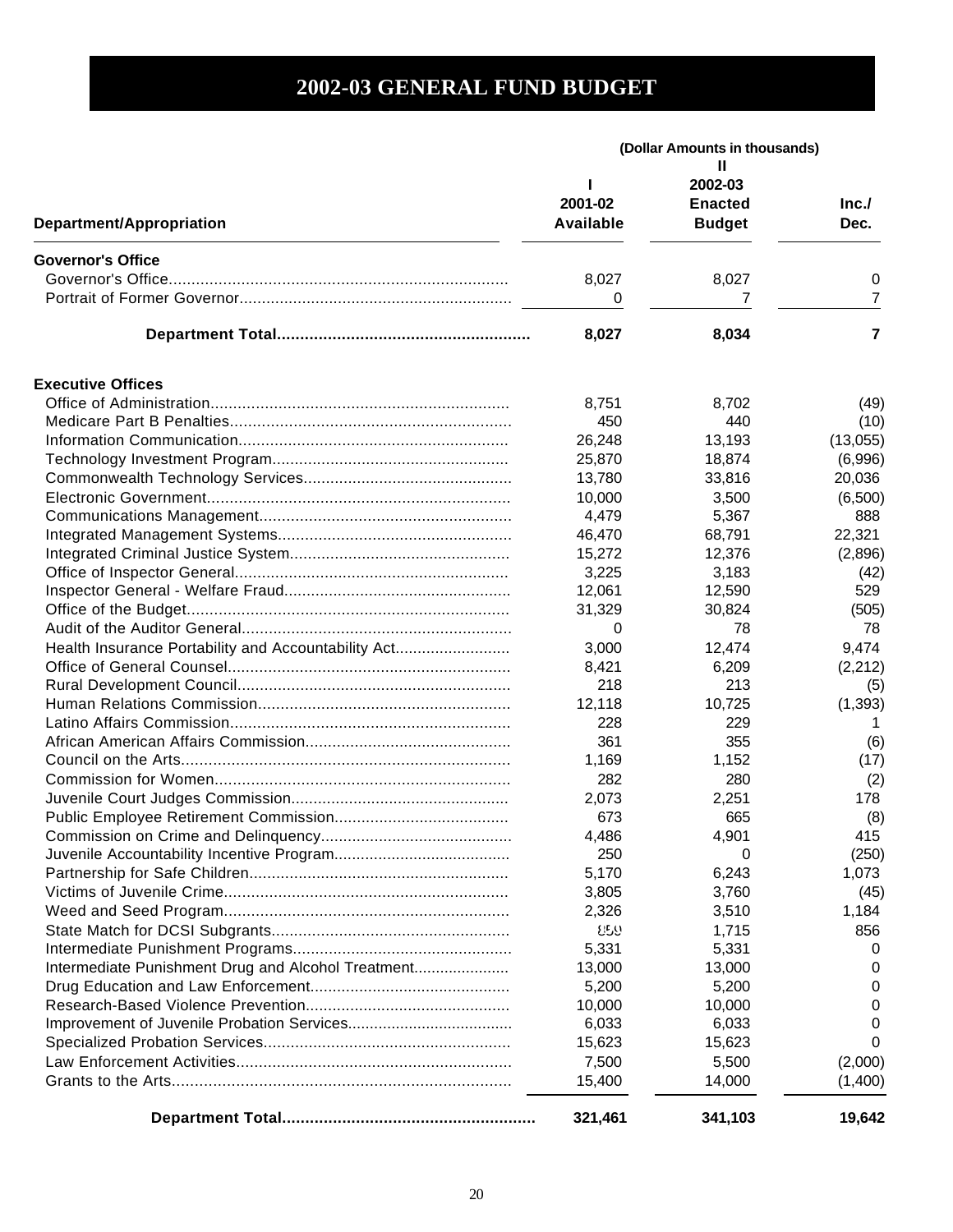|                                                 | (Dollar Amounts in thousands) |                                            |              |
|-------------------------------------------------|-------------------------------|--------------------------------------------|--------------|
| Department/Appropriation                        | 2001-02<br><b>Available</b>   | 2002-03<br><b>Enacted</b><br><b>Budget</b> | Inc.<br>Dec. |
|                                                 |                               |                                            |              |
| <b>Lieutenant Governor</b>                      | 758                           | 758                                        |              |
|                                                 | 356                           | 347                                        | 0            |
|                                                 | 0                             | 7                                          | (9)<br>7     |
|                                                 |                               |                                            |              |
|                                                 | 1,114                         | 1,112                                      | (2)          |
| <b>Attorney General</b>                         |                               |                                            |              |
|                                                 | 37,796                        | 37,796                                     | 0            |
|                                                 | 2,216                         | 2,216                                      | 0            |
|                                                 | 22,467                        | 22,334                                     | (133)        |
|                                                 | 8,788                         | 8,788                                      | 0            |
|                                                 | 1,700                         | 1,700                                      | 0            |
|                                                 | 612                           | 612                                        | 0            |
|                                                 | 949                           | 949                                        | 0            |
|                                                 | 513                           | 513                                        | 0            |
|                                                 | 150                           | 150                                        | 0            |
|                                                 | 75,191                        | 75,058                                     | (133)        |
| <b>Auditor General</b>                          |                               |                                            |              |
|                                                 | 45,351                        | 45,351                                     | $\Omega$     |
|                                                 | 1,683                         | 1,734                                      | 51           |
|                                                 | 479                           | 331                                        | (148)        |
|                                                 | 0                             | 175                                        | 175          |
| Security and Other Expenses - Outgoing Governor | 0                             | 100                                        | 100          |
|                                                 | 47,513                        | 47,691                                     | 178          |
| <b>Treasury</b>                                 |                               |                                            |              |
|                                                 | 23,475                        | 23,475                                     | 0            |
|                                                 | 2,200                         | 1,950                                      | (250)        |
|                                                 | 0                             | 12,500                                     | 12,500       |
|                                                 | 2,334                         | 2,374                                      | 40           |
|                                                 | 2,000                         | 2,000                                      | 0            |
|                                                 | 866                           | 970                                        | 104          |
|                                                 | 25                            | 25                                         | 0            |
|                                                 | 3,900                         | 1,500                                      | (2,400)      |
|                                                 | 702                           | 727                                        | 25           |
|                                                 | 225                           | 75                                         | (150)        |
|                                                 | 550,483                       | 349,063                                    | (201, 420)   |
|                                                 | 586,210                       | 394,659                                    | (191, 551)   |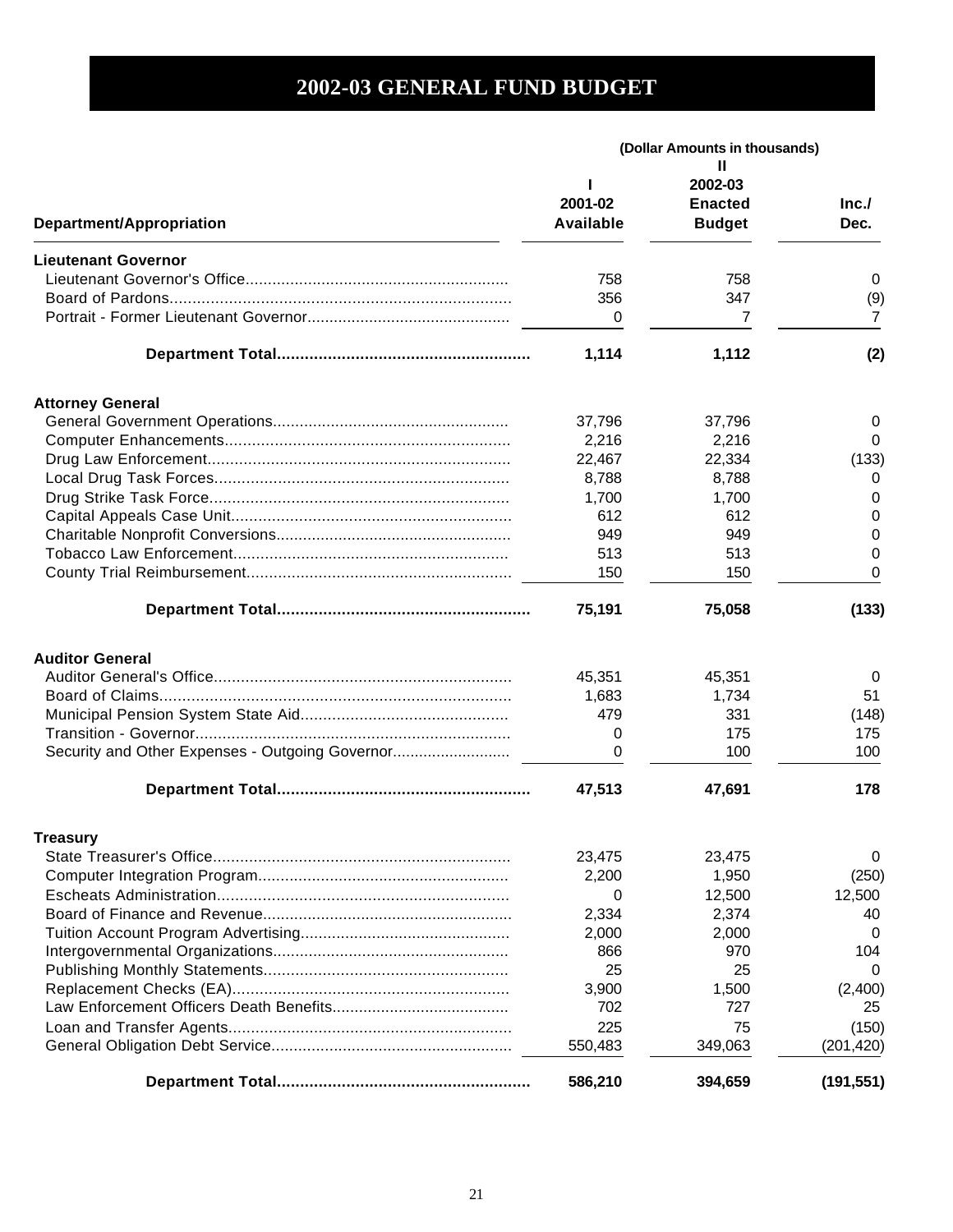|                                                   | (Dollar Amounts in thousands) |                |          |
|---------------------------------------------------|-------------------------------|----------------|----------|
|                                                   |                               | н              |          |
|                                                   |                               | 2002-03        |          |
|                                                   | 2001-02                       | <b>Enacted</b> | Inc.     |
| <b>Department/Appropriation</b>                   | Available                     | <b>Budget</b>  | Dec.     |
| Aging                                             |                               |                |          |
| General Government Operations - Lottery Programs  | 18,697                        | 20,683         | 1,986    |
|                                                   | 11,748                        | 11,461         | (287)    |
|                                                   | 5,904                         | 5,886          | (18)     |
|                                                   | 2,000                         | 0              | (2,000)  |
|                                                   | 600                           | 600            | 0        |
|                                                   | 500                           | 250            | (250)    |
|                                                   | 39,449                        | 38,880         | (569)    |
| <b>Agriculture</b>                                |                               |                |          |
|                                                   | 31,442                        | 30,909         | (533)    |
|                                                   | 0                             | 150            | 150      |
|                                                   | 1,985                         | 1,455          | (530)    |
| Agricultural Conservation Easement Administration | 646                           | 631            | (15)     |
|                                                   | 3,574                         | 3,503          | (71)     |
|                                                   | 50                            | 0              | (50)     |
| Agricultural Promotion, Education, and Exports    | 1,305                         | 1,379          | 74       |
|                                                   | 780                           | 771            | (9)      |
|                                                   | 117                           | 118            |          |
|                                                   | 377                           | 295            | (82)     |
|                                                   | 4,250                         | 4,250          | 0        |
|                                                   | 100                           | 100            | 0        |
|                                                   | 300                           | 300            | 0        |
|                                                   | 1,000                         | 1,000          | 0        |
|                                                   | 4,400                         | 4,400          | 0        |
|                                                   | 225                           | 225            | 0        |
|                                                   | 225                           | 225            | 0        |
|                                                   | 50                            | 50             | 0        |
|                                                   | 55                            | 55             | 0        |
| Horse Racing Promotion                            | 5,000                         | $\Omega$       | (5,000)  |
|                                                   | 16,950                        | 16,450         | (500)    |
|                                                   | 950                           | 950            | 0        |
|                                                   | 104                           | 104            | 0        |
|                                                   | 100                           | 0              | (100)    |
|                                                   | 50                            | 0              | (50)     |
|                                                   | 3,280                         | 3,280          | 0        |
|                                                   | 1,210                         | 1,210          | 0        |
|                                                   | 0                             | 1,200          | 1,200    |
|                                                   | 3,100                         | 3,100          | 0        |
|                                                   | 81,625                        | 76,110         | (5, 515) |
| <b>Community and Economic Development</b>         |                               |                |          |
|                                                   | 18,141                        | 18,222         | 81       |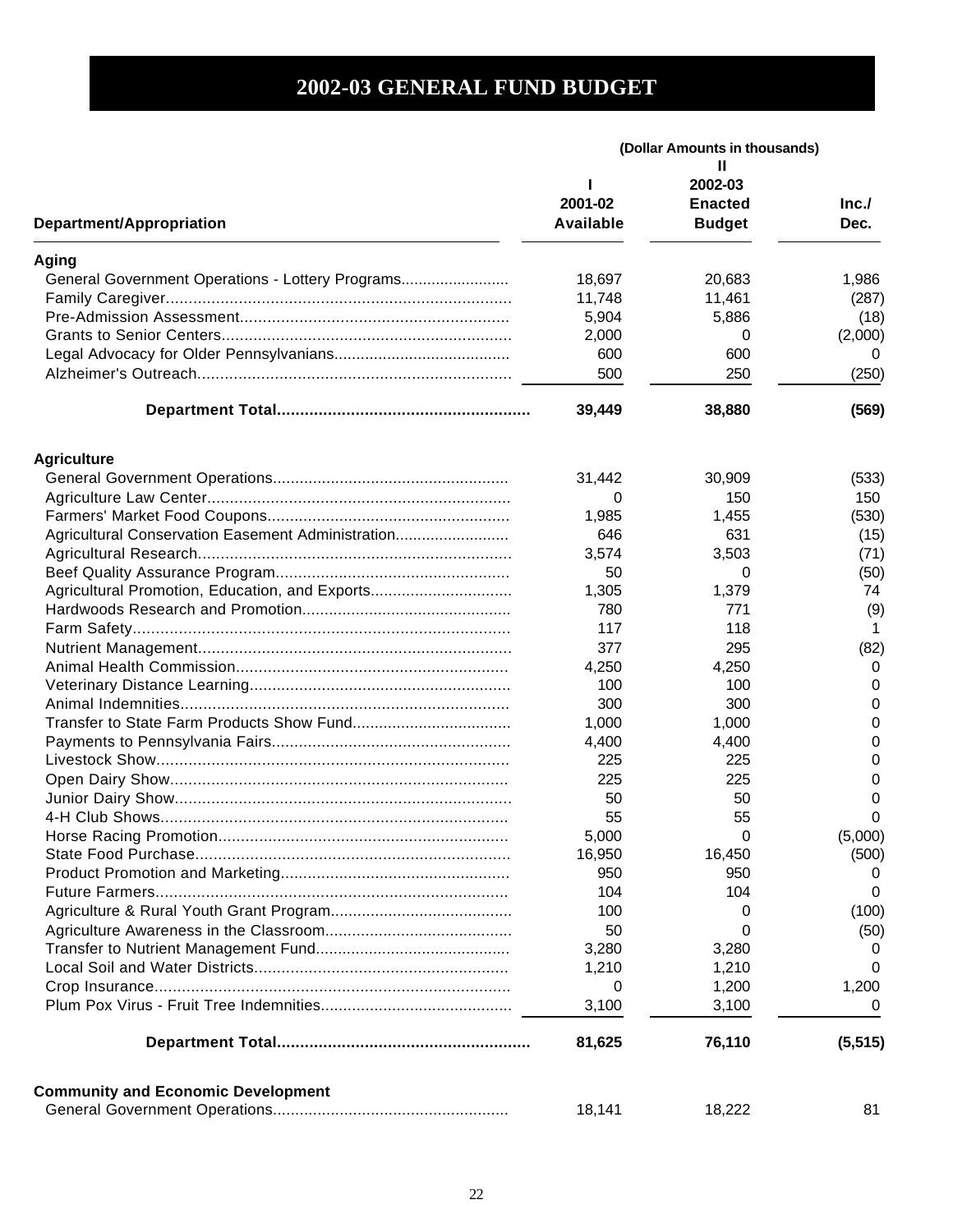|                                                           | (Dollar Amounts in thousands) |                |          |
|-----------------------------------------------------------|-------------------------------|----------------|----------|
|                                                           |                               | н              |          |
|                                                           |                               | 2002-03        |          |
|                                                           | 2001-02                       | <b>Enacted</b> | Inc.     |
| Department/Appropriation                                  | Available                     | <b>Budget</b>  | Dec.     |
|                                                           | 8,511                         | 7,436          | (1,075)  |
|                                                           | 5,500                         | 4,900          | (600)    |
|                                                           | 0                             | 1,000          | 1,000    |
|                                                           | 16,469                        | 14,164         | (2,305)  |
|                                                           | 6,000                         | 4,900          | (1,100)  |
|                                                           | 6,500                         | 5,390          | (1, 110) |
|                                                           | 10,000                        | 1,960          | (8,040)  |
|                                                           | 749                           | 733            | (16)     |
|                                                           | 200                           | 200            | 0        |
|                                                           | 350                           | 238            | (112)    |
|                                                           | 5,585                         | 4,887          | (698)    |
|                                                           | 11,743                        | 14,053         | 2,310    |
|                                                           | 4,622                         | 3,917          | (705)    |
|                                                           | 100                           | 96             |          |
|                                                           |                               |                | (4)      |
| Transfer to PA Industrial Development Authority           | 4,000                         | 0              | (4,000)  |
| Transfer to Ben Franklin Tech. Development Authority Fund | 56,397                        | 54,397         | (2,000)  |
|                                                           | 40,000                        | 28,000         | (12,000) |
|                                                           | 37,500                        | 37,500         | $\Omega$ |
|                                                           | 0                             | 5,000          | 5,000    |
|                                                           | 33,500                        | 29,350         | (4, 150) |
|                                                           | 1,600                         | 1,600          | 0        |
|                                                           | 18,000                        | 15,000         | (3,000)  |
|                                                           | 750                           | 0              | (750)    |
|                                                           | 1,500                         | 1,076          | (424)    |
|                                                           | 900                           | 900            | 0        |
|                                                           | 11,500                        | 10,000         | (1,500)  |
|                                                           | 798                           | 850            | 52       |
|                                                           | 4,500                         | 4,500          | 0        |
|                                                           | 5,640                         | 5,640          | 0        |
|                                                           | 6,000                         | 6,000          | 0        |
|                                                           | 11,500                        | 11,500         | 0        |
|                                                           | 1,500                         | 2,000          | 500      |
|                                                           | 84,660                        | 70,000         | (14,660) |
|                                                           | 10,000                        | 9,500          | (500)    |
|                                                           | 210                           | 210            |          |
|                                                           | 150                           | 150            | $\Omega$ |
|                                                           | 10,000                        | 7,000          | (3,000)  |
|                                                           | 2,000                         | 1,500          | (500)    |
|                                                           | 4,000                         | 4,000          | $\Omega$ |
|                                                           | 700                           | 400            | (300)    |
|                                                           | 1,000                         | 0              | (1,000)  |
|                                                           | 11,203                        | 11,203         | $\Omega$ |
|                                                           | 5,000                         | 0              | (5,000)  |
|                                                           | 1,500                         | 3,000          | 1,500    |
|                                                           |                               |                |          |
|                                                           | 300                           | 300            | 0        |
|                                                           | 200                           | 200            | 0        |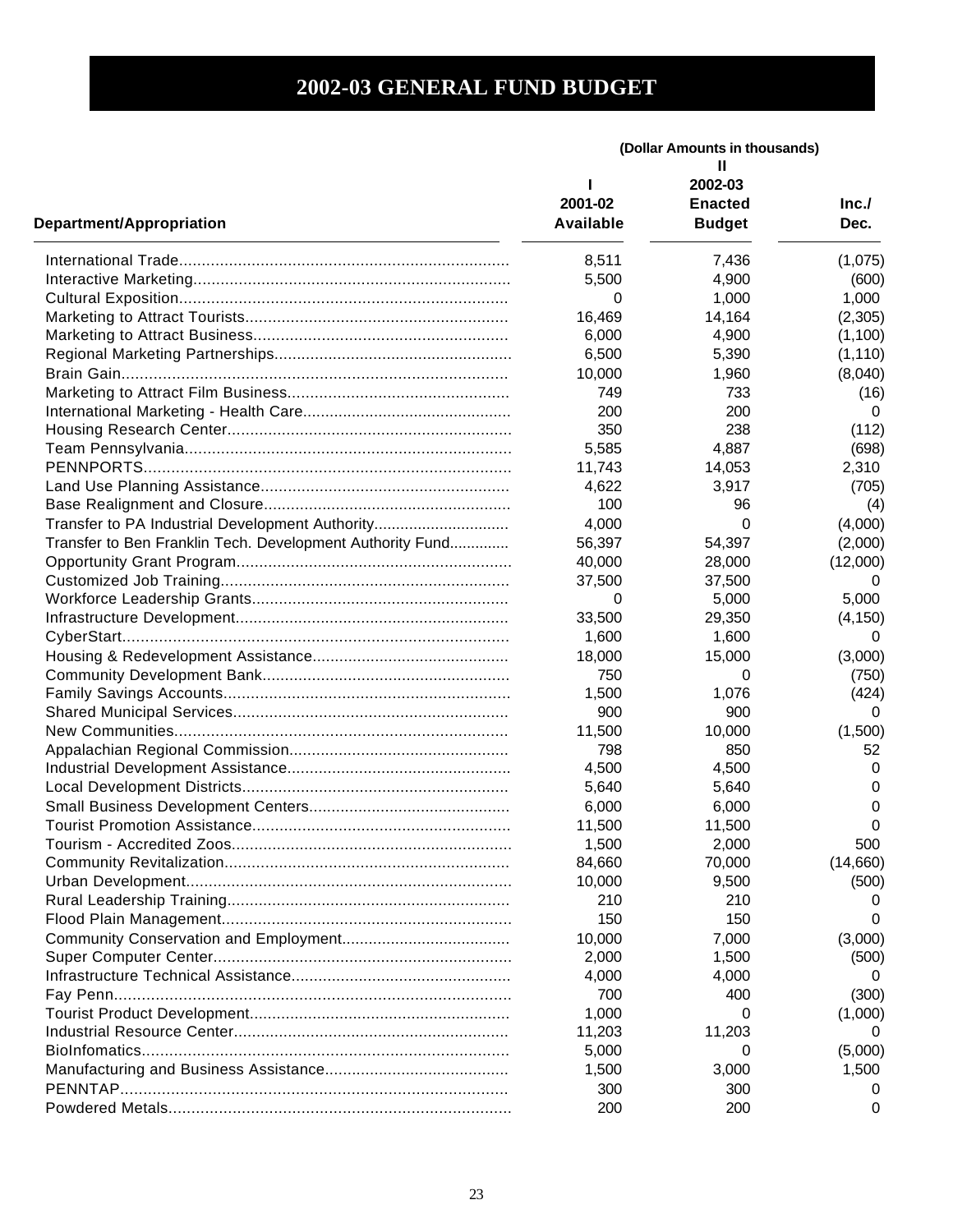|                                           | (Dollar Amounts in thousands) |                                                 |              |
|-------------------------------------------|-------------------------------|-------------------------------------------------|--------------|
| Department/Appropriation                  | 2001-02<br><b>Available</b>   | Ш<br>2002-03<br><b>Enacted</b><br><b>Budget</b> | Inc.<br>Dec. |
|                                           | 750                           | 750                                             | 0            |
|                                           | 461,728                       | 403,622                                         | (58, 106)    |
| <b>Conservation and Natural Resources</b> |                               |                                                 |              |
|                                           | 17,833                        | 19,639                                          | 1,806        |
|                                           | 62,483                        | 61,795                                          | (688)        |
|                                           | 16,523                        | 15,587                                          | (936)        |
|                                           | 5,437                         | 3,430                                           | (2,007)      |
|                                           | 4,350                         | 5,450                                           | 1,100        |
|                                           | 42                            | 42                                              | 0            |
|                                           | 35                            | 35                                              | 0            |
|                                           | 2,450                         | 2,450                                           | 0            |
|                                           | 450                           | 450                                             | 0            |
|                                           | 109,603                       | 108,878                                         | (725)        |
| <b>Corrections</b>                        |                               |                                                 |              |
|                                           | 35,544                        | 33,248                                          | (2, 296)     |
|                                           | 143,302                       | 152,249                                         | 8,947        |
|                                           | 35,231                        | 35,545                                          | 314          |
|                                           | 950,668                       | 1,045,294                                       | 94,626       |
|                                           | 1,164,745                     | 1,266,336                                       | 101,591      |
| <b>Education</b>                          |                               |                                                 |              |
|                                           | 27,820                        | 27,171                                          | (649)        |
|                                           | 1,000                         | 783                                             | (217)        |
|                                           | 7,304                         | 7,158                                           | (146)        |
|                                           | 20,656                        | 20,656                                          | 0            |
|                                           | 4,295                         | 4,338                                           | 43           |
|                                           | 10,867                        | 11,083                                          | 216          |
|                                           | 5,956                         | 6,041                                           | 85           |
|                                           | 8,321                         | 7,861                                           | (460)        |
|                                           | 3,959,885                     | 4,086,326                                       | 126,441      |
|                                           | 0                             | 25,000                                          | 25,000       |
|                                           | 36,892                        | 25,000                                          | (11, 892)    |
|                                           | 26,661                        | 26,661                                          | $\Omega$     |
|                                           | 23,600                        | 23,600                                          | O            |
|                                           | 1,500                         | 1,500                                           | 0            |
|                                           | 26,600                        | 5,070                                           | (21, 530)    |
|                                           | 2,500                         | 2,000                                           | (500)        |
|                                           | 9,117                         | 5,811                                           | (3,306)      |
|                                           | 25,000                        | 15,000                                          | (10,000)     |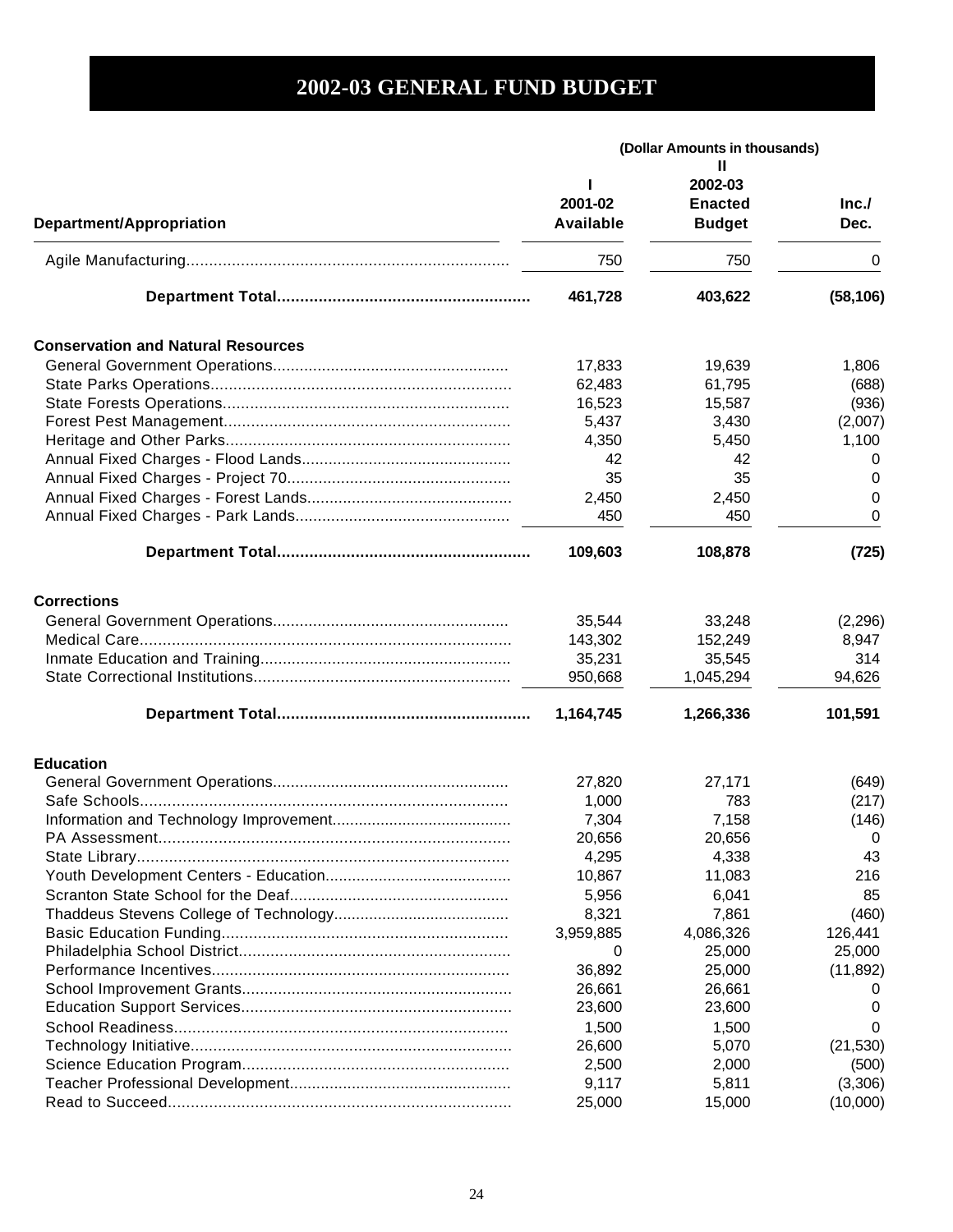|                                                          | (Dollar Amounts in thousands) |                |           |
|----------------------------------------------------------|-------------------------------|----------------|-----------|
|                                                          |                               | Ш              |           |
|                                                          |                               | 2002-03        |           |
|                                                          | 2001-02                       | <b>Enacted</b> | Inc.      |
| <b>Department/Appropriation</b>                          | Available                     | <b>Budget</b>  | Dec.      |
|                                                          | 19,707                        | 19,707         | 0         |
|                                                          | 55,378                        | 55,378         | $\Omega$  |
|                                                          | 5,000                         | 0              | (5,000)   |
|                                                          | 3,700                         | 2,000          | (1,700)   |
| Authority Rentals and Sinking Fund Requirements          | 276,061                       | 283,078        | 7,017     |
|                                                          | 415,744                       | 438,882        | 23,138    |
| Nonpublic and Charter School Pupil Transportation        | 56,055                        | 75,339         | 19,284    |
|                                                          | 861,398                       | 874,319        | 12,921    |
|                                                          | 102,435                       | 102,819        | 384       |
|                                                          | 746                           | 840            | 94        |
| Tuition for Orphans and Children Placed in Private Homes | 43,498                        | 45,528         | 2,030     |
|                                                          | 180                           | 180            | $\Omega$  |
|                                                          | 751                           | 751            | 0         |
|                                                          | 25,749                        | 25,749         | 0         |
|                                                          | 63,450                        | 63,450         | 0         |
|                                                          | 6,311                         | 6,311          | 0         |
|                                                          | 24,433                        | 24,687         | 254       |
|                                                          | 397,009                       | 418,244        | 21,235    |
|                                                          | 55,033                        | 44,466         | (10, 567) |
|                                                          | 4,000                         | 4,000          | 0         |
|                                                          | 116                           | 100            |           |
|                                                          |                               |                | (16)      |
|                                                          | 1,200                         | 1,200          | 0         |
|                                                          | 71,263                        | 71,976         | 713       |
| Textbooks, Materials and Equipment for Nonpublic Schools | 21,812                        | 22,030         | 218       |
|                                                          | 8,000                         | 8,000          | 0         |
|                                                          | 1,725                         | 1,725          | 0         |
|                                                          | 300                           | 300            | 0         |
|                                                          | 75,289                        | 75,289         | 0         |
| Library Services for the Visually Impaired and Disabled  | 2,965                         | 2,965          | 0         |
|                                                          | 0                             | 70             | 70        |
|                                                          | 7,386                         | 7,386          | 0         |
|                                                          | 4,042                         | 4,042          | 0         |
|                                                          | 165                           | 165            | 0         |
|                                                          | 2,492                         | 2,492          | 0         |
|                                                          | 1,290                         | 1,290          | 0         |
|                                                          | 5,100                         | 5,100          | 0         |
|                                                          | 1,800                         | 1,800          | 0         |
|                                                          | 2,000                         | 1,500          | (500)     |
|                                                          | 1,000                         | 1,000          |           |
|                                                          | 2,000                         | 2,000          | 0         |
|                                                          | 0                             | 52,940         | 52,940    |
|                                                          | 36,256                        | 30,000         | (6,256)   |
|                                                          | 0                             | 7,200          | 7,200     |
|                                                          | 1,500                         | 0              | (1,500)   |
|                                                          | 500                           | 0              | (500)     |
|                                                          | 2,500                         | 0              | (2,500)   |
|                                                          |                               |                |           |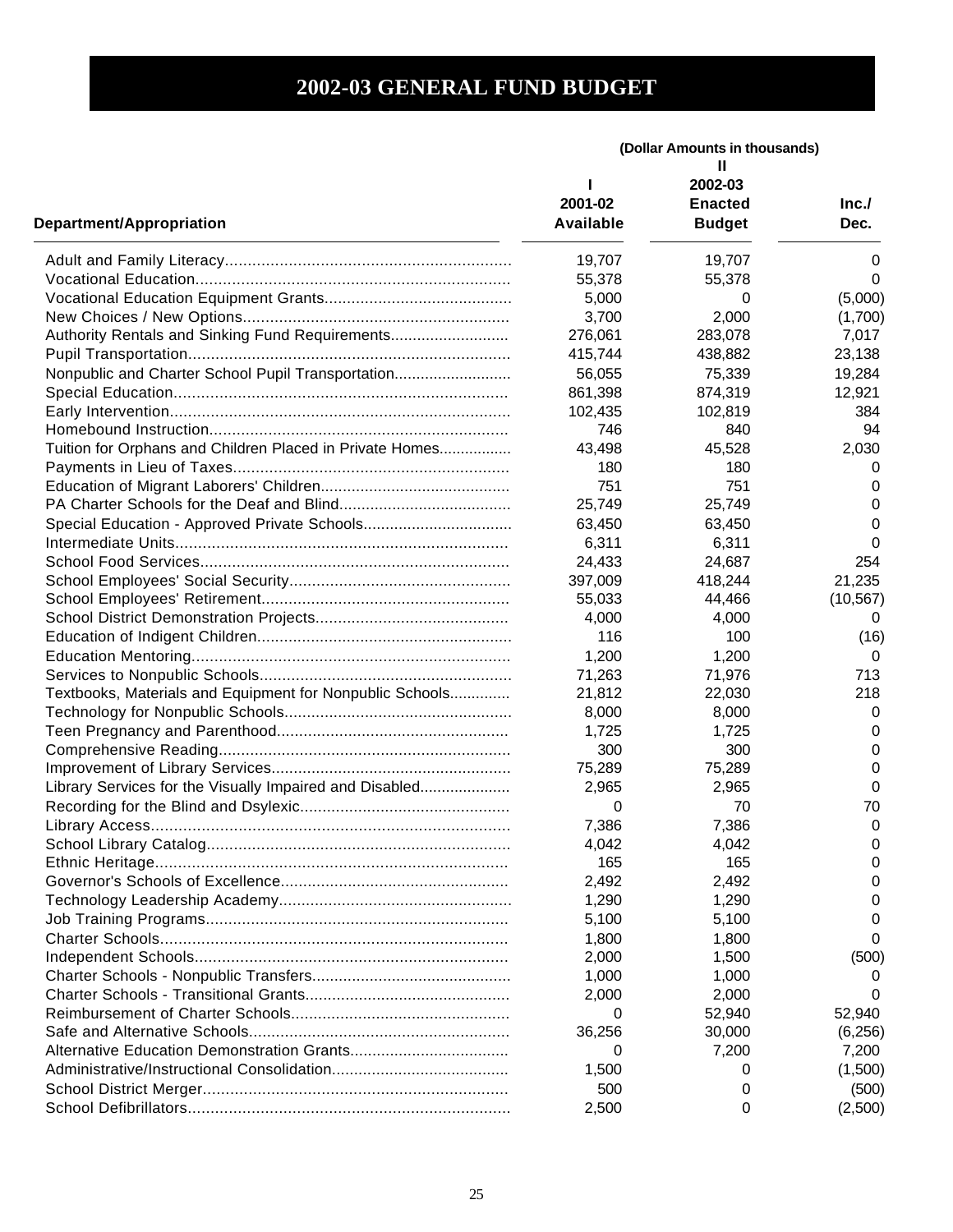|                                                   | (Dollar Amounts in thousands) |                                                 |              |
|---------------------------------------------------|-------------------------------|-------------------------------------------------|--------------|
| Department/Appropriation                          | 2001-02<br><b>Available</b>   | Ш<br>2002-03<br><b>Enacted</b><br><b>Budget</b> | Inc.<br>Dec. |
|                                                   | 195,011                       | 200,926                                         | 5,915        |
|                                                   | 1,075                         | 550                                             | (525)        |
| Community Colleges - Workforce Development        | 2,000                         | 0                                               | (2,000)      |
|                                                   | 9,320                         | 9,320                                           | O            |
|                                                   | 54                            | 54                                              | 0            |
|                                                   | 5,500                         | 4,500                                           | (1,000)      |
|                                                   | 8,000                         | 0                                               | (8,000)      |
|                                                   | 6,000                         | 6,000                                           | 0            |
|                                                   | 500                           | 500                                             | 0            |
|                                                   | 1,000                         | 1,000                                           | 0            |
|                                                   | 3,000                         | 6,000                                           | 3,000        |
|                                                   | 1,925                         | 1,968                                           | 43           |
|                                                   | 1,750                         | 1,750                                           | 0            |
|                                                   |                               |                                                 |              |
| The Pennsylvania State University                 |                               |                                                 |              |
|                                                   | 250,208                       | 244,744                                         | (5,464)      |
|                                                   | 5,312                         | 0                                               | (5, 312)     |
|                                                   | 5,044                         | 5,044                                           | 0            |
|                                                   | 5,310                         | 5,044                                           | (266)        |
|                                                   | 24,204                        | 24,128                                          | (76)         |
|                                                   | 27,838                        | 27,580                                          | (258)        |
|                                                   | 366                           | 348                                             | (18)         |
|                                                   | 2,066                         | 1,963                                           | (103)        |
|                                                   | 12,935                        | 12,288                                          | (647)        |
| Pennsylvania College of Technology - Debt Service | 1,530                         | 1,453                                           | (77)         |
|                                                   | 334,813                       | 322,592                                         | (12, 221)    |
| <b>University of Pittsburgh</b>                   |                               |                                                 |              |
|                                                   | 151,560                       | 153,290                                         | 1,730        |
|                                                   | 6,903                         | 6,903                                           | $\mathbf 0$  |
|                                                   | 1,140                         | 1,083                                           | (57)         |
|                                                   | 355                           | 337                                             | (18)         |
|                                                   | 8,513                         | 8,087                                           | (426)        |
|                                                   | 549                           | 522                                             | (27)         |
|                                                   | 277                           | 263                                             | (14)         |
|                                                   | 1,013                         | 1,013                                           | 0            |
|                                                   | 2,500                         | 0                                               | (2,500)      |
|                                                   | 2,500                         | 0                                               | (2,500)      |
|                                                   | 500                           | 434                                             | (66)         |
|                                                   | 2,650                         | 0                                               | (2,650)      |
|                                                   | 178,460                       | 171,932                                         | (6, 528)     |
|                                                   |                               |                                                 |              |
| <b>Temple University</b>                          |                               |                                                 |              |
|                                                   | 158,982                       | 161,060                                         | 2,078        |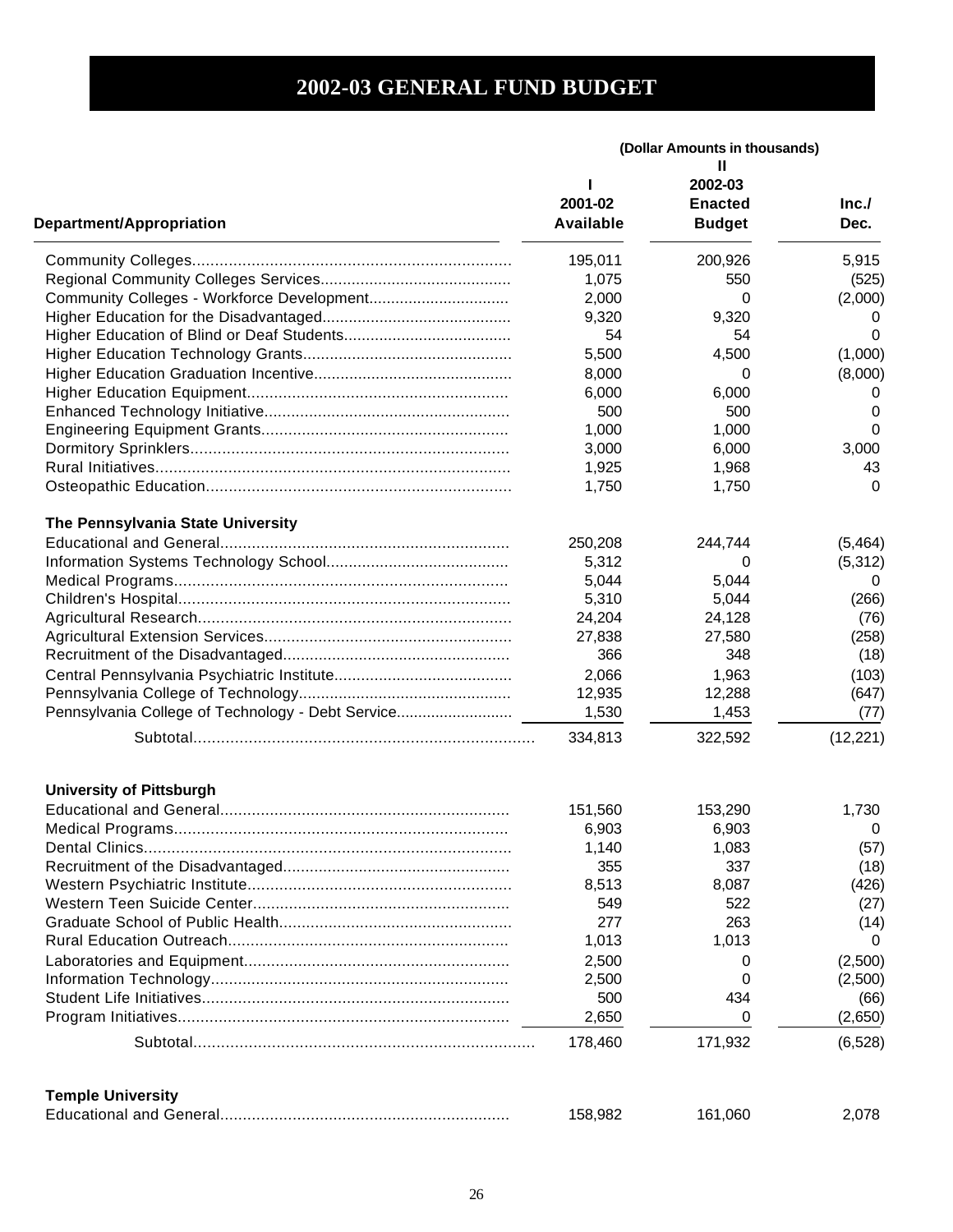|                                                              | (Dollar Amounts in thousands) |                |              |
|--------------------------------------------------------------|-------------------------------|----------------|--------------|
|                                                              |                               | н<br>2002-03   |              |
|                                                              | 2001-02                       | <b>Enacted</b> | Inc.         |
| Department/Appropriation                                     | Available                     | <b>Budget</b>  | Dec.         |
|                                                              | 9,189                         | 9,189          | 0            |
|                                                              | 1,140                         | 1,083          | (57)         |
|                                                              | 355                           | 337            | (18)         |
|                                                              | 138                           | 131            | (7)          |
|                                                              | 1,417                         | 1,346          | (71)         |
|                                                              | 2,500                         | 0              | (2,500)      |
|                                                              | 500                           | 475            | (25)         |
|                                                              | 5,950                         | 0              | (5,950)      |
|                                                              | 180,171                       | 173,621        | (6, 550)     |
|                                                              |                               |                |              |
| <b>Lincoln University</b>                                    | 10,762                        | 12,153         | 1,391        |
|                                                              | 355                           | 337            |              |
|                                                              | 321                           | 305            | (18)<br>(16) |
|                                                              | 262                           | 0              | (262)        |
|                                                              | 1,242                         | 0              | (1,242)      |
|                                                              | 12,942                        | 12,795         | (147)        |
| <b>Non-State Related Universities and Colleges</b>           |                               |                |              |
|                                                              | 7,168                         | 6,810          | (358)        |
|                                                              | 938                           | 891            | (47)         |
| University of Pennsylvania - Cardiovascular Studies          | 1,632                         | 1,600          | (32)         |
| University of Pennsylvania - Medical Programs                | 4,034                         | 4,034          | 0            |
| University of Pennsylvania - Veterinary Activities           | 36,626                        | 38,445         | 1,819        |
| Philadelphia Health and Education Corp. - Medical Programs   | 8,142                         | 8,142          | 0            |
| Phila. Health & Education Corp - Operations & Maintenance    | 1,798                         | 1,708          | (90)         |
| Phila. Health & Educ. Cor - Recruitment of the Disadvantaged | 321                           | 305            | (16)         |
| Phila. Health & Education Corp - Cardiovascular Studies      | 0                             | 500            | 500          |
| Philadelphia Health and Education Corporation                | 4,000                         | 2,000          | (2,000)      |
| Thomas Jefferson University - Doctor of Medicine Instruction | 5,869                         | 5,869          | 0            |
| Thomas Jefferson University - Operations & Maintenance       | 4,263                         | 4,050          | (213)        |
|                                                              | 5,722                         | 6,222          | 500          |
|                                                              | 1,598                         | 1,598          | $\Omega$     |
|                                                              | 1,243                         | 1,181          | (62)         |
|                                                              | 83,354                        | 83,355         | 1            |
| <b>Non-State Related Institutions</b>                        |                               |                |              |
|                                                              | 1,754                         | 1,676          | (78)         |
|                                                              | 95                            | 90             | (5)          |
|                                                              | 202                           | 192            | (10)         |
|                                                              | 73                            | 69             | (4)          |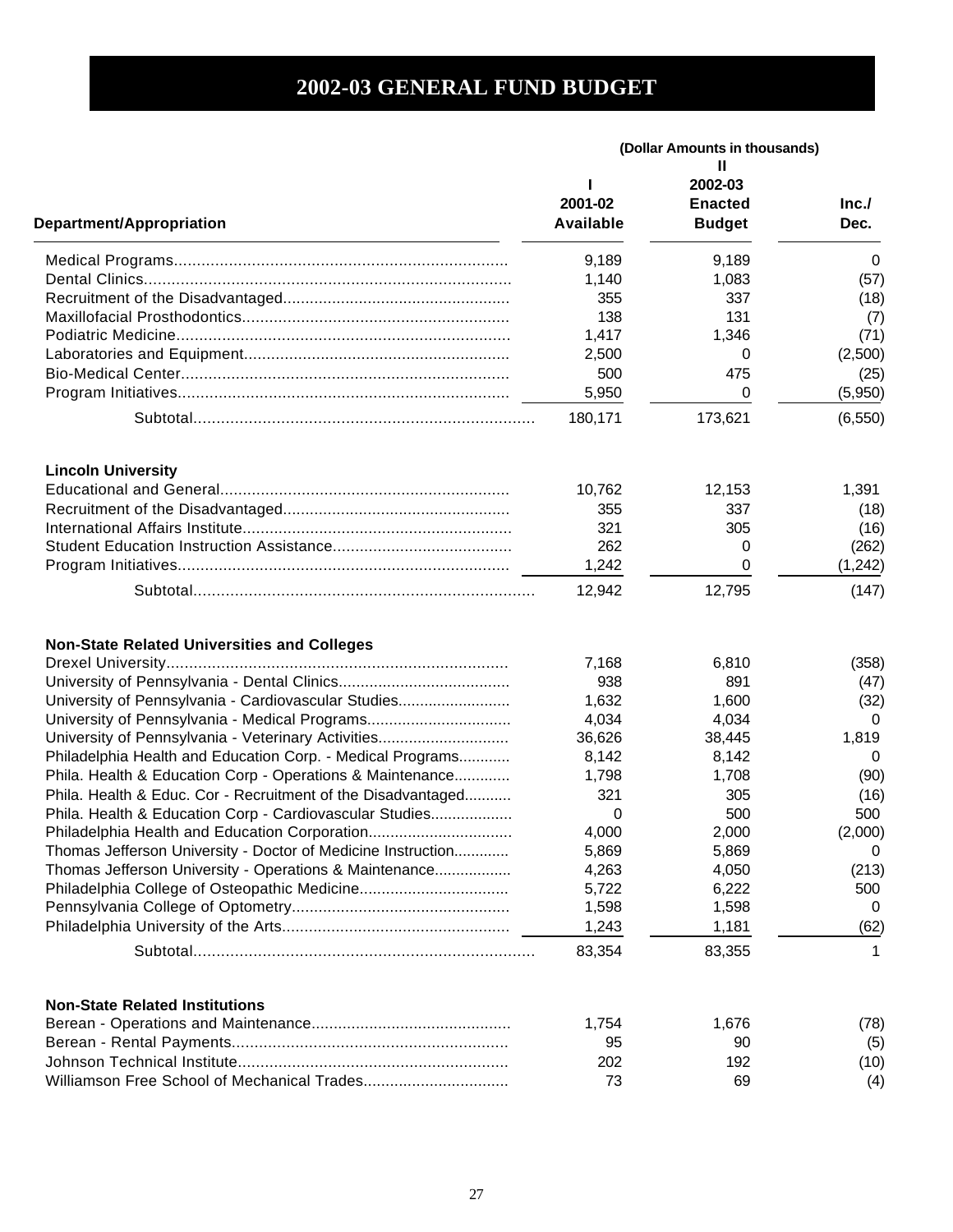|                                                          | (Dollar Amounts in thousands) |                                                 |                |
|----------------------------------------------------------|-------------------------------|-------------------------------------------------|----------------|
| Department/Appropriation                                 | 2001-02<br>Available          | Ш<br>2002-03<br><b>Enacted</b><br><b>Budget</b> | Inc.<br>Dec.   |
|                                                          | 2,124                         | 2,027                                           | (97)           |
|                                                          | 7,892,312                     | 8,086,247                                       | 193,935        |
| <b>Environmental Protection</b>                          |                               |                                                 |                |
|                                                          | 21,887                        | 20,669                                          | (1,218)        |
|                                                          | 4,000                         | 2,000                                           | (2,000)        |
|                                                          | 46,606                        | 44,224                                          | (2, 382)       |
|                                                          | 3,406                         | 3,330                                           | (76)           |
| Office of Pollution Prevention and Compliance Assistance | 3,780                         | 3,751                                           | (29)           |
|                                                          | 76,902                        | 76,323                                          | (579)          |
|                                                          | 9,000                         | 11,000                                          | 2,000          |
|                                                          |                               |                                                 |                |
|                                                          | 4,899                         | 4,703                                           | (196)          |
|                                                          | 8,242                         | 7,907                                           | (335)          |
|                                                          | 2,737                         | 2,793                                           | 56             |
|                                                          | 1,200                         | 1,200                                           | 0              |
|                                                          | 1,950                         | 1,950                                           | 0              |
|                                                          | 5,000                         | 5,000                                           | 0              |
|                                                          | 51,100                        | 52,122                                          | 1,022          |
|                                                          | 100,000                       | 0                                               | (100,000)      |
|                                                          | 95                            | 97                                              | 2              |
|                                                          | 16                            | 14                                              | (2)            |
|                                                          | 675                           | 700                                             | 25             |
|                                                          | 42                            | 44                                              | $\overline{2}$ |
|                                                          | 1,089                         | 1,133                                           | 44             |
|                                                          | 165                           | 172                                             | $\overline{7}$ |
|                                                          | 340                           | 265                                             | (75)           |
|                                                          | 3,100                         | 3,100                                           | 0              |
|                                                          | 27                            | 32                                              | 5              |
|                                                          | 58                            | 58                                              | $\mathbf 0$    |
|                                                          | 400                           | 400                                             | 0              |
|                                                          | 7,000                         | 0                                               | (7,000)        |
|                                                          | 250                           | 250                                             | 0              |
|                                                          | 113                           | 0                                               | (113)          |
| Agricultural Consumptive Water Use Study (6/05)          | 0                             | 610                                             | 610            |
|                                                          |                               |                                                 |                |
|                                                          | 354,079                       | 243,847                                         | (110, 232)     |
| <b>General Services</b>                                  |                               |                                                 |                |
|                                                          | 64,950                        | 66,816                                          | 1,866          |
|                                                          | 1,000                         | 0                                               | (1,000)        |
|                                                          | 9,235                         | 12,091                                          | 2,856          |
|                                                          | 6,667                         | 6,945                                           | 278            |
|                                                          | 15,489                        | 14,593                                          | (896)          |
|                                                          |                               |                                                 |                |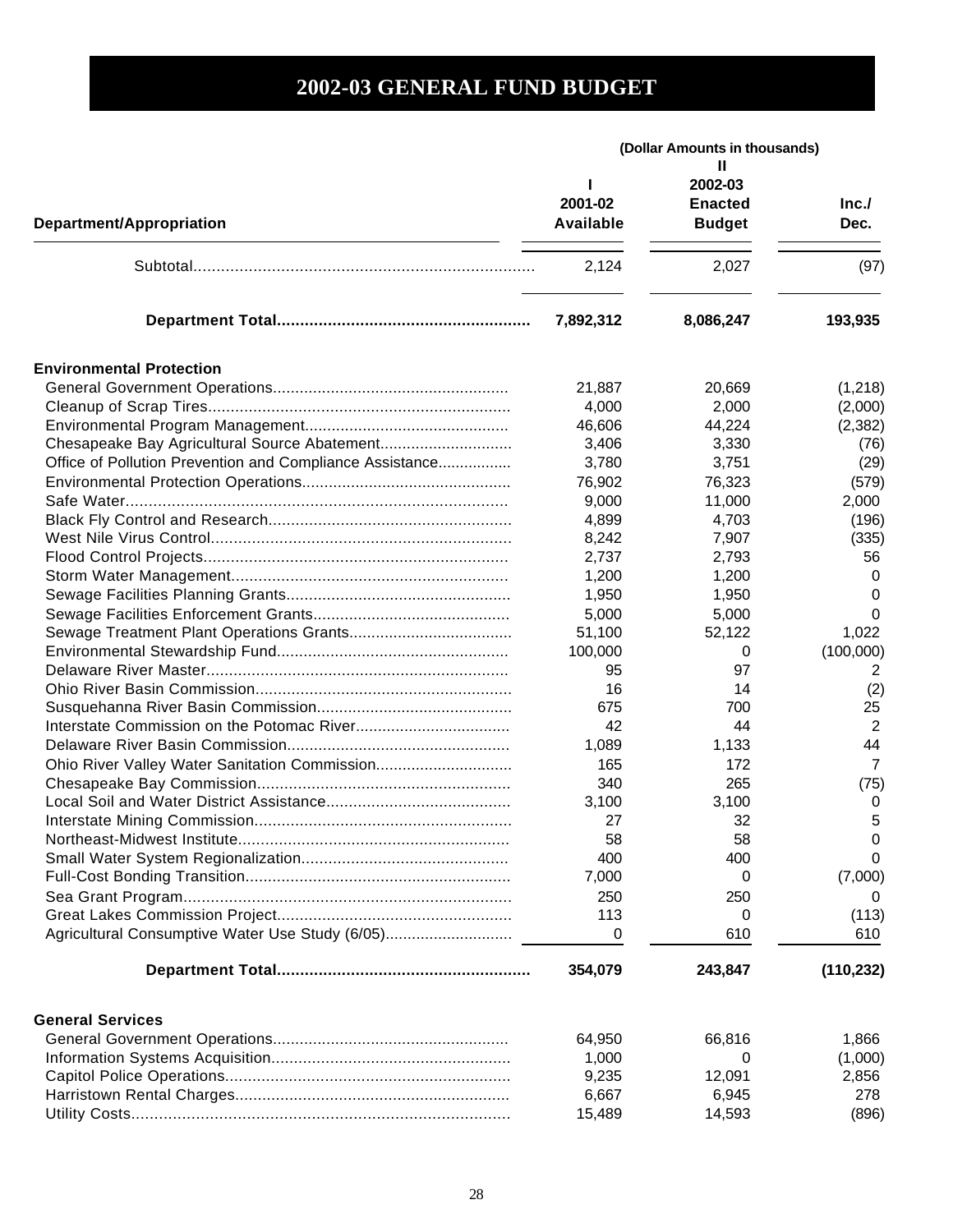|                                                      | (Dollar Amounts in thousands) |                                                 |              |
|------------------------------------------------------|-------------------------------|-------------------------------------------------|--------------|
| Department/Appropriation                             | 2001-02<br>Available          | Ш<br>2002-03<br><b>Enacted</b><br><b>Budget</b> | Inc.<br>Dec. |
|                                                      | 10,276                        | 10,485                                          | 209          |
|                                                      | 0                             | 201                                             | 201          |
|                                                      | 445                           | 427                                             | (18)         |
|                                                      | 1,766                         | 3,227                                           | 1,461        |
|                                                      | 91                            | 91                                              | 0            |
|                                                      | 1,020                         | 1,020                                           | 0            |
|                                                      | 110,939                       | 115,896                                         | 4,957        |
|                                                      |                               |                                                 |              |
| <b>Health</b>                                        |                               |                                                 |              |
|                                                      | 29,353                        | 30,114                                          | 761          |
|                                                      | 120                           | 116                                             | (4)          |
|                                                      | 461                           | 443                                             | (18)         |
|                                                      | 14,979                        | 15,971                                          | 992          |
|                                                      | 9,427                         | 7,034                                           | (2, 393)     |
|                                                      | 4,213                         | 4,192                                           | (21)         |
|                                                      | 20,674                        | 21,416                                          | 742          |
|                                                      | 200                           | 0                                               | (200)        |
| Sexually Transmitted Disease Screening and Treatment | 2,011                         | 2,310                                           | 299          |
|                                                      | 4,000                         | 4,000                                           | 0            |
|                                                      | 5,060                         | 4,710                                           | (350)        |
|                                                      | 3,890                         | 3,595                                           | (295)        |
|                                                      | 7,159                         | 7,159                                           | $\Omega$     |
|                                                      | 2,000                         | 2,000                                           | $\Omega$     |
|                                                      | 0                             | 200                                             | 200          |
|                                                      | 38,964                        | 39,000                                          | 36           |
|                                                      | 27,171                        | 28,642                                          | 1,471        |
|                                                      | 7,262                         | 7,568                                           | 306          |
|                                                      | 3,905                         | 3,905                                           | 0            |
|                                                      | 41,078                        | 40,360                                          | (718)        |
|                                                      | 1,009                         | 1,009                                           | 0            |
|                                                      | 8,255                         | 7,255                                           | (1,000)      |
|                                                      | 1,732                         | 1,732                                           |              |
|                                                      | 721                           | 721                                             |              |
|                                                      | 198                           | 198                                             |              |
|                                                      | 250                           | 250                                             |              |
|                                                      | 1,672                         | 1,672                                           |              |
|                                                      | 100                           | 200                                             | 100          |
|                                                      | 1,703                         | 1,903                                           | 200          |
|                                                      | 300                           | 300                                             | 0            |
|                                                      | 1,250                         | 1,250                                           | $\Omega$     |
|                                                      | 350                           | 300                                             | (50)         |
|                                                      | 400                           | 0                                               | (400)        |
|                                                      | 0                             | 200                                             | 200          |
|                                                      | 500                           | 500                                             | 0            |
|                                                      |                               |                                                 |              |
|                                                      | 220                           | 220                                             | O            |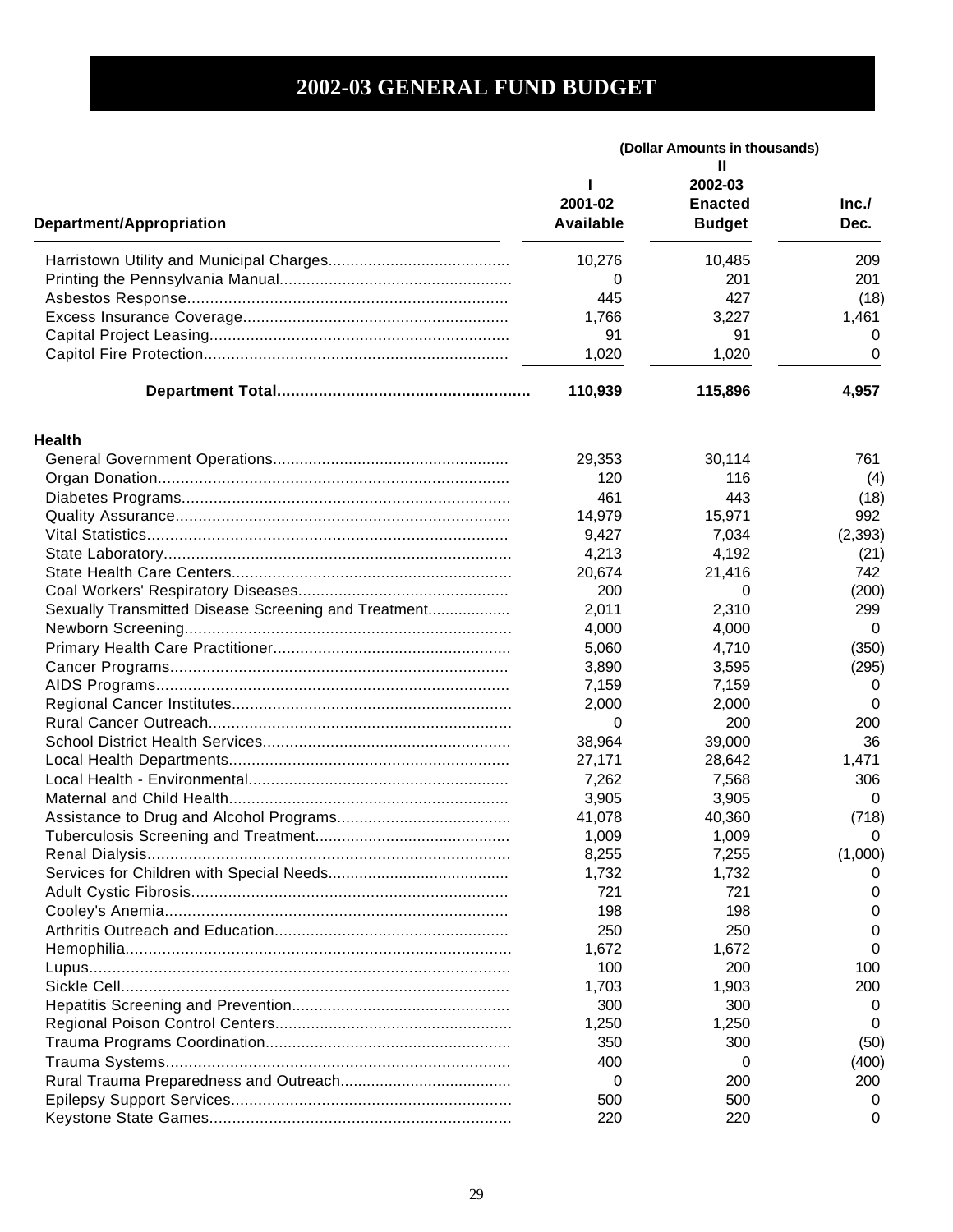|                                                              | (Dollar Amounts in thousands) |                                                 |              |
|--------------------------------------------------------------|-------------------------------|-------------------------------------------------|--------------|
| Department/Appropriation                                     | 2001-02<br><b>Available</b>   | Ш<br>2002-03<br><b>Enacted</b><br><b>Budget</b> | Inc.<br>Dec. |
|                                                              | 4,100                         | 4,000                                           | (100)        |
|                                                              | 100                           | 100                                             | $\Omega$     |
|                                                              | 2.000                         | 1,500                                           | (500)        |
|                                                              | 1,000                         | 750                                             | (250)        |
|                                                              | 200                           | 100                                             | (100)        |
|                                                              | 25,736                        | 5,250                                           | (20, 486)    |
|                                                              | 860                           | 817                                             | (43)         |
| The Wistar Institute - Research: Operation and Maintenance   | 237                           | 225                                             | (12)         |
| The Wistar Institute - Research: AIDS Research               | 102                           | 97                                              | (5)          |
|                                                              | 143                           | 136                                             | (7)          |
| Cardiovascular Studies - St. Francis Hospital                | 132                           | 125                                             | (7)          |
|                                                              | 56                            | 53                                              | (3)          |
|                                                              | 56                            | 53                                              | (3)          |
|                                                              | 56                            | 53                                              | (3)          |
|                                                              | 462                           | 439                                             | (23)         |
|                                                              | 970                           | 927                                             | (43)         |
|                                                              | 500                           | 475                                             | (25)         |
| Phila. Health & Educ Corp-Pediatric Outpatient & Inpatient   | 791                           | 751                                             | (40)         |
| Phila. Health & Educ Corp -Med-Handicapped Children's Clinic | 166                           | 158                                             | (8)          |
|                                                              | 278,254                       | 256,454                                         | (21, 800)    |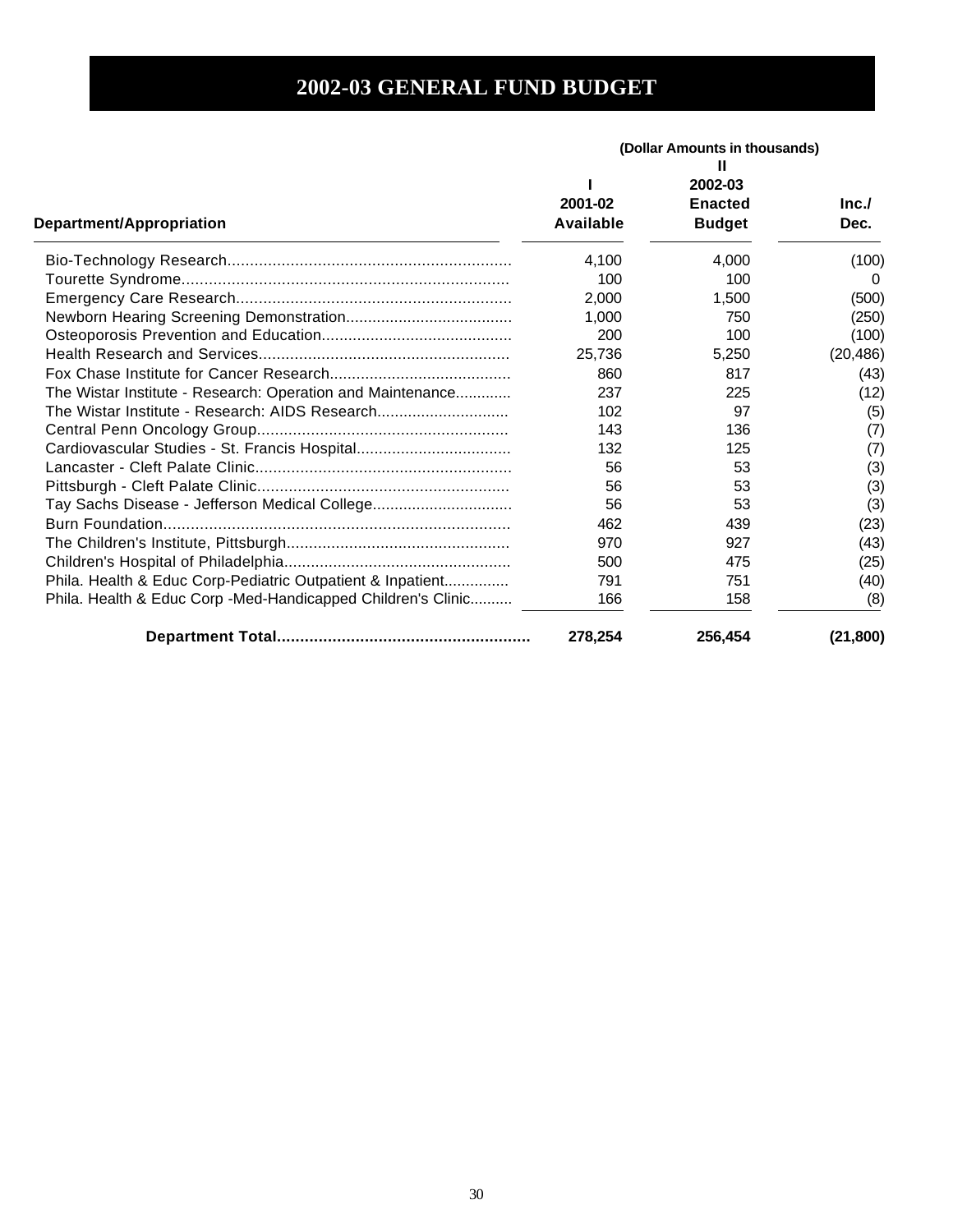|                                      | (Dollar Amounts in thousands) |                                            |              |
|--------------------------------------|-------------------------------|--------------------------------------------|--------------|
| Department/Appropriation             | 2001-02<br><b>Available</b>   | 2002-03<br><b>Enacted</b><br><b>Budget</b> | Inc.<br>Dec. |
| <b>Insurance</b>                     |                               |                                            |              |
|                                      | 19,382                        | 20,126                                     | 744          |
|                                      | 2,340                         | 2,346                                      | 6            |
|                                      | 33,650                        | 32,753                                     | (897)        |
|                                      | 851                           | 2,544                                      | 1,693        |
|                                      | 56,223                        | 57,769                                     | 1,546        |
| <b>Labor and Industry</b>            |                               |                                            |              |
|                                      | 19,620                        | 17,567                                     | (2,053)      |
|                                      | 11,688                        | 11,633                                     | (55)         |
|                                      | 500                           | 0                                          | (500)        |
|                                      | 1,417                         | 1,355                                      | (62)         |
|                                      | 6,288                         | 6,028                                      | (260)        |
|                                      | 887                           | 1,181                                      | 294          |
|                                      | 0                             | 98                                         | 98           |
|                                      | 3,210                         | 2,292                                      | (918)        |
|                                      | 4,000                         | 4,000                                      | 0            |
|                                      | 1,061                         | 1,061                                      | 0            |
|                                      | 36,202                        | 37,083                                     | 881          |
|                                      | 1,155                         | 1,155                                      | 0            |
|                                      | 1,600                         | 1,600                                      | 0            |
|                                      | 300                           | 210                                        | (90)         |
|                                      | 2,500                         | 2,500                                      | 0            |
|                                      | 890                           | 890                                        | 0            |
|                                      | 2,500                         | 2,500                                      | 0            |
|                                      | 16,914                        | 17,364                                     | 450          |
|                                      | 128                           | 122                                        | (6)          |
|                                      |                               |                                            |              |
|                                      | 110,860                       | 108,639                                    | (2, 221)     |
| <b>Military and Veterans Affairs</b> |                               |                                            |              |
|                                      | 19,393                        | 18,303                                     | (1,090)      |
|                                      | 40                            | 38                                         | (2)          |
|                                      | 6                             | 6                                          | 0            |
|                                      | 500                           | 0                                          | (500)        |
|                                      | 1,485                         | 1,499                                      | 14           |
|                                      | 62                            | 60                                         | (2)          |
|                                      | 100                           | 99                                         | (1)          |
|                                      | 250                           | 250                                        | 0            |
|                                      | 6,467                         | 6,444                                      | (23)         |
|                                      | 20,362                        | 21,769                                     | 1,407        |
|                                      | 11,937                        | 12,491                                     | 554          |
|                                      | 7,609                         | 8,282                                      | 673          |
|                                      | 7,970                         | 8,281                                      | 311          |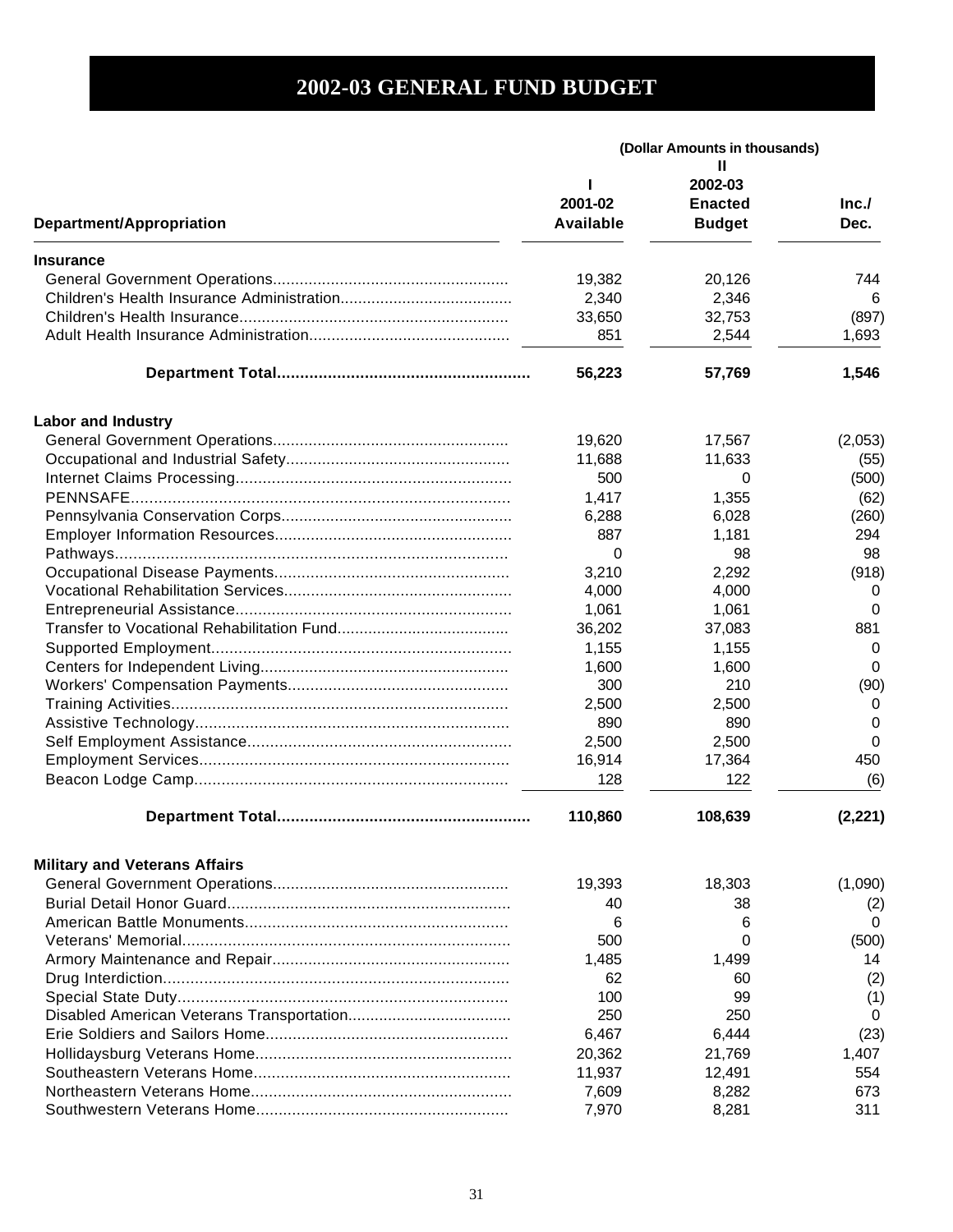|                                                   | (Dollar Amounts in thousands)<br>Ш |                                            |              |
|---------------------------------------------------|------------------------------------|--------------------------------------------|--------------|
| Department/Appropriation                          | 2001-02<br>Available               | 2002-03<br><b>Enacted</b><br><b>Budget</b> | Inc.<br>Dec. |
|                                                   | 6,188                              | 8,400                                      | 2,212        |
|                                                   | 7,542                              | 8,167                                      | 625          |
|                                                   | 190                                | 190                                        | 0            |
|                                                   | 8,100                              | 10,527                                     | 2,427        |
|                                                   | 1,230                              | 1,230                                      | 0            |
|                                                   | 235                                | 235                                        | 0            |
|                                                   | 415                                | 460                                        | 45           |
|                                                   | 5                                  | 5                                          | 0            |
|                                                   | 75                                 | 25                                         | (50)         |
|                                                   | 300                                | 300                                        | 0            |
|                                                   |                                    |                                            |              |
|                                                   | 100,461                            | 107,061                                    | 6,600        |
| <b>Public Welfare</b>                             |                                    |                                            |              |
|                                                   | 55,626                             | 60,778                                     | 5,152        |
|                                                   | 45,395                             | 53,494                                     | 8,099        |
|                                                   | 48,115                             | 46,166                                     | (1,949)      |
|                                                   | 253,993                            | 255,806                                    | 1,813        |
|                                                   | 16,347                             | 17,772                                     | 1,425        |
|                                                   | 73,098                             | 71,664                                     | (1, 434)     |
| Youth Development Institutions and Forestry Camps | 65,114                             | 65,971                                     | 857          |
|                                                   | 624,606                            | 625,567                                    | 961          |
|                                                   | 113,921                            | 112,005                                    | (1,916)      |
|                                                   | 271,774                            | 301,460                                    | 29,686       |
| Supplemental Grants - Aged, Blind and Disabled    | 159,857                            | 147,781                                    | (12,076)     |
|                                                   | 605,750                            | 499,055                                    | (106, 695)   |
|                                                   | 417,512                            | 396,804                                    | (20, 708)    |
|                                                   | 1,714,722                          | 1,887,376                                  | 172,654      |
|                                                   | 562,552                            | 376,364                                    | (186, 188)   |
|                                                   | 31,148                             | 28,448                                     | (2,700)      |
|                                                   | 8,686                              | 8,686                                      | 0            |
|                                                   | 9,365                              | 9,365                                      | 0            |
|                                                   | 5,141                              | 5,527                                      | 386          |
|                                                   | 47,909                             | 47,909                                     | 0            |
|                                                   | 3,500                              | 3,500                                      | 0            |
| Intermediate Care Facilities - Mentally Retarded  | 102,609                            | 108,633                                    | 6,024        |
|                                                   | 647,227                            | 675,552                                    | 28,325       |
|                                                   | 60,328                             | 66,394                                     | 6,066        |
|                                                   | 3,102                              | 3,093                                      | (9)          |
|                                                   | 402                                | 402                                        | 0            |
|                                                   | 559,997                            | 605,187                                    | 45,190       |
|                                                   | 3,248                              | 3,248                                      | O            |
|                                                   | 59,683                             | 59,683                                     |              |
|                                                   |                                    |                                            | O            |
|                                                   | 11,912                             | 11,912                                     | 0            |
|                                                   | 6,067                              | 6,067                                      | O            |
|                                                   | 1,575                              | 1,575                                      | 0            |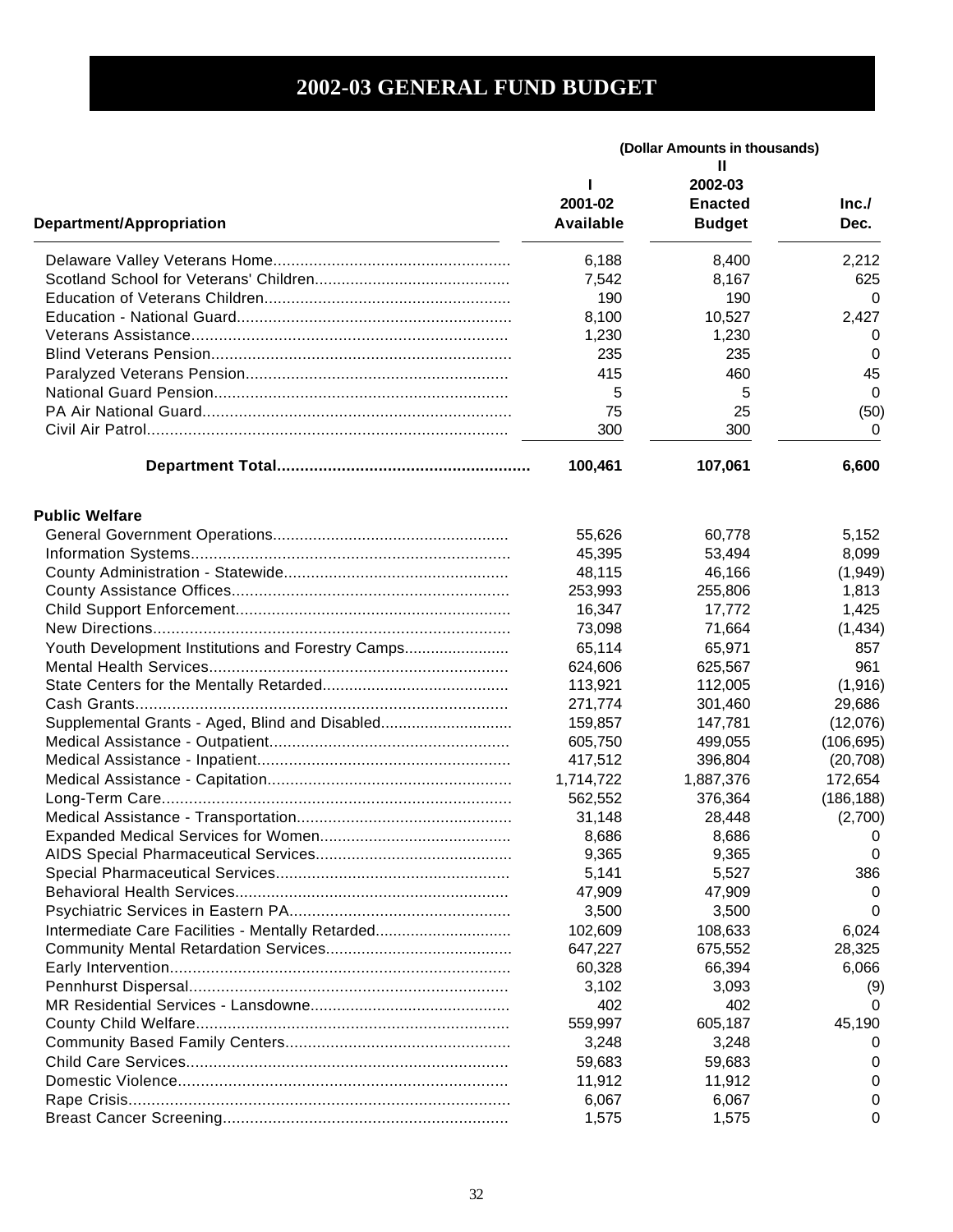|                                                        | (Dollar Amounts in thousands) |                |           |
|--------------------------------------------------------|-------------------------------|----------------|-----------|
|                                                        |                               | 2002-03        |           |
|                                                        | 2001-02                       | <b>Enacted</b> | Inc.      |
| <b>Department/Appropriation</b>                        | Available                     | <b>Budget</b>  | Dec.      |
|                                                        | 36,803                        | 36,803         | 0         |
|                                                        | 2,600                         | 2,600          | 0         |
|                                                        | 24,212                        | 24,212         | 0         |
|                                                        | 11,721                        | 12,442         | 721       |
|                                                        | 24,566                        | 26,838         | 2,272     |
|                                                        | 2,500                         | 0              | (2,500)   |
|                                                        | 19,550                        | 17,600         | (1,950)   |
|                                                        | 160                           | 152            | (8)       |
|                                                        | 6,712,393                     | 6,683,891      | (28, 502) |
| <b>Revenue</b>                                         |                               |                |           |
|                                                        | 138,415                       | 140,526        | 2,111     |
|                                                        | 46,840                        | 46,141         | (699)     |
| Commissions - Inheritance & Realty Transfer Taxes (EA) | 6,489                         | 6,064          | (425)     |
|                                                        | 48,000                        | 36,300         | (11,700)  |
|                                                        | 239,744                       | 229,031        | (10, 713) |
| <b>State</b>                                           |                               |                |           |
|                                                        | 6,284                         | 4,073          | (2,211)   |
|                                                        | 9,328                         | 1,411          | (7, 917)  |
|                                                        | 600                           | 576            | (24)      |
|                                                        | 988                           | 0              | (988)     |
|                                                        | 212                           | 0              | (212)     |
|                                                        | 8                             | 8              | $\Omega$  |
|                                                        | 600                           | 0              | (600)     |
|                                                        | 18,020                        | 6,068          | (11, 952) |
| <b>Transportation</b>                                  |                               |                |           |
|                                                        | 2,031                         | 1,981          | (50)      |
|                                                        | 455                           | 455            | 0         |
|                                                        | 1,948                         | 1,948          | 0         |
|                                                        | 2,334                         | 2,300          | (34)      |
|                                                        | 939                           | 996            | 7         |
|                                                        | 103                           | 102            | (1)       |
|                                                        | 124                           | 124            | 0         |
|                                                        | 270,019                       | 270,019        | 0         |
|                                                        | 0                             | 2,000          | 2,000     |
|                                                        | 2,000                         | 1,000          | (1,000)   |
|                                                        | 17,470                        | 27,800         | 10,330    |
|                                                        | 6,323                         | 6,513          | 190       |
|                                                        | 8,500                         | 4,250          | (4,250)   |
|                                                        | 312,296                       | 319,488        | 7,192     |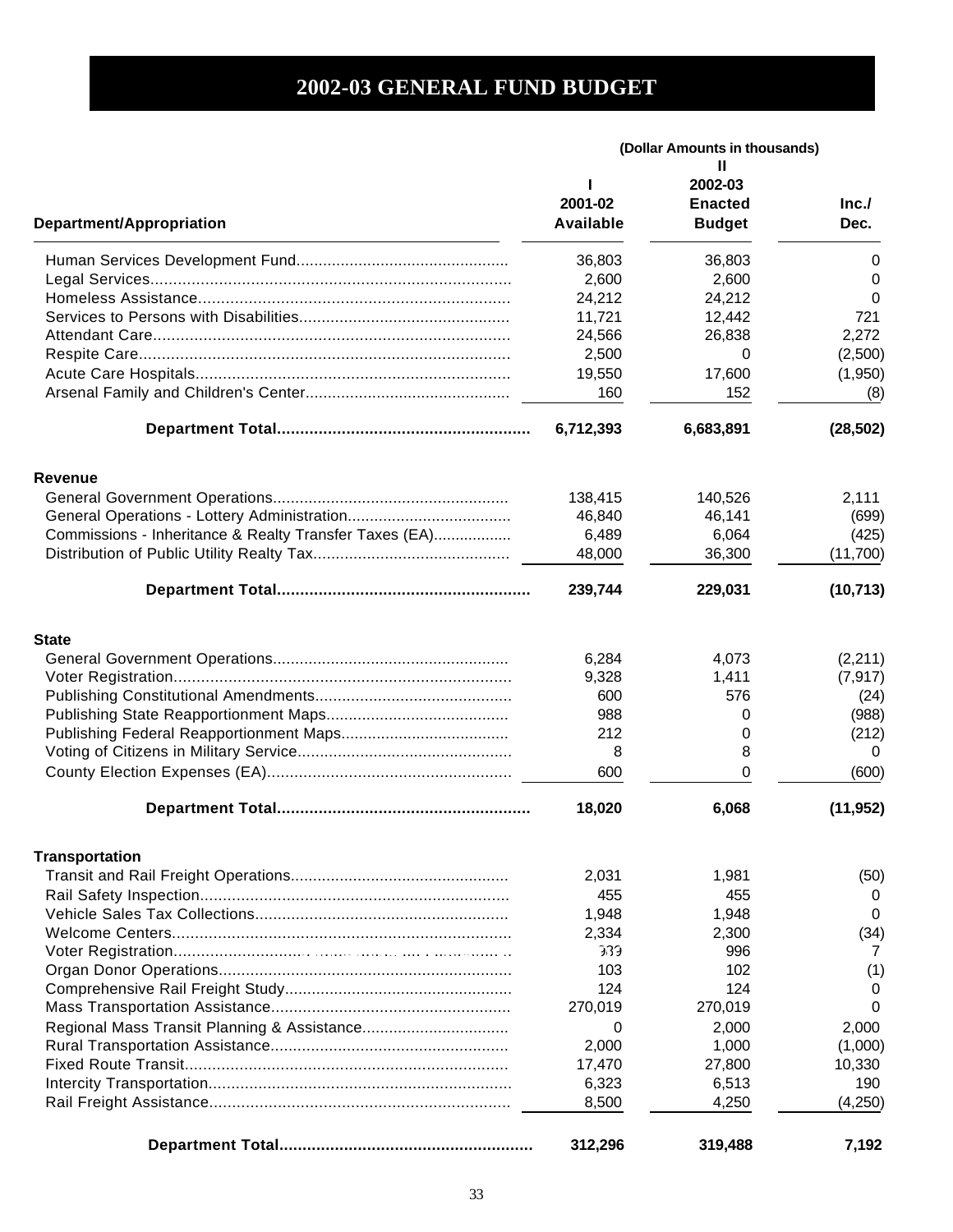|                                                  | (Dollar Amounts in thousands) |                |           |
|--------------------------------------------------|-------------------------------|----------------|-----------|
|                                                  |                               |                |           |
|                                                  |                               | 2002-03        |           |
|                                                  | 2001-02                       | <b>Enacted</b> | Inc.      |
| Department/Appropriation                         | Available                     | <b>Budget</b>  | Dec.      |
| <b>State Police</b>                              |                               |                |           |
|                                                  | 144,045                       | 142,454        | (1,591)   |
|                                                  | 15,883                        | 22,791         | 6,908     |
|                                                  | 5,106                         | 5,616          | 510       |
|                                                  | 2,820                         | 2,989          | 169       |
|                                                  | 637                           |                | 1,443     |
|                                                  |                               | 2,080          |           |
|                                                  | 2,246                         | 2,200          | (46)      |
|                                                  | 170,737                       | 178,130        | 7,393     |
| <b>Civil Service Commission</b>                  |                               |                |           |
|                                                  | 1                             | 1              | 0         |
| <b>Emergency Management Agency</b>               |                               |                |           |
|                                                  | 7,575                         | 7,598          | 23        |
|                                                  | 3,108                         | 2,032          | (1,076)   |
|                                                  | 2,030                         | 2,052          | 22        |
|                                                  | 4,421                         | 9,877          | 5,456     |
| May-June 1998 Storm Disaster - Hazard Mitigation | 0                             | 100            | 100       |
|                                                  |                               |                |           |
|                                                  | 2,200                         | 1,650          | (550)     |
|                                                  | 470                           | 0              | (470)     |
|                                                  | 2,500                         | 0              | (2,500)   |
|                                                  | 250                           | 0              | (250)     |
|                                                  | 10                            | 10             | 0         |
|                                                  | 100                           | 150            | 50        |
|                                                  | 1,000                         | 500            | (500)     |
|                                                  | 23,664                        | 23,969         | 305       |
| <b>Fish and Boat Commission</b>                  |                               |                |           |
|                                                  | 11                            | 12             | 1         |
| <b>State System of Higher Education</b>          |                               |                |           |
|                                                  | 452,763                       | 439,181        | (13, 582) |
|                                                  | 356                           | 345            | (11)      |
|                                                  | 222                           | 215            | (7)       |
|                                                  | 1,197                         | 1,161          | (36)      |
|                                                  | 17,283                        | 16,765         | (518)     |
|                                                  | 471,821                       | 457,667        | (14, 154) |
|                                                  |                               |                |           |
| <b>Higher Education Assistance Agency</b>        |                               |                |           |
|                                                  | 336,089                       | 347,911        | 11,822    |
|                                                  | 12,827                        | 14,472         | 1,645     |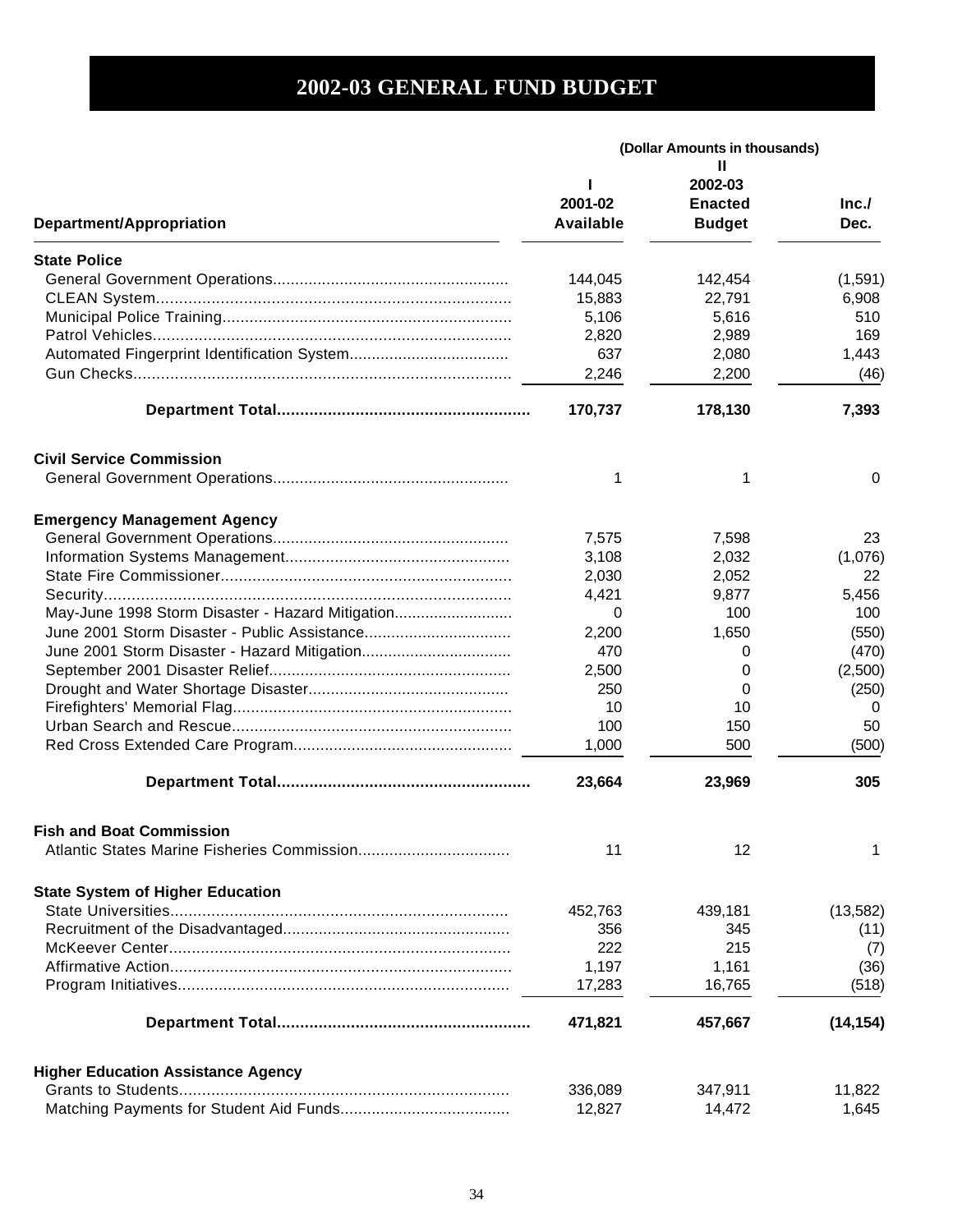|                                                      | (Dollar Amounts in thousands) |                                                 |              |
|------------------------------------------------------|-------------------------------|-------------------------------------------------|--------------|
| <b>Department/Appropriation</b>                      | 2001-02<br>Available          | Ш<br>2002-03<br><b>Enacted</b><br><b>Budget</b> | Inc.<br>Dec. |
|                                                      | 42,589                        | 40,460                                          | (2, 129)     |
| Horace Mann Bond-Leslie Pinckney Hill Scholarship    | 750                           | 750                                             |              |
|                                                      | 284                           | 284                                             | 0            |
|                                                      | 100                           | 0                                               | (100)        |
|                                                      | 8,200                         | 6,200                                           | (2,000)      |
| SciTech and Technology Scholarships - Administration | 661                           | 661                                             | $\Omega$     |
|                                                      | 1,575                         | 2,100                                           | 525          |
|                                                      | 403,075                       | 412,838                                         | 9,763        |
| <b>Historical and Museum Commission</b>              |                               |                                                 |              |
|                                                      | 23,730                        | 24,319                                          | 589          |
|                                                      | 1,980                         | 1,940                                           | (40)         |
|                                                      | 4,450                         | 4,450                                           | 0            |
|                                                      | 525                           | 200                                             | (325)        |
|                                                      | 500                           | 0                                               | (500)        |
|                                                      | 248                           | 236                                             | (12)         |
|                                                      | 248                           | 236                                             | (12)         |
|                                                      | 248                           | 236                                             | (12)         |
|                                                      | 750                           | 713                                             | (37)         |
|                                                      | 460                           | 437                                             | (23)         |
| Academy of Natural Sciences Outreach & Education     | 100                           | 0                                               | (100)        |
|                                                      | 351                           | 333                                             | (18)         |
|                                                      | 45                            | 43                                              | (2)          |
|                                                      | 191                           | 181                                             | (10)         |
|                                                      | 137                           | 130                                             | (7)          |
|                                                      | 33,963                        | 33,454                                          | (509)        |
| <b>Environmental Hearing Board</b>                   |                               |                                                 |              |
|                                                      | 1,798                         | 1,789                                           | (9)          |
| <b>Probation and Parole</b>                          |                               |                                                 |              |
|                                                      | 78,623                        | 78,259                                          | (364)        |
|                                                      | 2,799                         | 3,019                                           | 220          |
|                                                      | 278                           | 285                                             | 7            |
|                                                      | 19,970                        | 20,145                                          | 175          |
|                                                      | 101,670                       | 101,708                                         | 38           |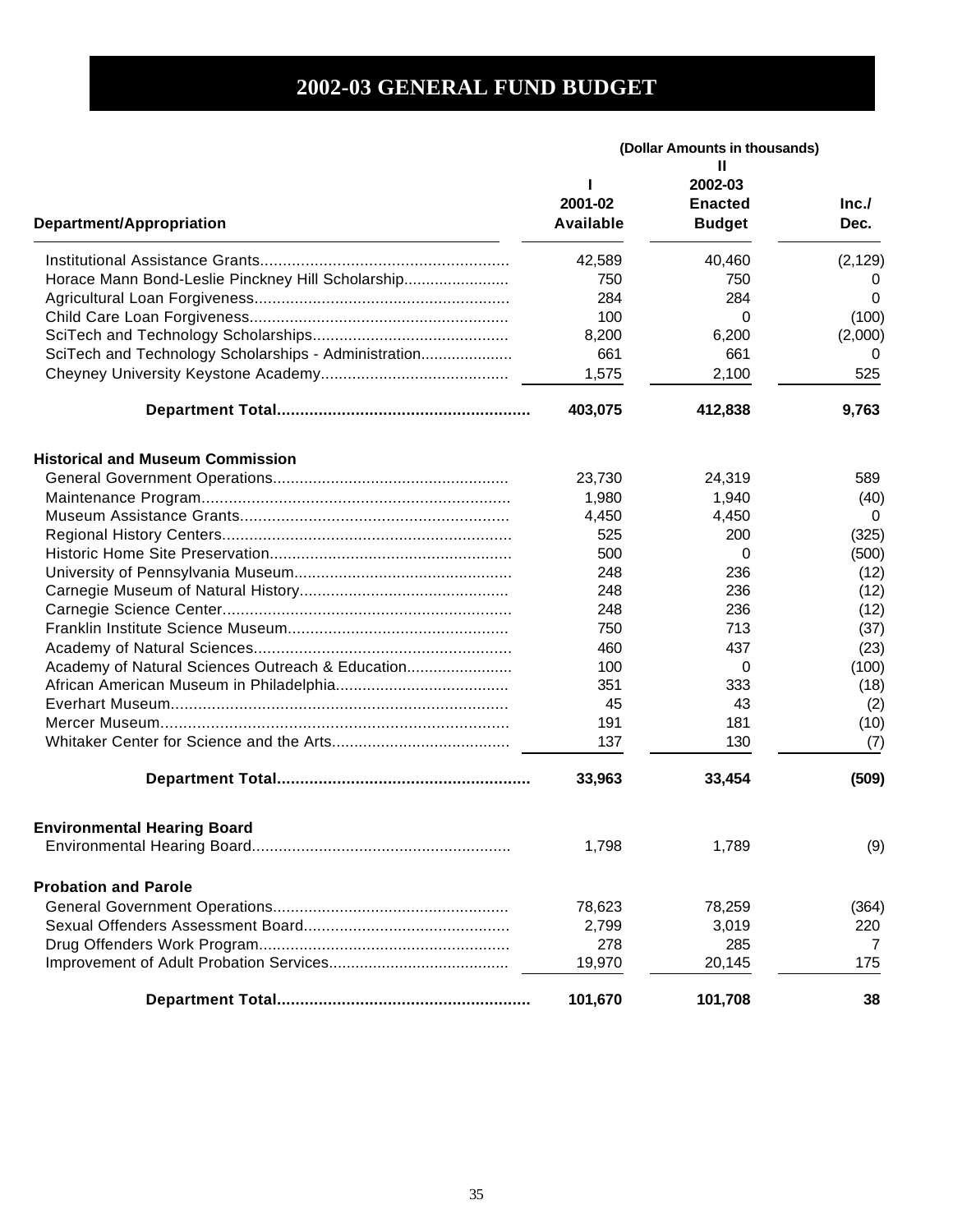|                                                  | (Dollar Amounts in thousands) |                                            |                |
|--------------------------------------------------|-------------------------------|--------------------------------------------|----------------|
| <b>Department/Appropriation</b>                  | 2001-02<br>Available          | 2002-03<br><b>Enacted</b><br><b>Budget</b> | Inc.<br>Dec.   |
| <b>Public Television Network</b>                 | 5,267<br>7,796                | 3,607<br>8,546                             | (1,660)<br>750 |
|                                                  | 13,063                        | 12,153                                     | (910)          |
| <b>Securities Commission</b>                     |                               |                                            |                |
|                                                  | 2,233                         | 2,177                                      | (56)           |
| <b>Tax Equalization Board</b>                    | 1,388                         | 1,366                                      | (22)           |
| Legislature                                      |                               |                                            |                |
| <b>Legislative Miscellaneous and Commissions</b> |                               |                                            |                |
|                                                  | 3,922                         | 3,953                                      | 31             |
|                                                  | 1,692                         | 1,761                                      | 69             |
|                                                  | 5,614                         | 5,714                                      | 100            |
| <b>Senate</b>                                    |                               |                                            |                |
|                                                  | 4,560                         | 4,560                                      | 0              |
|                                                  | 290                           | 290                                        | 0              |
|                                                  | 4,800                         | 4,800                                      | 0              |
|                                                  | 7,236                         | 7,236                                      | 0              |
|                                                  | 200                           | 0                                          | (200)          |
|                                                  | 2,700                         | 2,700                                      | 0              |
|                                                  | 1,400                         | 1,400                                      | 0              |
|                                                  | 5                             | 5                                          | 0              |
|                                                  | 20                            | 20                                         | 0              |
|                                                  |                               |                                            |                |
|                                                  |                               |                                            |                |
|                                                  | 6                             | 6                                          |                |
|                                                  | 6                             | 6                                          |                |
|                                                  | 3                             | 3                                          |                |
|                                                  | 3                             | 3                                          |                |
|                                                  | 3                             | 3                                          |                |
|                                                  | 3                             | 3                                          |                |
|                                                  | 6                             | 6                                          |                |
|                                                  | 6                             | 6                                          |                |
|                                                  | 2                             | 2                                          |                |
|                                                  | 2                             | 2                                          |                |
|                                                  | 2                             | 2                                          |                |
|                                                  | 2                             | 2                                          |                |
|                                                  | 1,149                         | 1,149                                      | 0              |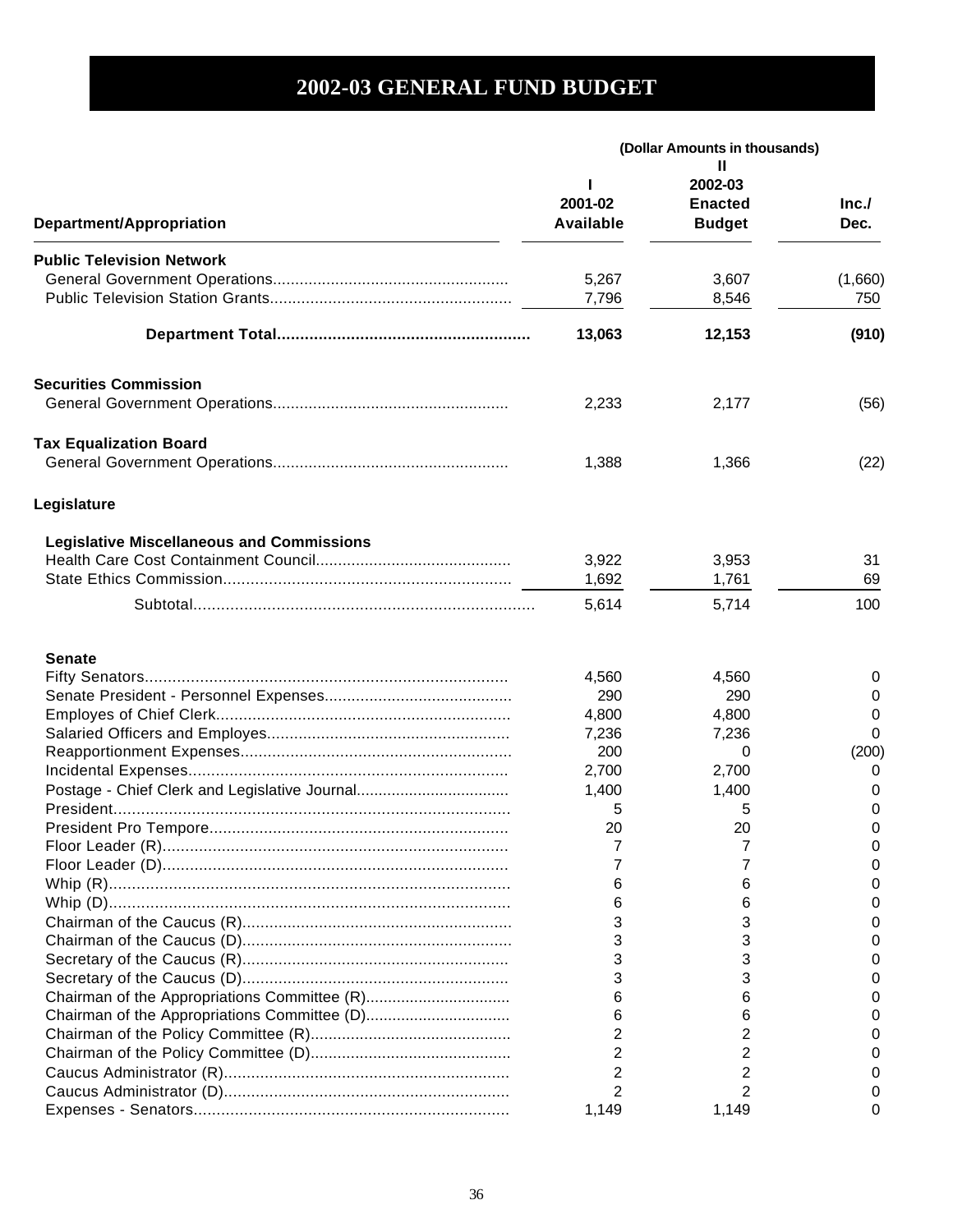|                                                  | (Dollar Amounts in thousands) |                                            |                |
|--------------------------------------------------|-------------------------------|--------------------------------------------|----------------|
| <b>Department/Appropriation</b>                  | 2001-02<br><b>Available</b>   | 2002-03<br><b>Enacted</b><br><b>Budget</b> | Inc.<br>Dec.   |
|                                                  | 7,077                         | 7,077                                      | 0              |
|                                                  | 4,532                         | 4,532                                      | 0              |
|                                                  | 4,532                         | 4,532                                      | 0              |
|                                                  | 3,400                         | 3,400                                      | 0              |
|                                                  | 3,400                         | 3,400                                      | $\Omega$       |
|                                                  | 9,170                         | 9,170                                      | $\Omega$       |
|                                                  | 9,170                         | 9,170                                      | 0              |
|                                                  | 5,678                         | 5,678                                      | 0              |
|                                                  | 5,678                         | 5,678                                      | 0              |
|                                                  | 24                            | 24                                         | 0              |
|                                                  |                               |                                            |                |
|                                                  | 75,079                        | 74,879                                     | (200)          |
| <b>House of Representatives</b>                  | 18,662                        | 19,222                                     | 560            |
| Members' Salaries, Speaker's Extra Compensation  |                               |                                            |                |
|                                                  | 10,115                        | 11,251                                     | 1,136<br>1,136 |
|                                                  | 10,115<br>871                 | 11,251<br>897                              |                |
|                                                  |                               |                                            | 26<br>232      |
| Bi-Partisan Committee, Chief Clerk, Comptroller  | 7,727<br>200                  | 7,959                                      |                |
|                                                  |                               | 0                                          | (200)          |
| Mileage - Representatives, Officers and Employes | 200                           | 200                                        | 0              |
|                                                  | 1,500                         | 1,500                                      | 0              |
|                                                  | 20                            | 20                                         | 0              |
|                                                  | 643                           | 643                                        | $\Omega$       |
|                                                  | 7                             | 7                                          | $\Omega$       |
|                                                  | 7                             | 7                                          | $\Omega$       |
|                                                  | 6                             | 6                                          | $\Omega$       |
|                                                  | 6                             | 6                                          | $\Omega$       |
|                                                  | 3                             | 3                                          | 0              |
|                                                  | 3                             | 3                                          | 0              |
|                                                  | 3                             | 3                                          | 0              |
|                                                  | 3                             | 3                                          | O              |
|                                                  |                               | 6                                          | O              |
|                                                  |                               | 6                                          | $\mathbf{0}$   |
|                                                  | 2                             | 2                                          | $\mathbf{0}$   |
|                                                  | 2                             | 2                                          | $\mathbf{0}$   |
|                                                  | 2                             | 2                                          | $\mathbf{0}$   |
|                                                  | 2                             | 2                                          | $\mathbf{0}$   |
|                                                  | 20                            | 20                                         | $\mathbf{0}$   |
|                                                  | 20                            | 20                                         | 0              |
|                                                  | 604                           | 622                                        | 18             |
|                                                  | 6,845                         | 6,845                                      | 0              |
|                                                  | 3,100                         | 3,100                                      | $\mathbf{0}$   |
|                                                  | 14,000                        | 14,000                                     |                |
|                                                  | 2,033                         | 2,033                                      |                |
|                                                  | 194                           | 194                                        | 0              |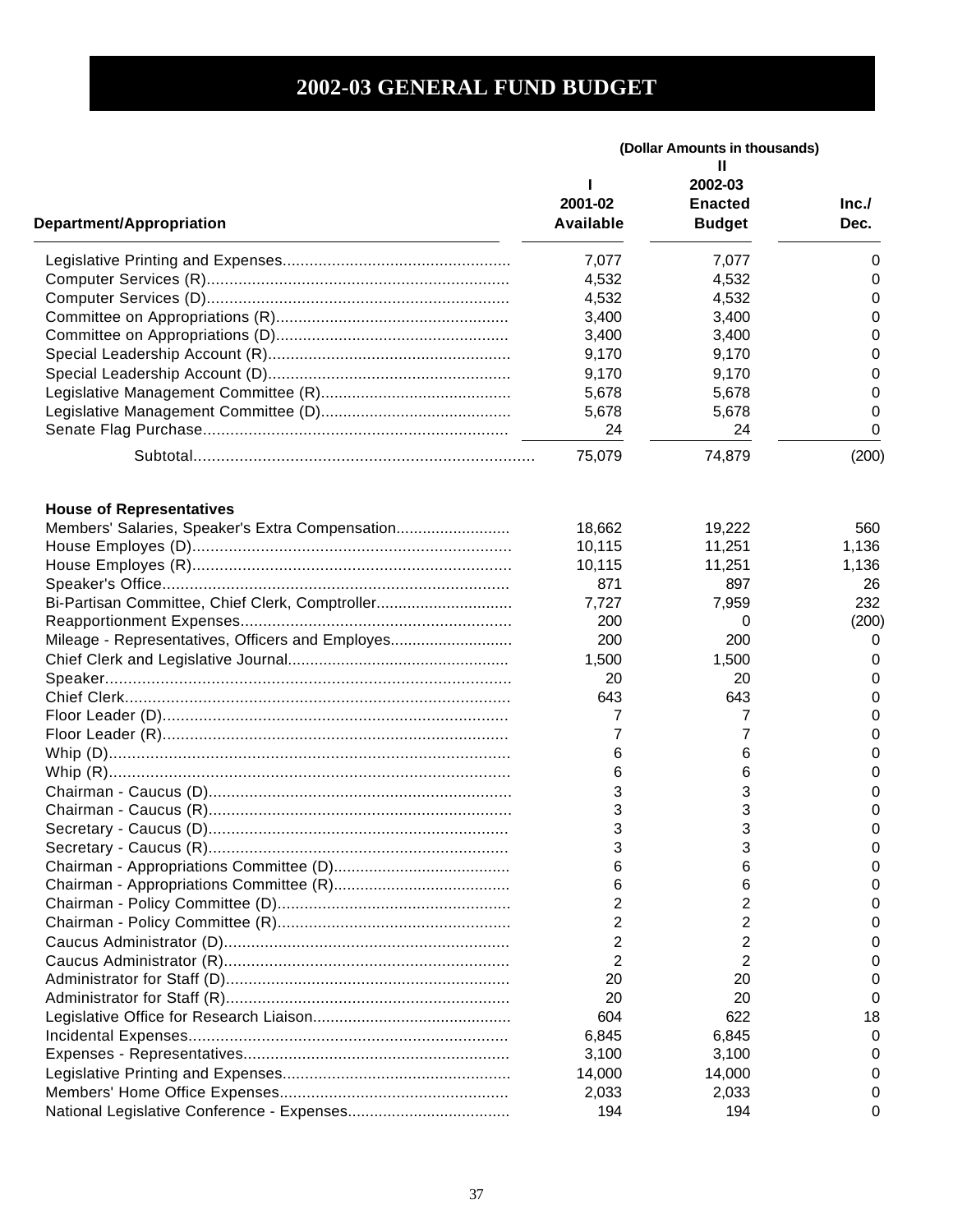|                                                                                           | (Dollar Amounts in thousands) |                |          |
|-------------------------------------------------------------------------------------------|-------------------------------|----------------|----------|
|                                                                                           |                               | Ш              |          |
|                                                                                           |                               | 2002-03        |          |
|                                                                                           | 2001-02                       | <b>Enacted</b> | Inc.     |
| Department/Appropriation                                                                  | Available                     | <b>Budget</b>  | Dec.     |
|                                                                                           | 1,888                         | 1,945          | 57       |
|                                                                                           | 1,888                         | 1,945          | 57       |
|                                                                                           | 11,161                        | 12,329         | 1,168    |
|                                                                                           | 11,161                        | 12,329         | 1,168    |
|                                                                                           | 12,839                        | 14,057         | 1,218    |
|                                                                                           | 12,839                        | 14,057         | 1,218    |
|                                                                                           | 35                            | 35             | 0        |
|                                                                                           | 24                            | 24             | 0        |
|                                                                                           | 10,000                        | 14,000         | 4,000    |
|                                                                                           | 0                             | 15             | 15       |
|                                                                                           |                               |                |          |
|                                                                                           | 138,762                       | 150,571        | 11,809   |
|                                                                                           |                               |                |          |
| <b>Legislative Reference Bureau</b><br>Legislative Reference Bureau - Salaries & Expenses | 6,783                         | 6.783          | 0        |
|                                                                                           | 20                            | 20             | 0        |
|                                                                                           | 595                           | 595            | 0        |
|                                                                                           | 7,398                         | 7,398          | 0        |
|                                                                                           |                               |                |          |
|                                                                                           | 2,250                         | 2,250          | 0        |
|                                                                                           | 0                             | 400            | 400      |
| <b>Legislative Miscellaneous and Commissions</b>                                          |                               |                |          |
|                                                                                           | 3,751                         | 3,751          | 0        |
|                                                                                           | 1,764                         | 1,764          | 0        |
|                                                                                           | 919                           | 979            | 60       |
|                                                                                           | 31                            | 28             | (3)      |
| Joint Legislative Air and Water Pollution Control Committee                               | 485                           | 483            | (2)      |
|                                                                                           | 154                           | 154            | 0        |
|                                                                                           | 1,850                         | 1,850          | 0        |
|                                                                                           | 730                           | 730            | 0        |
|                                                                                           | 3,510                         | 4,150          | 640      |
|                                                                                           | 0                             | 60             | 60       |
|                                                                                           | 197                           | 197            | 0        |
|                                                                                           | 0                             | 100            | 100      |
|                                                                                           | 0                             | 400            | 400      |
|                                                                                           | 992                           | 992            | 0        |
|                                                                                           | 1,050                         | 1,050          | 0        |
|                                                                                           | 650                           | O              | (650)    |
| Council of State Governments - Annual Meeting                                             | 200                           | 200            | $\Omega$ |
|                                                                                           | 16,283                        | 16,888         | 605      |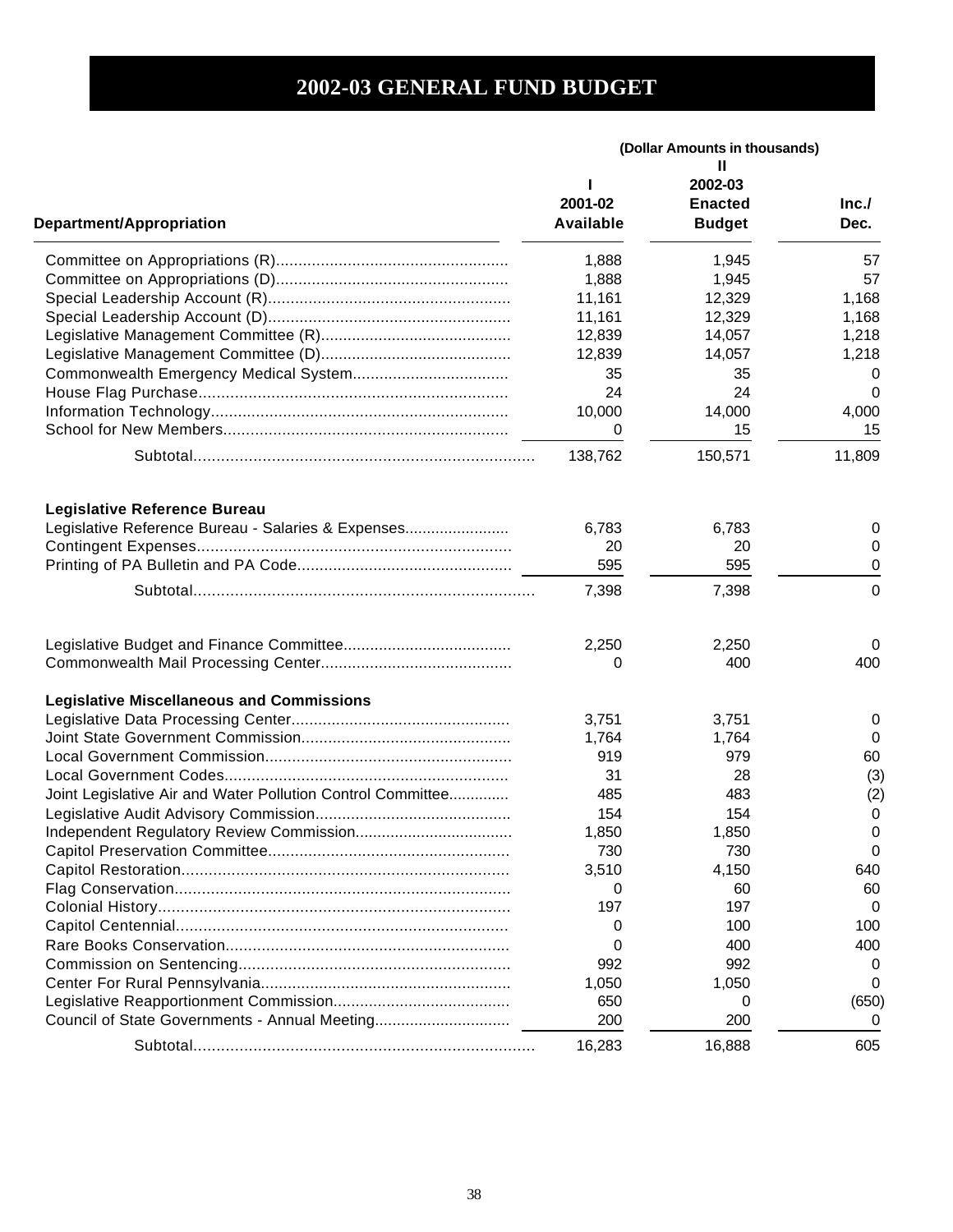| <b>Department/Appropriation</b> | (Dollar Amounts in thousands) |                                                 |              |
|---------------------------------|-------------------------------|-------------------------------------------------|--------------|
|                                 | 2001-02<br>Available          | н<br>2002-03<br><b>Enacted</b><br><b>Budget</b> | Inc.<br>Dec. |
|                                 | 245,386                       | 258,100                                         | 12,714       |
| <b>Judiciary</b>                |                               |                                                 |              |
| <b>Supreme Court</b>            |                               |                                                 |              |
|                                 | 11,742                        | 12,226                                          | 484          |
|                                 | 180                           | 180                                             | 0            |
|                                 | 178                           | 179                                             |              |
|                                 | 12,699                        | 13,621                                          | 922          |
|                                 | 150                           | 150                                             | 0            |
|                                 | 395                           | 403                                             | 8            |
|                                 | 169                           | 175                                             | 6            |
|                                 | 181                           | 163                                             | (18)         |
|                                 | 182                           | 171                                             | (11)         |
|                                 | 390                           | 409                                             | 19           |
|                                 | 162                           | 167                                             | 5            |
|                                 | 158                           | 167                                             | 9            |
|                                 | 500                           | 199                                             | (301)        |
|                                 | 7,102                         | 7,482                                           | 380          |
|                                 | 3,026                         | 3,140                                           | 114          |
|                                 | 37,214                        | 38,832                                          | 1,618        |
| <b>Superior Court</b>           |                               |                                                 |              |
|                                 | 23,697                        | 24,493                                          | 796          |
|                                 | 237                           | 237                                             | 0            |
|                                 | 23,934                        | 24,730                                          | 796          |
| Commonwealth Court              |                               |                                                 |              |
|                                 | 14,683                        | 15,219                                          | 536          |
|                                 | 143                           | 143                                             | 0            |
|                                 | 150                           | 0                                               | (150)        |
|                                 | 14,976                        | 15,362                                          | 386          |
| <b>Courts of Common Pleas</b>   |                               |                                                 |              |
|                                 | 58,550                        | 61,042                                          | 2,492        |
|                                 | 3,759                         | 3,798                                           | 39           |
|                                 | 727                           | 727                                             | O            |
|                                 | 40                            | 40                                              | 0            |
|                                 | 63,076                        | 65,607                                          | 2,531        |
|                                 |                               |                                                 |              |